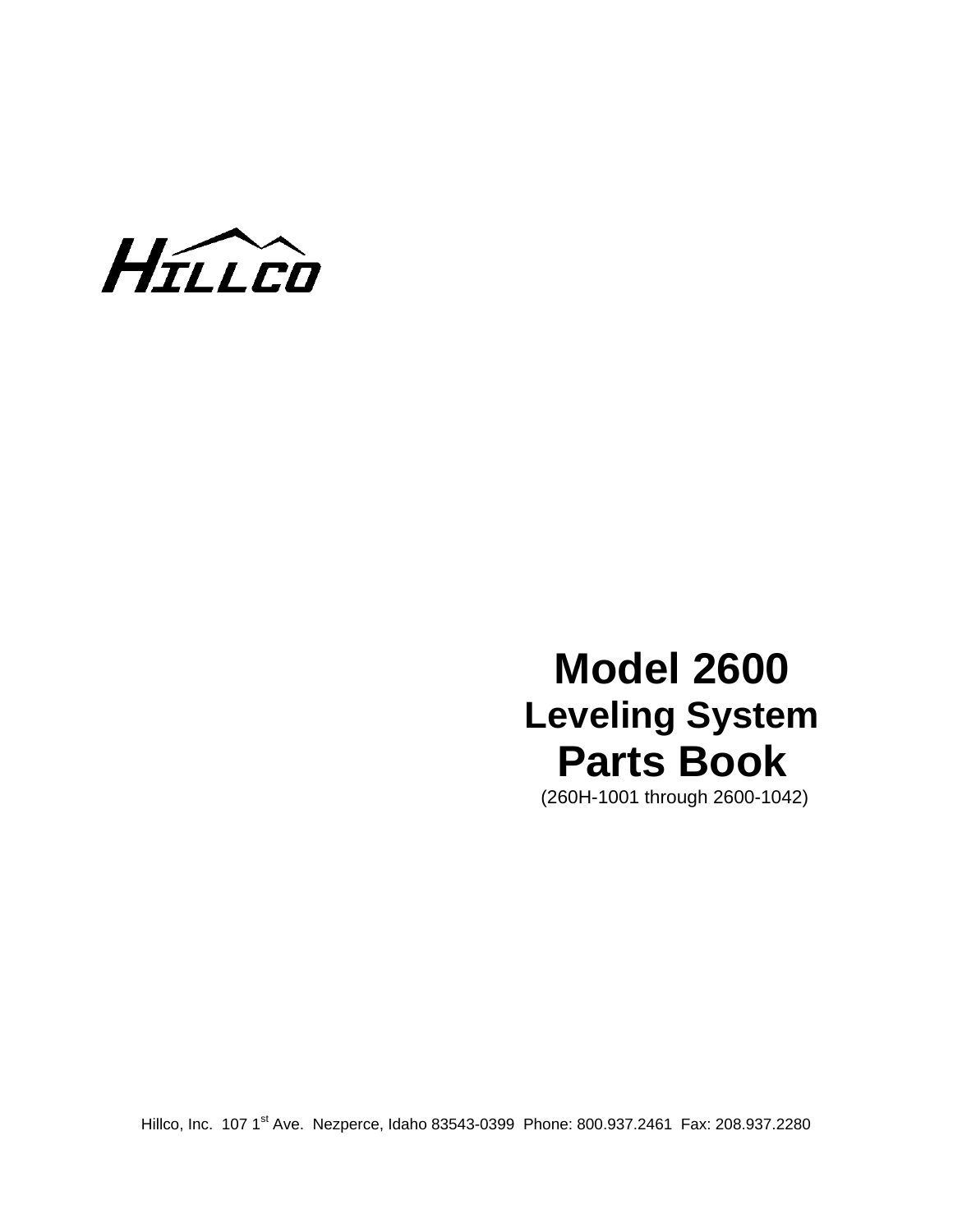

2600 Leveling System<br>for 2166 and 2366 CASE-IH Combines

# **TABLE OF CONTENTS**

| © Hillco Technologies June 2004<br>$1-1$ and $1-1$ | D010501MDH01 REV 2 |
|----------------------------------------------------|--------------------|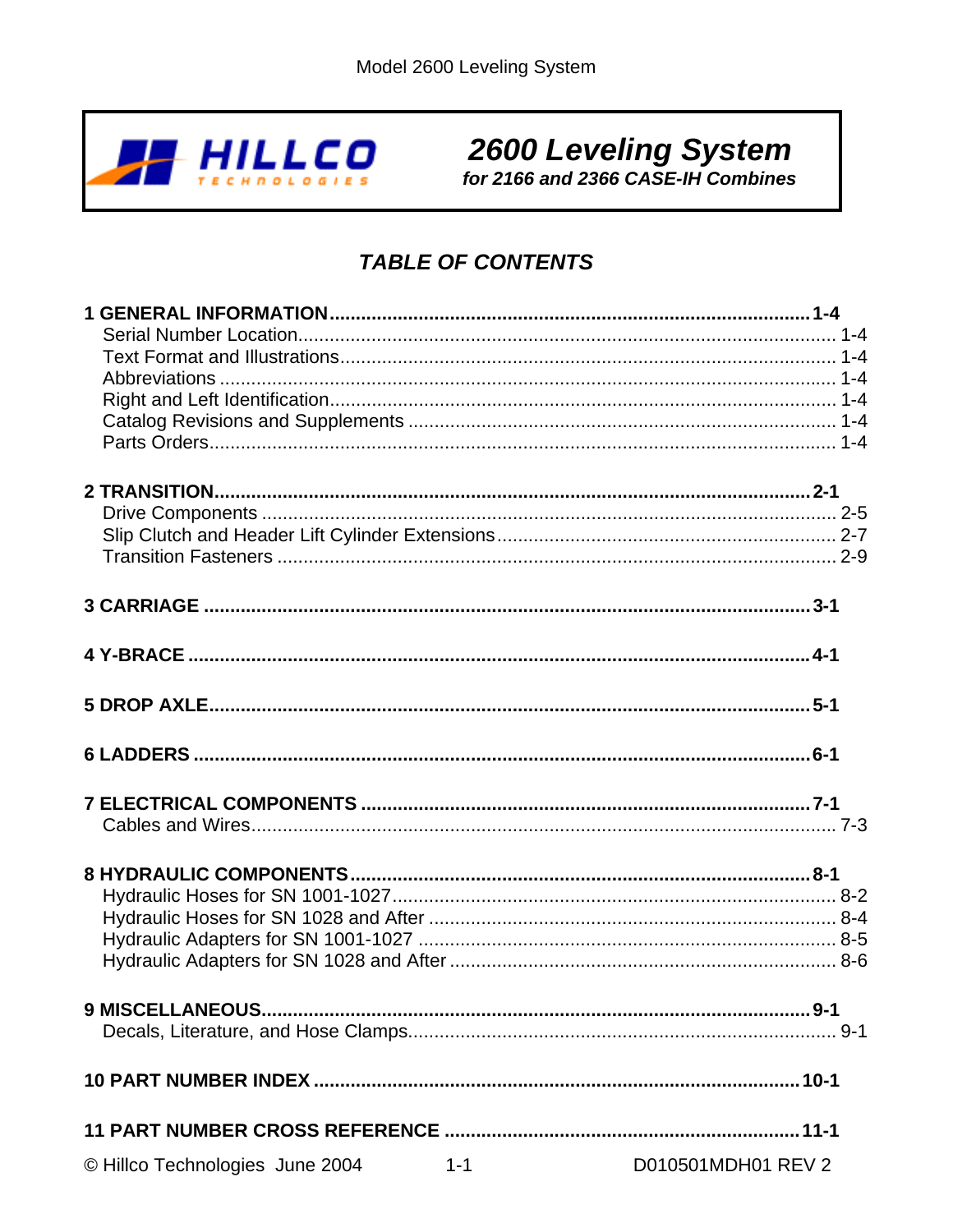Model 2600 Leveling System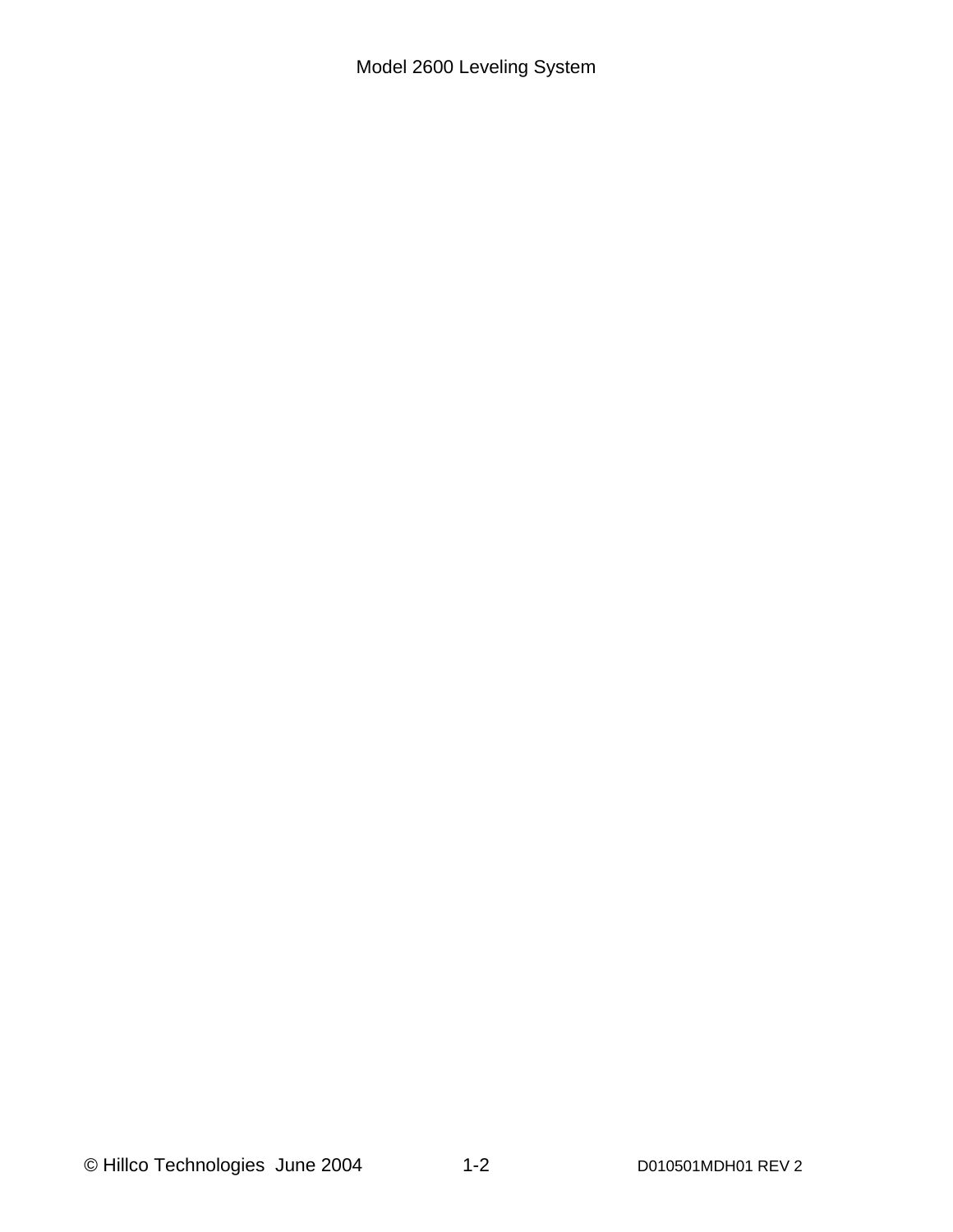Model 2600 Leveling System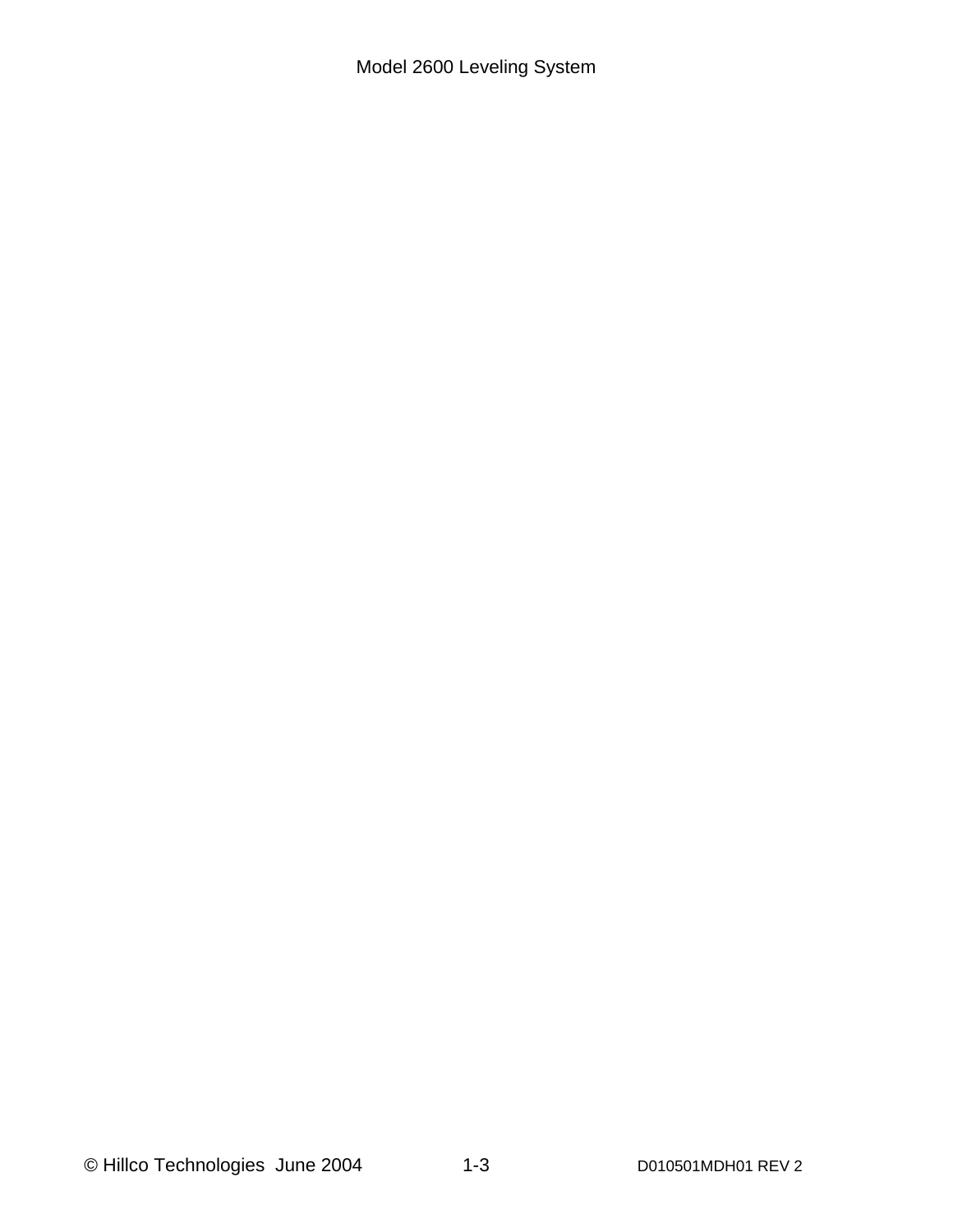### **1** *GENERAL INFORMATION*

#### *SERIAL NUMBER LOCATION*



#### *TEXT FORMAT AND ILLUSTRATIONS*

The arrangement of this parts catalog is for easy identification of parts. All parts are illustrated in exploded views in proper relation to each other. Reference numbers used in the illustrations refer to line numbers in the part lists for each grouping. The part lists reference number, part number, part description and the quantity required per leveling system. Some part lists also include the page numbers of additional part breakdown information and reference the location of the part on the combine.

#### *ABBREVIATIONS*

**SN** "Serial Number" The four digits shown in the SN column refer to the last four digits in the Hillco serial number. Each Model 2600 system uses the following format: 2600-XXXX (sequential numbers).

**ASM** "Assembly" refers to a permanent grouping of parts not sold separately.

**NSS** "Not Sold Separately" refers to items depicted in illustrations that are not available to be purchased.

**NS** "Not Shown" refers to a part that is not depicted in the illustration.

#### *RIGHT AND LEFT IDENTIFICATION*

The reference to right-hand and left-hand in this catalog is identified by the operator standing at the rear of the machine looking toward the front of the machine (in normal forward travel).

#### *CATALOG REVISIONS AND SUPPLEMENTS*

Changes to the product may make it necessary to revise or add pages to this catalog. A cover sheet will list all pages released in a revision or supplement. All revised and new pages must be put into the parts catalog as soon as they are received.

#### *PARTS ORDERS*

Orders must specify product model, serial number, correct part number, complete description, quantity required, method of shipment, shipping address, and billing address.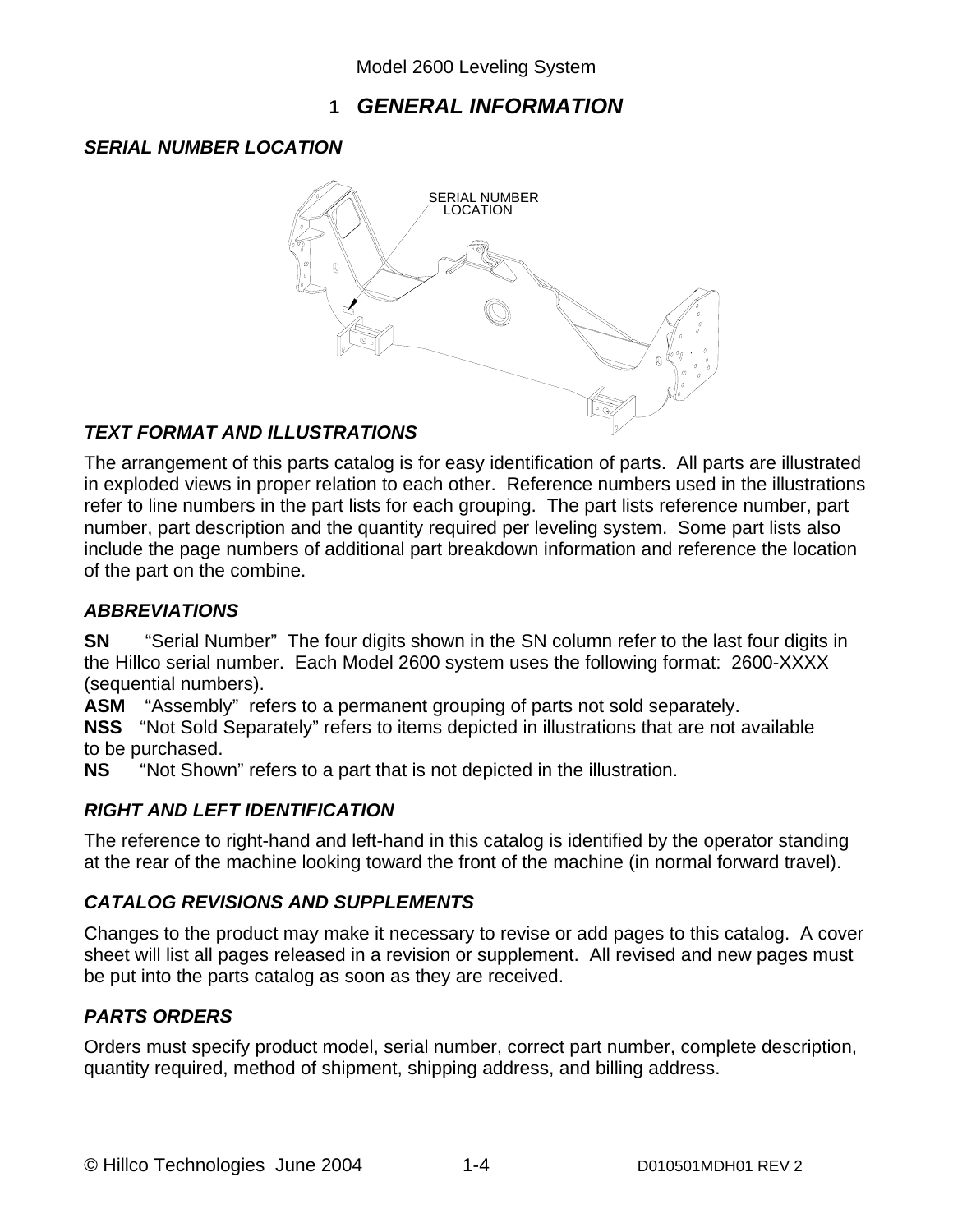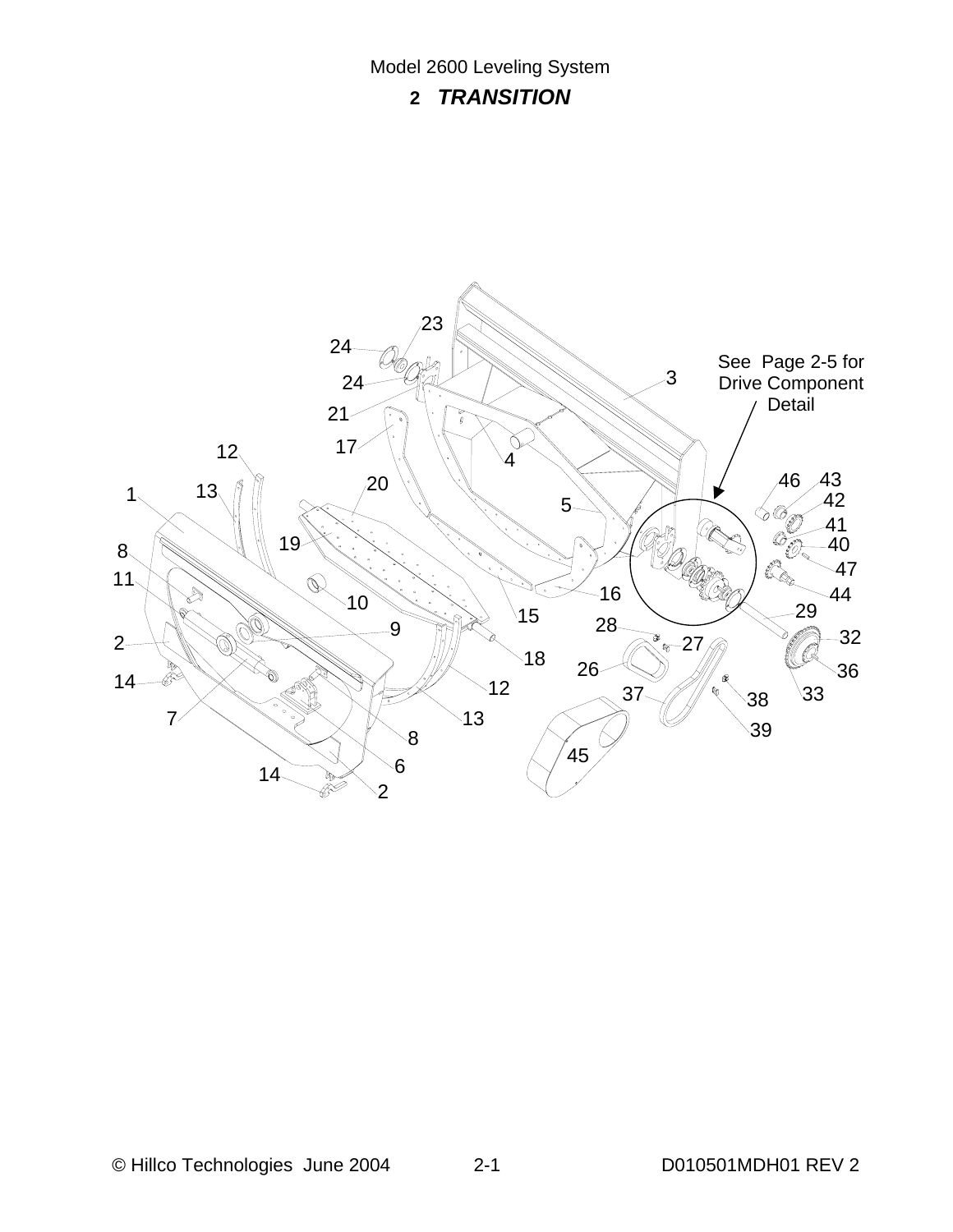|                        | <b>TRANSITION</b> |           |                |                                                               |                                |  |  |
|------------------------|-------------------|-----------|----------------|---------------------------------------------------------------|--------------------------------|--|--|
| REF.                   | PART NO.          | SN        | QTY.           | <b>PART NAME</b>                                              | <b>DESCRIPTION</b>             |  |  |
| 1                      | LA-227101         | $1025 -$  | 1              | <b>TA ASM</b>                                                 |                                |  |  |
|                        | LA-225401         | 1018-1024 | 1              | <b>TA ASM</b>                                                 |                                |  |  |
|                        | LA-212881         | 1001-1017 | $\mathbf{1}$   | <b>TA ASM</b>                                                 |                                |  |  |
| $\overline{c}$         | LP-213301         |           | $\overline{2}$ | OPTIONAL TA PLATE, WEAR                                       | <b>NORTHWEST</b>               |  |  |
| $\overline{3}$         | LA-226851         | 1025-1040 | 1              | <b>TT ASM</b>                                                 |                                |  |  |
|                        | LA-226852         | $1041 -$  | 1              | <b>TT ASM</b>                                                 |                                |  |  |
|                        | LA-225551         | 1018-1024 | 1              | <b>TT ASM</b>                                                 |                                |  |  |
|                        | LA-217781         | 1001-1017 | 1              | <b>TT ASM</b>                                                 |                                |  |  |
| 4                      | LM-219391         | 1001-1040 | 1              | TT SPACER, 60 CLASS THROAT RH                                 |                                |  |  |
|                        | LM-219392         | $1041 -$  | 1              | TT SPACER, 60 CLASS THROAT RH                                 |                                |  |  |
| 5                      | LM-219401         | 1001-1040 | $\mathbf{1}$   | TT SPACER, 60 CLASS THROAT LH                                 |                                |  |  |
|                        | LM-219402         | $1041 -$  | 1              | TT SPACER, 60 CLASS THROAT LH                                 |                                |  |  |
| 6                      | LA-225411         |           | 1              | TA MOUNT ASM, ROD                                             |                                |  |  |
|                        | LA-213091         | 1001-1017 | 1              | TA MOUNT ASM, ROD                                             |                                |  |  |
| $\overline{7}$         | HC-100706         |           | 1              | <b>CYLINDER, SLAVE</b>                                        | SEE PG 8-2 FOR SEAL KITS       |  |  |
| 8                      | LA-229071         | $1018 -$  | $\overline{2}$ | TM PIN ASM, TRIM CYLINDER                                     |                                |  |  |
|                        | LA-217701         | 1001-1017 | $\overline{2}$ | TM PIN ASM, TRIM CYLINDER                                     |                                |  |  |
| $\overline{9}$         | LM-218371         |           | $\mathbf{1}$   | TT RING, WEAR                                                 |                                |  |  |
| $\overline{\text{NS}}$ | LM-212661         | 1001-1024 | $\mathbf{1}$   | TT WASHER, PIVOT PIN                                          |                                |  |  |
| 10                     | LM-226831         | 1025-     | 1              | <b>TM BUSHING, PIVOT</b>                                      |                                |  |  |
|                        | LM-207801         | 1001-1024 | 1              | THA BUSHING, PIVOT                                            | REPLACED BY LM-226831          |  |  |
| 11                     | LM-226841         | 1025-     | 1              | TM COLLAR, PIVOT                                              |                                |  |  |
| $\overline{\text{NS}}$ | LM-213261         | 1001-1024 | 1              | <b>TT NUT, PIVOT HEX</b>                                      |                                |  |  |
| <b>NS</b>              | LM-212711         | 1001-1017 | 1              | TA PAD, BACKING WEAR                                          |                                |  |  |
| $\overline{12}$        | LM-225321         | $1018 -$  | $\overline{2}$ | TA PAD, BACKING ANGLE WEAR                                    |                                |  |  |
| 13                     | LM-225311         | 1018-     | $\overline{2}$ | TA ANGLE, BACKING                                             |                                |  |  |
|                        | LM-212721         | 1001-1017 | 2              | TA ANGLE, BACKING                                             |                                |  |  |
| 14                     | LM-213291         |           | $\overline{2}$ | TA ARM, HEADER LOCK                                           |                                |  |  |
| 15                     | LM-225521         | 1018-1040 | 1              | TT PLATE, WEAR BOTTOM                                         |                                |  |  |
|                        | LM-225522         | $1041 -$  | 1              | TT PLATE, WEAR BOTTOM                                         |                                |  |  |
| 16                     | LM-225531         | 1018-     | 1              | TT PLATE, WEAR LH                                             |                                |  |  |
| $\overline{17}$        | LM-225541         | 1018-     | 1              | TT PLATE, WEAR RH                                             |                                |  |  |
| $\overline{\text{NS}}$ | LM-218361         | 1001-1017 | 1              | TA PLATE, WEAR                                                |                                |  |  |
|                        |                   |           |                | <b>BEATER SHAFT</b>                                           |                                |  |  |
| 18                     | LM-221602         |           | 1              | TB SHAFT (1/2" HOLES)                                         | MUST BE USED WITH METAL PADDLE |  |  |
| 19                     | LM-213202         |           | $\overline{2}$ | TB PLATE, PADDLE BACKING (1/2" H) NOT USED WITH METAL PADDLES |                                |  |  |
| 20                     | LP-104791         |           | 2              | TB PADDLE (RUBBER)                                            | REPLACED MC-100479             |  |  |
|                        | LM-238091         |           | $\overline{2}$ | TB PADDLE (METAL)                                             | NOT SUITABLE FOR CORN          |  |  |
| 21                     | LA-212901         | 1001-1040 | 2              | TB PLATE ASM, BEATER BRNG MNT                                 |                                |  |  |
| 22                     | LM-212701         |           | 1              | TM KEY, BEATER DRIVE                                          |                                |  |  |
| 23                     | MC-100548         |           | $\overline{2}$ | INSERT, BEARING, 1-7/16                                       |                                |  |  |
| $\overline{24}$        | MC-101339         | 1001-1040 | 4              | <b>FLANGETTES, RND BEARING</b>                                |                                |  |  |
|                        | MC-101339         | $1041 -$  | $\overline{2}$ | FLANGETTES, RND BEARING                                       |                                |  |  |
|                        | LA-243691         | $1041 -$  | $\overline{2}$ | TM ASM, INNER FLANGETTE                                       |                                |  |  |
| 25                     | MC-101336         |           | 1              | SPROCKET, 80P, 16 T, 1-7/16B, HD                              |                                |  |  |
| $\overline{26}$        | LM-213241         | 1001-1035 | 1              | TM CHAIN, 30 PIN #80                                          |                                |  |  |
|                        | LM-232161         | 1036-1040 | 1              | TM CHAIN, 28 PIN #80                                          |                                |  |  |
|                        | LM-213241         | $1041 -$  | 1              | TM CHAIN, 30 PIN #80                                          |                                |  |  |
| 27                     | MC-101333         |           | 1              | LINK, CONNECTING, 80P                                         |                                |  |  |
| $\overline{28}$        | MC-101332         |           | 1              | LINK, HALF, 80P                                               |                                |  |  |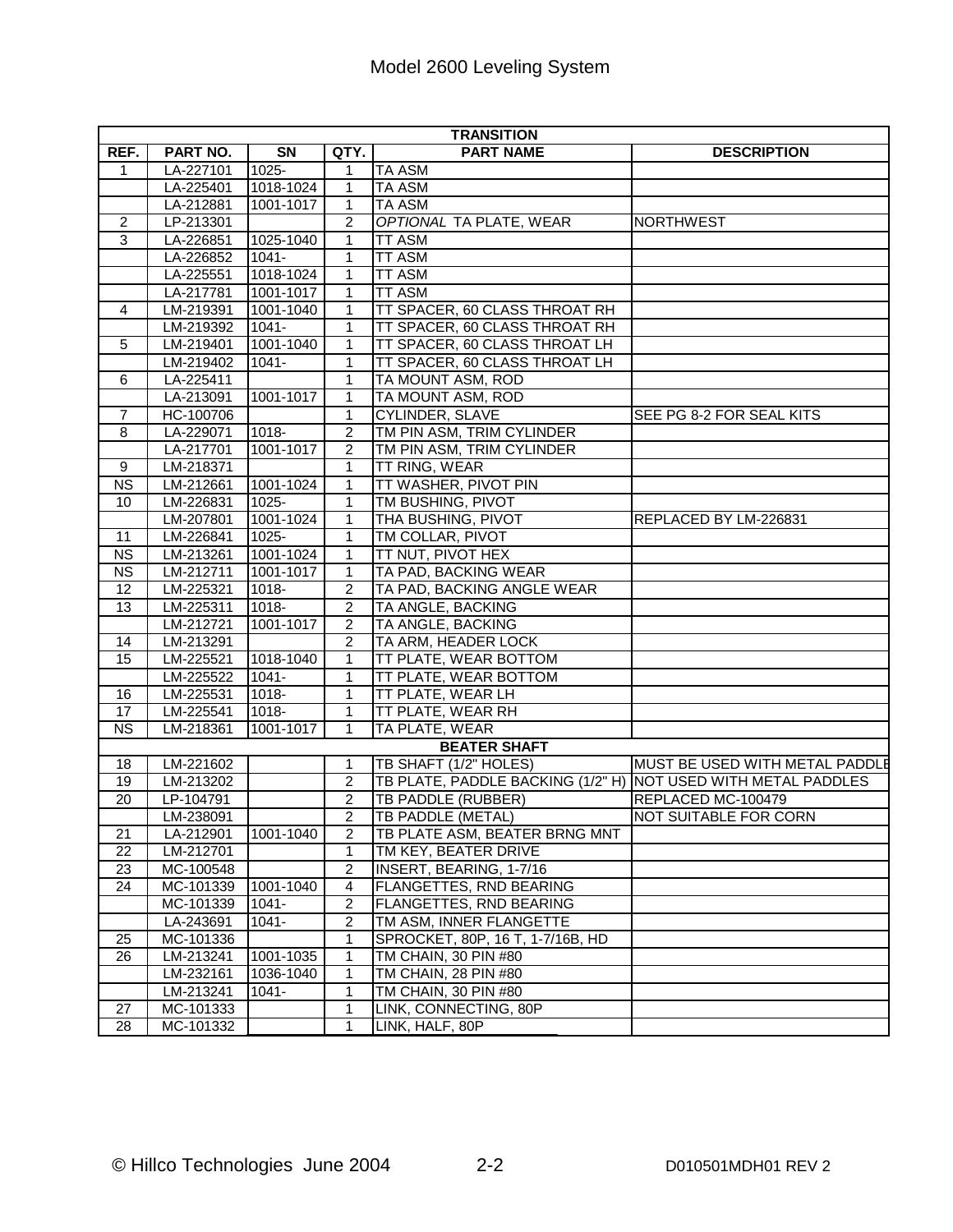# *TRANSITION (CONTINUED)*

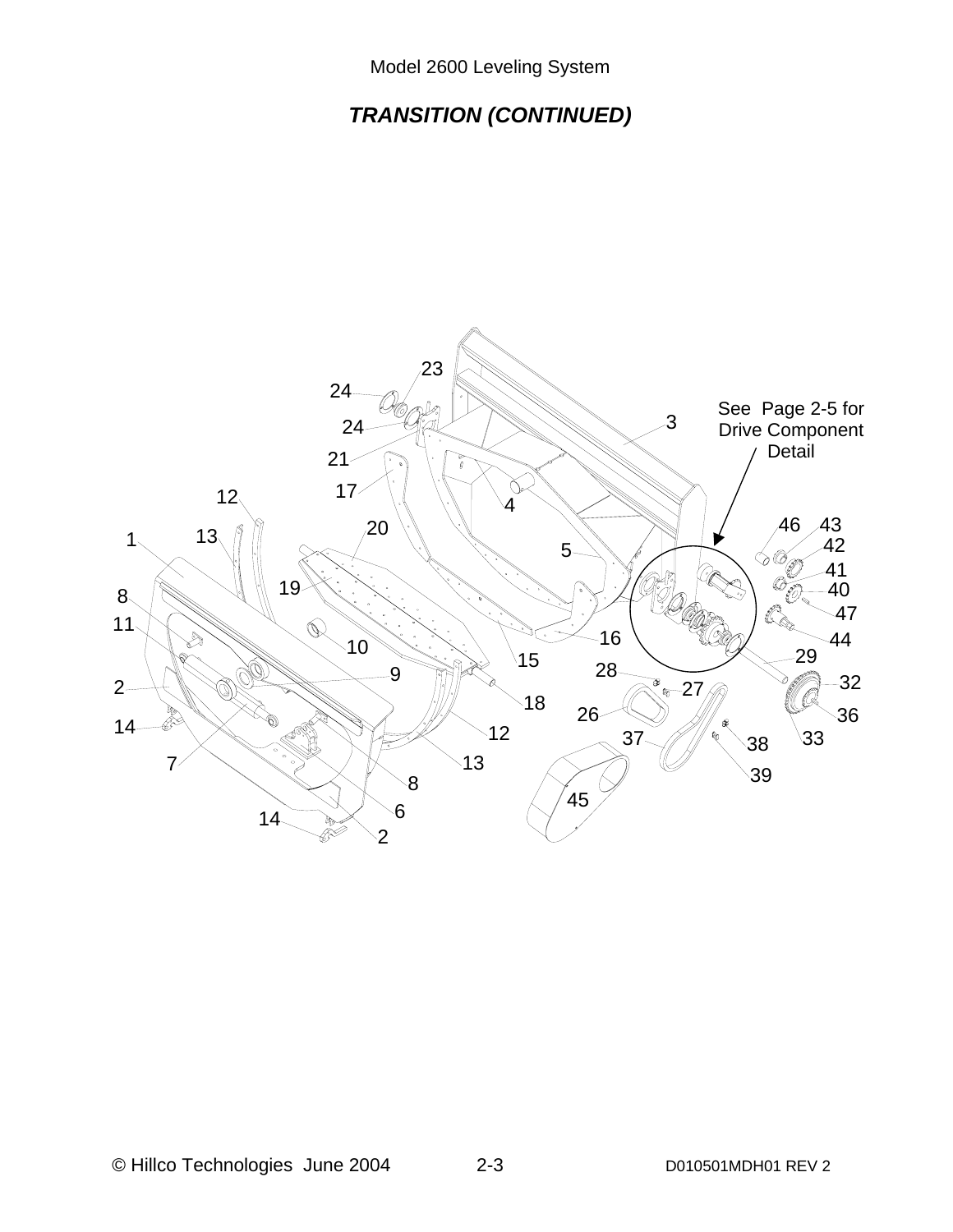| <b>TRANSITION THROAT JACK SHAFT</b> |                                                  |           |                |                                                           |                         |  |  |  |
|-------------------------------------|--------------------------------------------------|-----------|----------------|-----------------------------------------------------------|-------------------------|--|--|--|
| 29                                  | LM-221591                                        | 1018-     |                | BEFORE JJCO254000 TT SHAFT, JACK                          |                         |  |  |  |
|                                     | LM-212791                                        | 1001-1017 | $\mathbf 1$    | BEFORE JJCO254000 TT SHAFT, JACK                          |                         |  |  |  |
|                                     | LM-234151                                        | 1025-1040 | 1              | JJCO254000 AND AFTER TT SHAFT, JACK                       |                         |  |  |  |
|                                     | LM-234152                                        | $1041 -$  | 1              | TT SHAFT, JACK                                            | <b>ALL COMBINES</b>     |  |  |  |
| 30                                  | MC-100548                                        |           | $\overline{2}$ | INSERT, BEARING, 1-7/16                                   |                         |  |  |  |
| $\overline{31}$                     | MC-101339                                        | 1001-1040 | $\overline{4}$ | <b>FLANGETTES, RND BEARING</b>                            |                         |  |  |  |
|                                     | LA-243691                                        | $1041 -$  | 1              | TM ASM, INNER FLANGETTE                                   |                         |  |  |  |
|                                     | MC-101339                                        | $1041 -$  | 3              | <b>FLANGETTES, RND BEARING</b>                            |                         |  |  |  |
| 32                                  | MC-102153                                        | 1018-1040 | 1              | CLUTCH, SLIP, 60P, 1-7/16B                                | SEE PG. 2-7 FOR DETAILS |  |  |  |
|                                     | LA-242431                                        | 1041-     | $\overline{1}$ | SLIP CLUTCH ASM, RADIAL PIN                               | SEE PG. 2-7 FOR DETAILS |  |  |  |
| 33                                  | LM-222921                                        | 1001-1017 | $\mathbf 1$    | TM SPROCKET, PLATE, 36T 60P                               | REPLACED BY LM-226531   |  |  |  |
|                                     | LM-226531                                        | 1018-1040 | $\mathbf 1$    | TM SPROCKET, PLATE, 33T 60P                               |                         |  |  |  |
|                                     | LM-226532                                        | 1041-     | $\mathbf{1}$   | TM SPROCKET, RADIAL SLIP CLUTCH                           |                         |  |  |  |
| 34                                  | LM-234231                                        | 1018-1040 | $\mathbf 1$    | TM KEY, TORQUE TAMER                                      |                         |  |  |  |
|                                     | LM-243541                                        | $1041 -$  | 1              | TM KEY, RADIAL SLIP CLUTCH                                |                         |  |  |  |
| 35                                  | MC-102152                                        | 1001-1040 | 1              | SPROCKET, 80P, 12T, 1-7/16B, HD                           |                         |  |  |  |
|                                     | MC-135491                                        | $1041 -$  | 1              | SPROCKET, 80P, 11T                                        |                         |  |  |  |
|                                     | MC-135511                                        | $1041 -$  | 1              | HUB, SPLIT TAPER 1-7/16                                   |                         |  |  |  |
| 36                                  | LM-212701                                        |           | 1              | TM KEY, BEATER DRIVE                                      |                         |  |  |  |
| 37                                  | LM-213251                                        |           | 1              | TM CHAIN, 62 PIN #60                                      |                         |  |  |  |
| $\overline{38}$                     | MC-100240                                        |           | 1              | LINK, HALF, 60P                                           |                         |  |  |  |
| 39                                  | MC-100239                                        |           | $\mathbf{1}$   | LINK, CONNECTING, 60P                                     |                         |  |  |  |
|                                     | FEEDER HOUSE BEATER DRIVE - BEFORE SN JJCO182025 |           |                |                                                           |                         |  |  |  |
| 40                                  | MC-100760                                        |           | 1              | SPROCKET, QD, 60P, 15T                                    |                         |  |  |  |
| 41                                  | MC-100762                                        |           | $\mathbf{1}$   | HUB, QD, 1-1/2B                                           |                         |  |  |  |
| 45                                  | LA-217741                                        | 1001-1040 | $\overline{1}$ | TM SHIELD ASM, BEATER DRIVE                               |                         |  |  |  |
|                                     | LA-243871                                        | 1041-     | $\overline{1}$ | TM SHIELD ASM, BEATER DRIVE                               |                         |  |  |  |
| 46                                  | LM-207011                                        |           | $\mathbf{1}$   | TM SPACER, DRIVE SPROCKET                                 |                         |  |  |  |
| $\overline{47}$                     | LM-234221                                        |           | $\mathbf{1}$   | TM KEY, FEEDER SHAFT                                      |                         |  |  |  |
|                                     |                                                  |           |                | FEEDER HOUSE BEATER DRIVE - SN JJCO182025 THRU JJCO253999 |                         |  |  |  |
| 42                                  | LM-219801                                        |           | 1              | TM SPROCKET, POWERLOCK, 15T 60P                           |                         |  |  |  |
| 43                                  | MC-101838                                        |           | $\mathbf 1$    | HUB, POWER LOCK, 1-3/8B                                   |                         |  |  |  |
| 45                                  | LA-217741                                        | 1001-1040 | $\mathbf{1}$   | TM SHIELD ASM, BEATER DRIVE                               |                         |  |  |  |
|                                     | LA-243871                                        | $1041 -$  | 1              | TM SHIELD ASM, BEATER DRIVE                               |                         |  |  |  |
| 46                                  | LM-207011                                        |           | $\mathbf{1}$   | TM SPACER, DRIVE SPROCKET                                 |                         |  |  |  |
|                                     |                                                  |           |                | FEEDER HOUSE BEATER DRIVE - SN JJCO254000 AND AFTER       |                         |  |  |  |
| 44                                  | LA-234251                                        | 1025-     | 1              | TM DRIVE ASM, TRANSITION                                  |                         |  |  |  |
| 45                                  | LA-234191                                        | 1001-1040 | $\overline{A}$ | TM SHIELD ASM, BEATER DRIVE                               |                         |  |  |  |
|                                     | LA-243811                                        | $1041 -$  | 1              | TM SHIELD ASM, BEATER DRIVE                               |                         |  |  |  |
|                                     |                                                  |           |                | <b>TENSIONER</b>                                          |                         |  |  |  |
| 48                                  | MC-100546                                        | 1001-1040 | 1              | <b>TENSIONER</b>                                          |                         |  |  |  |
| 49                                  | MC-100237                                        |           | 1              | SPROCKET, IDLER, 60P, 15T, 5/8B                           |                         |  |  |  |
| 50                                  | LM-234161                                        | 1001-1040 | 1              | JJCO254000 AND AFTER TM SPACER, TENSIONER                 |                         |  |  |  |
| 51                                  | LM-243801                                        | $1041 -$  | 1              | PRIOR TO JJC0254000 TM BRACKET, 60P IDLER                 |                         |  |  |  |
|                                     | LM-243792                                        | $1041 -$  | 1              | JJC0254000 AND AFTER TM BRACKET, 60P IDLER                |                         |  |  |  |
| 52                                  | MC-137441                                        | $1041 -$  | $\mathbf 1$    | SPROCKET, IDLER 80P 12T 3/4 BORE                          |                         |  |  |  |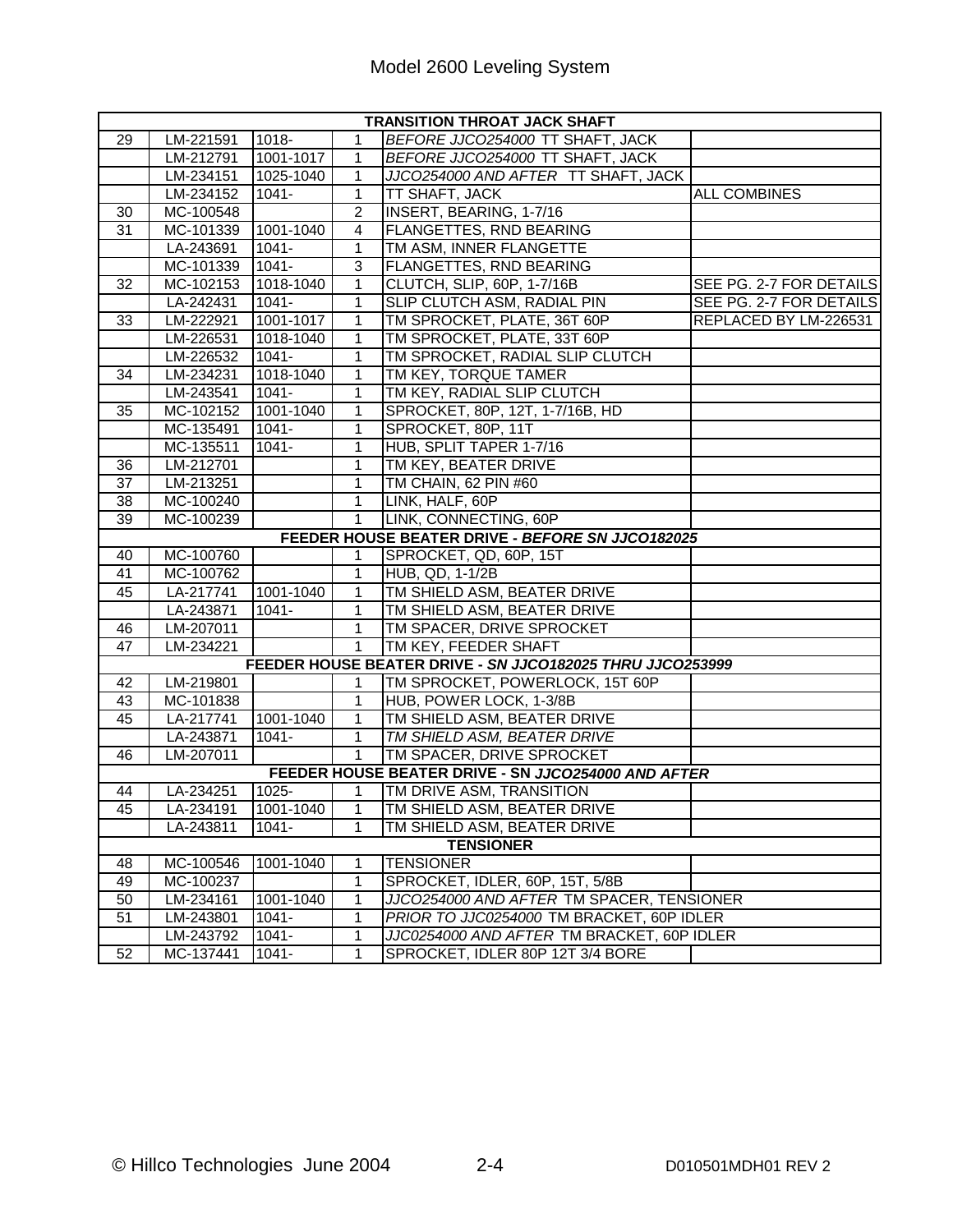### *DRIVE COMPONENTS*

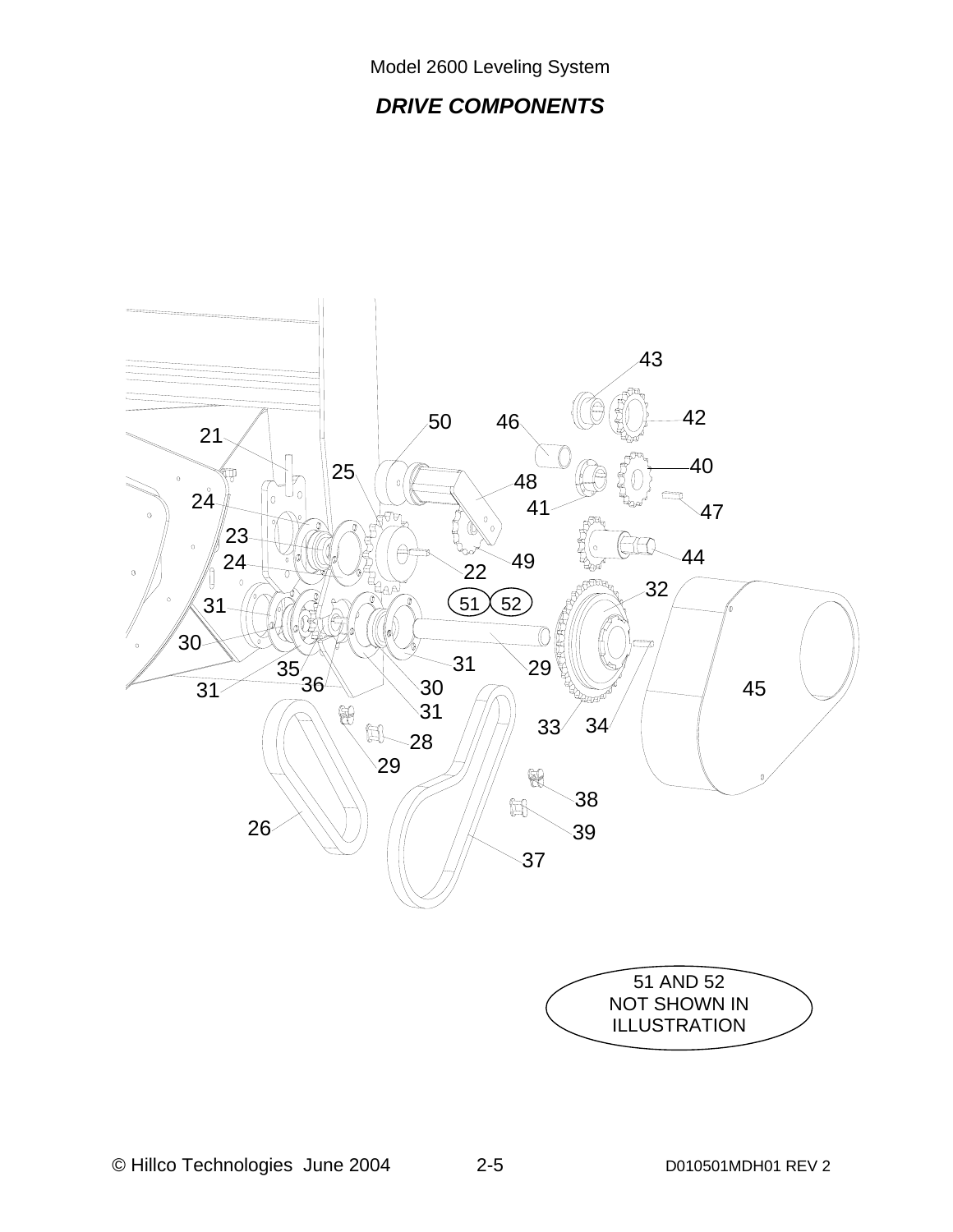### Model 2600 Leveling System

| <b>DRIVE COMPONENTS</b> |           |           |                |                                                           |                         |
|-------------------------|-----------|-----------|----------------|-----------------------------------------------------------|-------------------------|
| REF.                    | PART NO.  | SN        | QTY.           | <b>PART NAME</b>                                          | <b>DESCRIPTION</b>      |
|                         |           |           |                | <b>BEATER SHAFT</b>                                       |                         |
| 21                      | LA-212901 | 1001-1040 | $\overline{2}$ | TB PLATE ASM, BEATER BRNG MNT                             |                         |
| 22                      | LM-212701 |           | 1              | TM KEY, BEATER DRIVE                                      |                         |
| 23                      | MC-100548 |           | 2              | INSERT, BEARING, 1-7/16                                   |                         |
| 24                      | MC-101339 | 1001-1040 | 4              | FLANGETTES, RND BEARING                                   |                         |
|                         | MC-101339 | $1041 -$  | $\overline{2}$ | FLANGETTES, RND BEARING                                   |                         |
|                         | LA-243691 | $1041 -$  | $\overline{2}$ | TM ASM, INNER FLANGETTE                                   |                         |
| 25                      | MC-101336 |           | 1              | SPROCKET, 80P, 16 T, 1-7/16B, HD                          |                         |
| 26                      | LM-213241 | 1001-1035 | 1              | TM CHAIN, 30 PIN #80                                      |                         |
|                         | LM-232161 | 1036-1040 | $\mathbf{1}$   | TM CHAIN, 28 PIN #80                                      |                         |
|                         | LM-213241 | $1041 -$  | 1              | TM CHAIN, 30 PIN #80                                      |                         |
| 27                      | MC-101333 |           | 1              | LINK, CONNECTING, 80P                                     |                         |
| 28                      | MC-101332 |           | $\mathbf 1$    | LINK, HALF, 80P                                           |                         |
|                         |           |           |                | <b>TRANSITION THROAT JACK SHAFT</b>                       |                         |
| 29                      | LM-221591 | 1018-     | 1              | BEFORE JJCO254000 TT SHAFT, JACK                          |                         |
|                         | LM-212791 | 1001-1017 | 1              | BEFORE JJCO254000 TT SHAFT, JACK                          |                         |
|                         | LM-234151 | 1025-1040 | 1              | JJCO254000 AND AFTER TT SHAFT, JACK                       |                         |
|                         | LM-234152 | $1041 -$  | 1              | TT SHAFT, JACK                                            | <b>ALL COMBINES</b>     |
| 30                      | MC-100548 |           | $\overline{c}$ | INSERT, BEARING, 1-7/16                                   |                         |
| 31                      | MC-101339 | 1001-1040 | $\overline{4}$ | <b>FLANGETTES, RND BEARING</b>                            |                         |
|                         | LA-243691 | $1041 -$  | 1              | TM ASM, INNER FLANGETTE                                   |                         |
|                         | MC-101339 | $1041 -$  | 3              | FLANGETTES, RND BEARING                                   |                         |
| 32                      | MC-102153 | 1018-1040 | 1              | CLUTCH, SLIP, 60P, 1-7/16B                                | SEE PG. 2-7 FOR DETAILS |
|                         | LA-242431 | $1041 -$  | 1              | SLIP CLUTCH ASM, RADIAL PIN                               | SEE PG. 2-7 FOR DETAILS |
| 33                      | LM-222921 | 1001-1017 | 1              | TM SPROCKET, PLATE, 36T 60P                               | REPLACED BY LM-226531   |
|                         | LM-226531 | 1018-1040 | 1              | TM SPROCKET, PLATE, 33T 60P                               |                         |
|                         | LM-226532 | $1041 -$  | 1              | TM SPROCKET, RADIAL SLIP CLUTCH                           |                         |
| 34                      | LM-234231 | 1018-1040 | 1              | TM KEY, TORQUE TAMER                                      |                         |
|                         |           |           |                |                                                           |                         |
|                         | LM-243541 | $1041 -$  | 1              | TM KEY, RADIAL SLIP CLUTCH                                |                         |
| 35                      | MC-102152 | 1001-1040 | 1              | SPROCKET, 80P, 12T, 1-7/16B, HD                           |                         |
|                         | MC-135491 | $1041 -$  | 1              | SPROCKET, 80P, 11T                                        |                         |
|                         | MC-135511 | $1041 -$  | 1              | HUB, SPLIT TAPER 1-7/16                                   |                         |
| 36                      | LM-212701 |           | 1              | TM KEY, BEATER DRIVE                                      |                         |
| $\overline{37}$         | LM-213251 |           | 1              | TM CHAIN, 62 PIN #60                                      |                         |
| 38                      | MC-100240 |           | $\mathbf{1}$   | LINK, HALF, 60P                                           |                         |
| 39                      | MC-100239 |           | $\mathbf{1}$   | LINK, CONNECTING, 60P                                     |                         |
|                         |           |           |                | FEEDER HOUSE BEATER DRIVE - BEFORE SN JJC0182025          |                         |
| 40                      | MC-100760 |           | 1              | SPROCKET, QD, 60P, 15T                                    |                         |
| 41                      | MC-100762 |           | $\mathbf{1}$   | HUB, QD, 1-1/2B                                           |                         |
| 45                      | LA-217741 | 1001-1040 | $\overline{1}$ | TM SHIELD ASM, BEATER DRIVE                               |                         |
|                         | LA-243871 | 1041-     | 1              | TM SHIELD ASM, BEATER DRIVE                               |                         |
| 46                      | LM-207011 |           | 1              | TM SPACER, DRIVE SPROCKET                                 |                         |
| 47                      | LM-234221 |           | $\mathbf 1$    | TM KEY, FEEDER SHAFT                                      |                         |
|                         |           |           |                | FEEDER HOUSE BEATER DRIVE - SN JJCO182025 THRU JJCO253999 |                         |
| 42                      | LM-219801 |           | 1              | TM SPROCKET, POWERLOCK, 15T 60P                           |                         |
| 43                      | MC-101838 |           | 1              | HUB, POWER LOCK, 1-3/8B                                   |                         |
| 45                      | LA-217741 | 1001-1040 | 1              | TM SHIELD ASM, BEATER DRIVE                               |                         |
|                         | LA-243871 | 1041-     | $\mathbf{1}$   | TM SHIELD ASM, BEATER DRIVE                               |                         |
| 46                      | LM-207011 |           |                | TM SPACER, DRIVE SPROCKET                                 |                         |
|                         |           |           |                | FEEDER HOUSE BEATER DRIVE - SN JJCO254000 AND AFTER       |                         |
| 44                      | LA-234251 | 1025-     | 1              | TM DRIVE ASM, TRANSITION                                  |                         |
| 45                      | LA-234191 | 1001-1040 | 1              | TM SHIELD ASM, BEATER DRIVE                               |                         |
|                         | LA-243811 | $1041 -$  | 1              | TM SHIELD ASM, BEATER DRIVE                               |                         |
|                         |           |           |                | <b>TENSIONER</b>                                          |                         |
| 48                      | MC-100546 | 1001-1040 | 1              | <b>TENSIONER</b>                                          |                         |
| 49                      | MC-100237 |           | 1              | SPROCKET, IDLER, 60P, 15T, 5/8B                           |                         |
| 50                      | LM-234161 | 1001-1040 | 1              | JJCO254000 AND AFTER TM SPACER, TENSIONER                 |                         |
| 51                      | LM-243801 | $1041 -$  | 1              | PRIOR TO JJC0254000 TM BRACKET, 60P IDLER                 |                         |
|                         | LM-243792 | $1041 -$  | 1              | JJC0254000 AND AFTER TM BRACKET, 60P IDLER                |                         |
| 52                      | MC-137441 | 1041-     | 1              | SPROCKET, IDLER 80P 12T 3/4 BORE                          |                         |

© Hillco Technologies June 2004 2-6 D010501MDH01 REV 2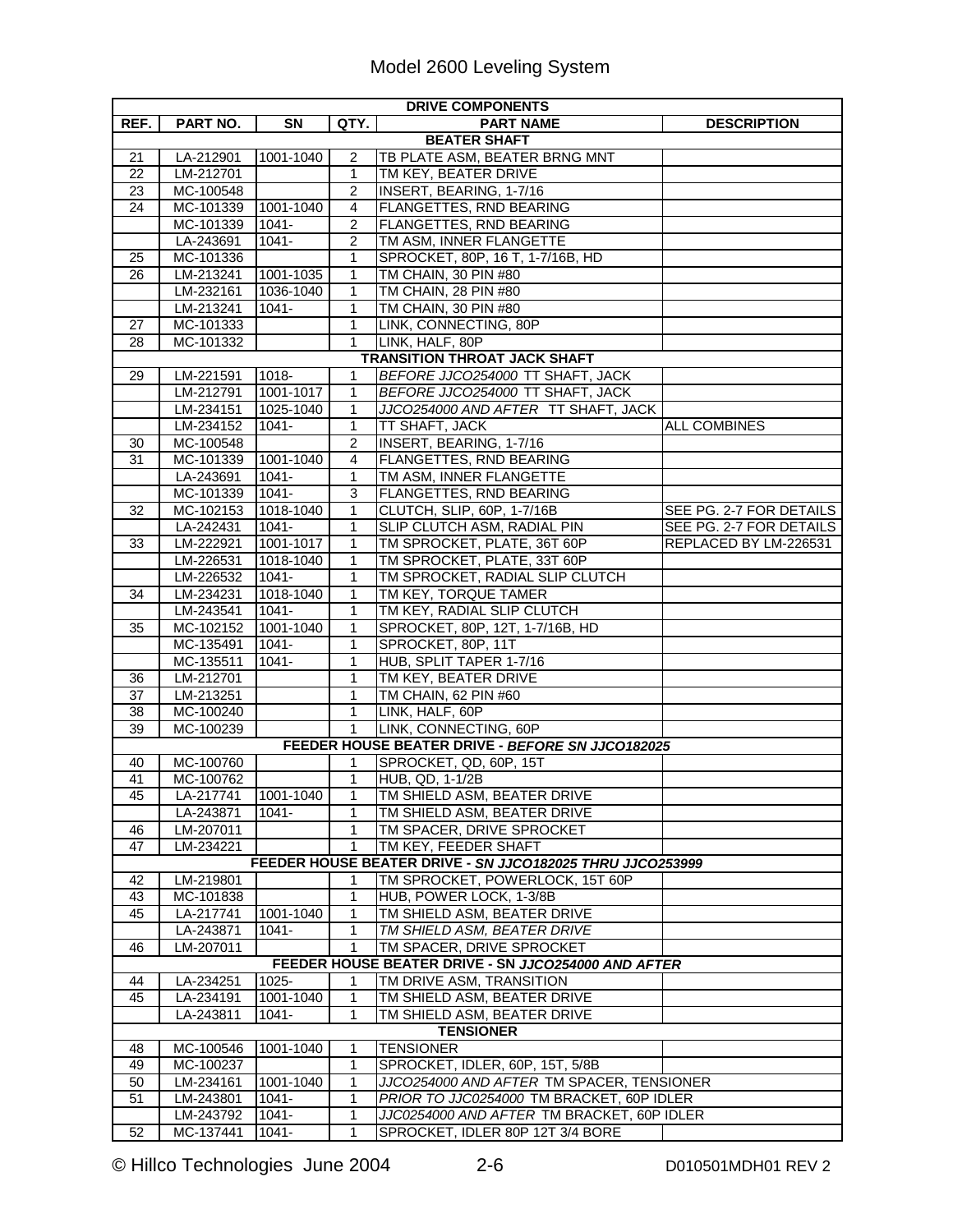Model 2600 Leveling System *SLIP CLUTCH AND HEADER LIFT CYLINDER EXTENSIONS* 



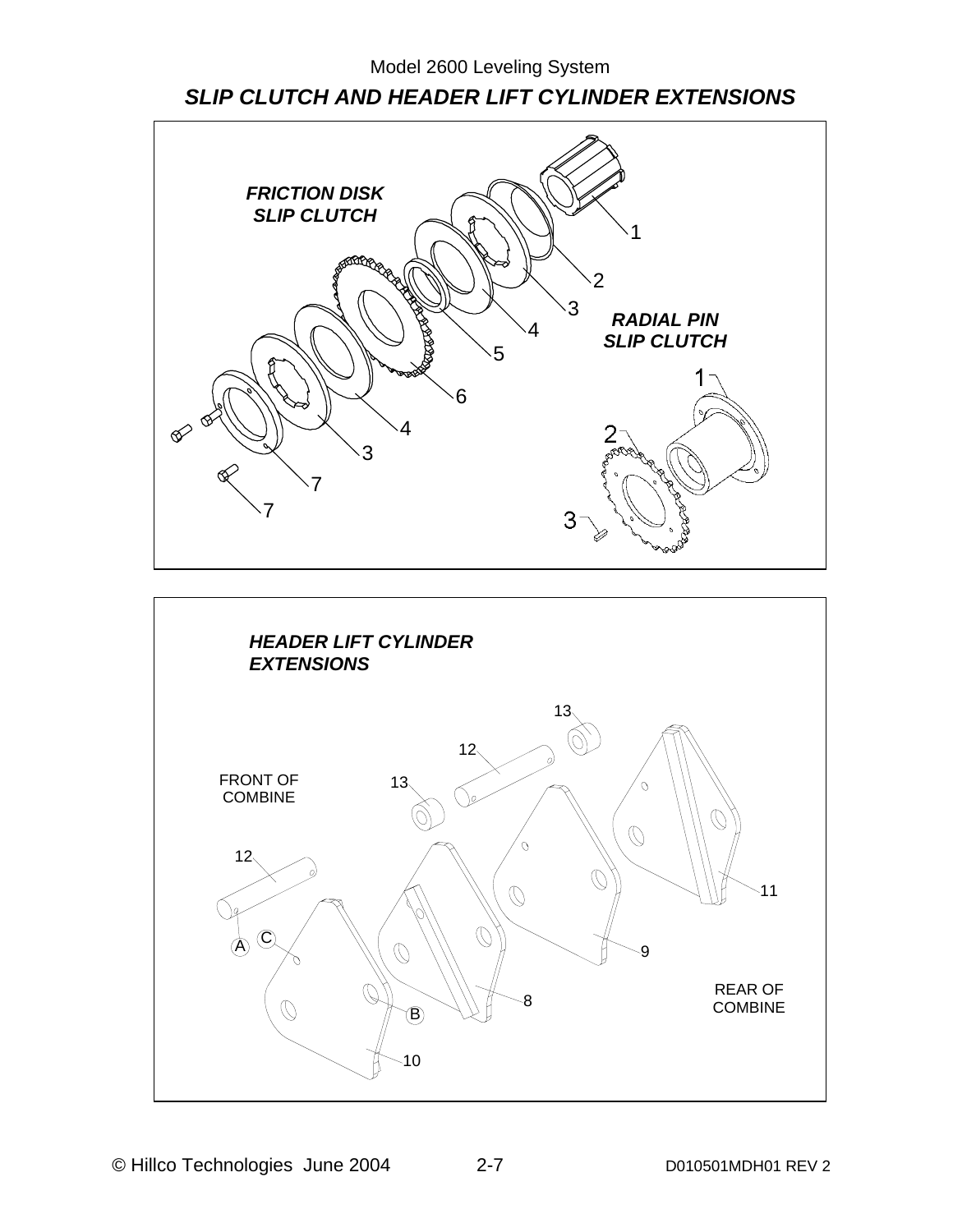| <b>FRICTION DISK SLIP CLUTCH ASM</b> |            |           |      |                               |                    |  |  |  |
|--------------------------------------|------------|-----------|------|-------------------------------|--------------------|--|--|--|
| REF.                                 | PART NO.   | <b>SN</b> | QTY. | <b>PART NAME</b>              | <b>DESCRIPTION</b> |  |  |  |
|                                      | MC-102153  | 1001-1040 |      | CLUTCH, SLIP, 60P, 1-7/16B    |                    |  |  |  |
|                                      | <b>NSS</b> | 1001-1040 |      | <b>HUB, 1-7/16B</b>           |                    |  |  |  |
| 2                                    | MC-100321  | 1001-1040 |      | SPRING, BELVILLE              |                    |  |  |  |
| 3                                    | MC-100322  | 1001-1040 | 2    | <b>PLATE, BACK UP</b>         |                    |  |  |  |
| 4                                    | MC-100323  | 1001-1040 |      | <b>DISK, FRICTION PAIR</b>    |                    |  |  |  |
| 5                                    | MC-100325  | 1001-1040 |      | <b>BUSHING, SINTERED, 3/8</b> |                    |  |  |  |
| 6                                    | LM-226531  | 1018-1040 |      | TM SPROCKET, PLATE, 33T 60P   |                    |  |  |  |
|                                      | LM-222921  | 1001-1017 |      | TM SPROCKET, PLATE, 36T 60P   |                    |  |  |  |
|                                      | MC-100324  | 1001-1040 |      | NUT, TENSIONING               |                    |  |  |  |

| <b>RADIAL PIN SLIP CLUTCH ASM</b> |                 |           |      |                                            |                    |  |  |  |
|-----------------------------------|-----------------|-----------|------|--------------------------------------------|--------------------|--|--|--|
| REF.                              | <b>PART NO.</b> | <b>SN</b> | QTY. | <b>PART NAME</b>                           | <b>DESCRIPTION</b> |  |  |  |
|                                   | MC-136921       | $1041 -$  |      | <b>IRADIAL PIN SLIP CLUTCH ASM 1-7/16B</b> |                    |  |  |  |
| 2                                 | LM-226532       | $1041 -$  |      | ITM SPROCKET, PLATE, 33T 60P               |                    |  |  |  |
| 3                                 | LM-244471       | $1041 -$  |      | <b>TM KEY, RADIAL PIN SLIP CLUTCH</b>      |                    |  |  |  |
| $\overline{\text{NS}}$            | F-HC8-08F20     | $1041 -$  |      | HC8 1/2-20 X 1-1/4                         |                    |  |  |  |
| NS.                               | <b>F-LW-08A</b> | $1041 -$  |      | $LW$ 1/2 HD                                |                    |  |  |  |

|      | <b>HEADER LIFT CYLINDER EXTENSIONS</b>                                          |           |                     |                                                    |                              |  |  |  |  |
|------|---------------------------------------------------------------------------------|-----------|---------------------|----------------------------------------------------|------------------------------|--|--|--|--|
|      | <b>63 IN. FEEDER HOUSE OPTION</b>                                               |           |                     |                                                    |                              |  |  |  |  |
| 8    | LA-220631                                                                       |           | 1                   | LM EXTENSION ASM, LIFT CYLINDER<br><b>INNER LH</b> |                              |  |  |  |  |
| 9    | LA-220661                                                                       |           | 1                   | LM EXTENSION ASM, LIFT CYLINDER<br><b>INNER RH</b> |                              |  |  |  |  |
| 10   | LA-220641                                                                       |           | $\mathbf{1}$        | LM EXTENSION ASM, LIFT CYLINDER<br><b>OUTER LH</b> |                              |  |  |  |  |
| 11   | LA-220651                                                                       |           | 1                   | LM EXTENSION ASM, LIFT CYLINDER<br><b>OUTER RH</b> |                              |  |  |  |  |
| 12   | LM-218501                                                                       |           | $\overline{2}$      | LM PIN, HEADER LIFT CYLINDER ROD<br><b>MOUNT</b>   |                              |  |  |  |  |
| 13   | LM-226961                                                                       | $1025 -$  | $\mathcal{P}$       | LM SPACER, HEADER LIFT CYLINDER                    |                              |  |  |  |  |
|      | 54 IN. FEEDER HOUSE WITHOUT ROCK TRAP OPTION (DOES NOT INCLUDE NORTHWEST UNITS) |           |                     |                                                    |                              |  |  |  |  |
| REF. | PART NO.                                                                        | <b>SN</b> | QTY.                | <b>PART NAME</b>                                   | <b>DESCRIPTION</b>           |  |  |  |  |
| 10   | LA-220641                                                                       |           | $\overline{2}$      | LM EXTENSION ASM, LIFT CYLINDER                    |                              |  |  |  |  |
|      |                                                                                 |           |                     | <b>OUTER LH</b>                                    |                              |  |  |  |  |
| 11   | LA-220651                                                                       |           | $\mathcal{P}$       | LM EXTENSION ASM, LIFT CYLINDER<br><b>OUTER RH</b> |                              |  |  |  |  |
| 12   | LM-218501                                                                       |           | $\mathfrak{D}$      | LM PIN, HEADER LIFT CYLINDER ROD<br><b>MOUNT</b>   |                              |  |  |  |  |
| 13   | LM-226961                                                                       |           | $\mathcal{P}$       | LM SPACER, HEADER LIFT CYLINDER                    |                              |  |  |  |  |
|      |                                                                                 |           |                     | 54 IN. FEEDER HOUSE WITHOUT ROCK TRAP FASTENERS    |                              |  |  |  |  |
| A    | F-PCT-05X48                                                                     |           | 4                   | COTTER PIN 5/16 x 3                                | HEADER LIFT CYL ROD MNT      |  |  |  |  |
| B    | F-HC8-20C36                                                                     |           | $\overline{4}$      | HC8 1-1/4-7 x 2-1/4                                | <b>HEADER LIFT EXTENSION</b> |  |  |  |  |
| B    | F-HC8-20C                                                                       |           | 4                   | HN8 1-1/4-7                                        | <b>HEADER LIFT EXTENSION</b> |  |  |  |  |
| B    | <b>F-LW-20A</b>                                                                 |           | 4                   | LW 1-1/4 HD                                        | <b>HEADER LIFT EXTENSION</b> |  |  |  |  |
| C    | F-HC5-08C104                                                                    |           | 2<br>$\overline{2}$ | HC5 1/2-13 X 6-1/2                                 | <b>HEADER LIFT EXTENSION</b> |  |  |  |  |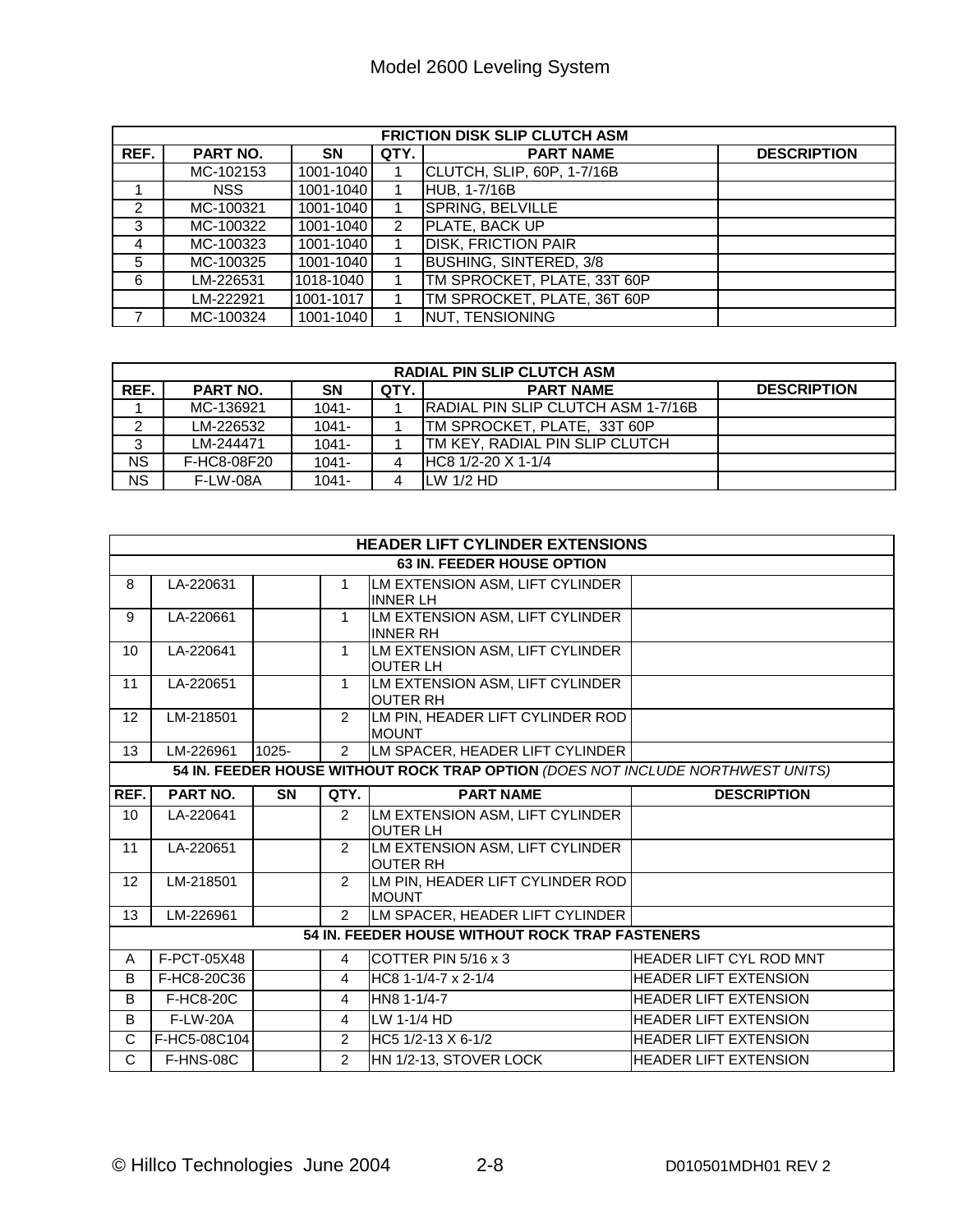# *TRANSITION FASTENERS*

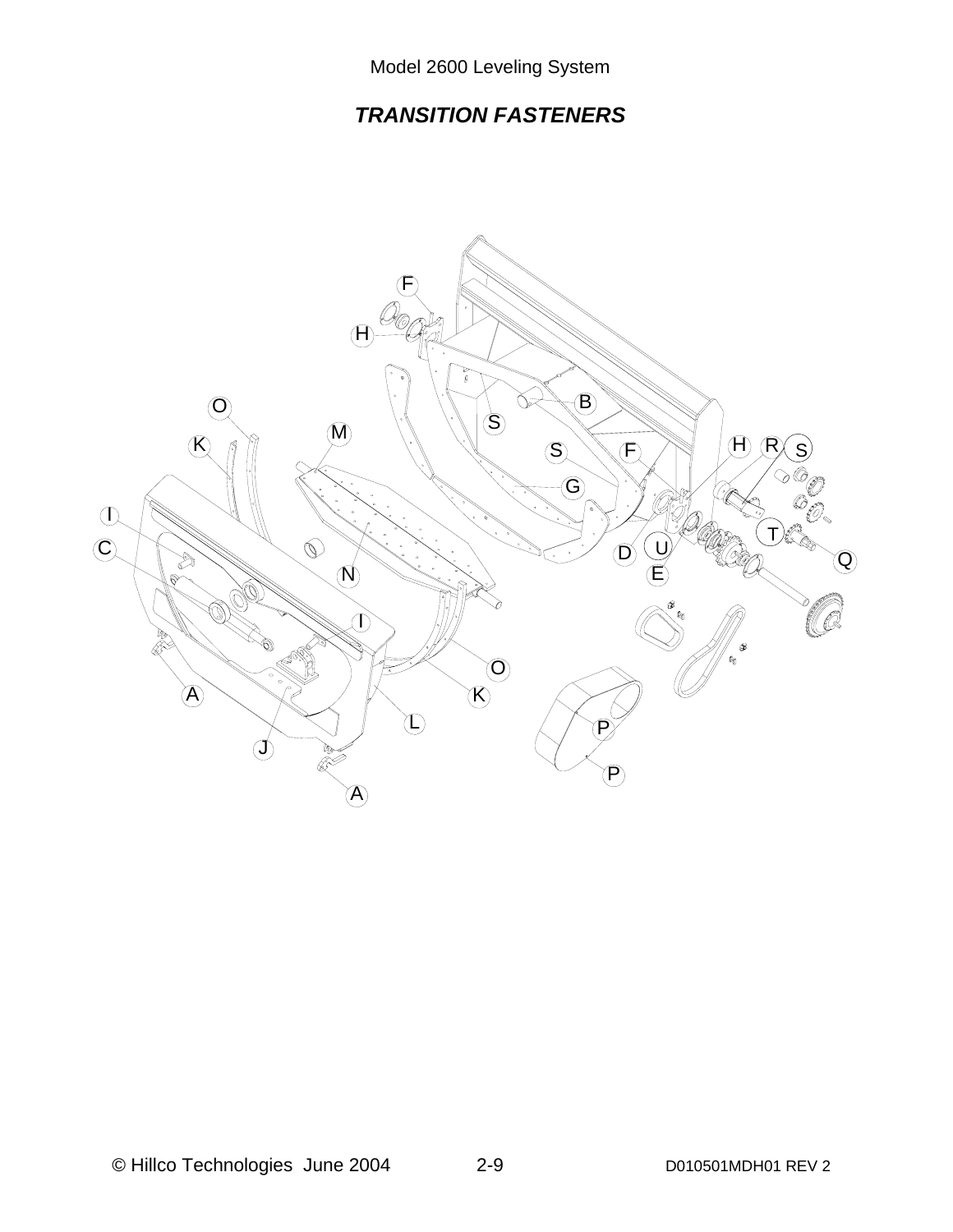### Model 2600 Leveling System

|                | <b>TRANSITION FASTENERS</b>        |           |                |                                                                      |                                            |  |  |
|----------------|------------------------------------|-----------|----------------|----------------------------------------------------------------------|--------------------------------------------|--|--|
| REF.           | PART NO.                           | SN        | QTY.           | <b>PART NAME</b>                                                     | <b>WHERE USED</b>                          |  |  |
| A              | F-PCL-10X24                        |           | $\mathbf{2}$   | PIN, CLEVIS, 5/8 x 1-1/2                                             | <b>HEADER LOCK ARM</b>                     |  |  |
| Α              | F-PCT-02X16                        |           | $\overline{2}$ | PIN, COTTER, 1/8 x 1                                                 | <b>HEADER LOCK ARM</b>                     |  |  |
| B              | F-MB-14NR40 1025-                  |           | 3              | BUSHING, MACH 14 GA, NR, 2-1/2 ID                                    | <b>TT PIVOT PIN</b>                        |  |  |
| B              | <b>F-HNJ-40</b>                    | 1001-1024 | $\mathbf{1}$   | HN 2-1/2-12 JAM                                                      | <b>TT PIVOT PIN</b>                        |  |  |
| В              | $F-PZS-02$                         |           | $\mathbf{1}$   | PIPE ZERK, 1/8 NPT                                                   | <b>TT PIVOT PIN</b>                        |  |  |
| $\overline{c}$ | F-HC8-10C80 1025-                  |           | 1              | HC8 5/8-11 x 5                                                       | <b>TT PIVOT PIN COLLAR</b>                 |  |  |
| С              | F-SS-06C08 1001-1024               |           | $\mathbf{1}$   | SCREW, SET, 3/8-16 x 1/2                                             | <b>TT PIVOT PIN COLLAR</b>                 |  |  |
| C              | F-HNS-10C                          | 1025-     | 1              | <b>HN8 5/8-11, STOVER</b>                                            | <b>TT PIVOT PIN COLLAR</b>                 |  |  |
| D              | F-HC5-06C12 1001-1040              |           | 3              | HC5 3/8-16 x 3/4                                                     | INNER 3 BOLT JACKSHAFT BEARING             |  |  |
| D              | F-CB-06C20 1041-                   |           | 3              | BOLT, CARRIAGE, 3/8-16 x 1-1/4                                       | INNER 3 BOLT JACKSHAFT BEARING             |  |  |
| D              | <b>F-HN5-06C</b>                   | 1041-     | 3              | HN5 3/8-16                                                           | INNER 3 BOLT JACKSHAFT BEARING             |  |  |
| D              | $F-LW-06$                          |           | 3              | LW 3/8                                                               | INNER 3 BOLT JACKSHAFT BEARING             |  |  |
| Е              | F-CB-06C20                         |           | 3              | BOLT, CARRIAGE, 3/8-16 x 1-1/4                                       | OUTER 3 BOLT JACKSHAFT BEARING             |  |  |
| Е              | <b>F-HN5-06C</b>                   |           | 3              | HN5 3/8-16                                                           | <b>OUTER 3 BOLT JACKSHAFT BEARING</b>      |  |  |
| E              | F-LW-06                            |           | 3              | LW 3/8                                                               | OUTER 3 BOLT JACKSHAFT BEARING             |  |  |
| F.             | F-HNJ-08C                          | 1001-1040 | 4              | HN5 1/2-13 JAM                                                       | BEATER BRNG TAKE-UP BLT                    |  |  |
| F              | F-FWH-08                           | 1001-1040 | 4              | <b>FW 1/2 HD</b>                                                     | BEATER BRNG TAKE-UP BLT                    |  |  |
| G              | F-FHS-05F10                        |           | 21             | FHSC 5/16-24 x 5/8                                                   | TT FACE PLATE                              |  |  |
| H              | F-CB-08C28 1001-1040               |           | 6              | BOLT, CARRIAGE, 1/2-13 X 1-3/4                                       | TT BEATER BRNG MNT PLT                     |  |  |
| H              | <b>F-HN5-08C</b>                   | 1001-1040 | 6              | HN5 1/2-13                                                           | TT BEATER BRNG MNT PLT                     |  |  |
| H              | <b>F-LW-08</b>                     | 1001-1040 | 6              | $LW$ 1/2                                                             | TT BEATER BRNG MNT PLT                     |  |  |
|                | F-HC5-06C14 1001-1024              |           | 6              | HC5 3/8-16 x 7/8                                                     |                                            |  |  |
| H              |                                    |           |                |                                                                      | TT BEATER BRNG MNT PLT                     |  |  |
| H              | F-HC5-06C12 1025-1040<br>$F-LW-06$ |           | 6              | HC5 3/8-16 x 3/4                                                     | TT BEATER BRNG MNT PLT                     |  |  |
| H              |                                    |           | 6              | LW 3/8                                                               | <b>TT BEATER BRNG MNT PLT</b>              |  |  |
| H              | F-CB-06C20 1041-                   |           | 6              | BOLT, CARRIAGE, 3/8-16 x 1-1/4                                       | <b>TT BEATER BEARINGS</b>                  |  |  |
| H              | F-HN5-06C                          | $1041 -$  | 6              | HN5 3/8-16                                                           | <b>TT BEATER BEARINGS</b>                  |  |  |
|                | F-HC5-06C12                        |           | $\overline{2}$ | HC5 3/8-16 x 3/4                                                     | <b>SLAVE CYL MNT PIN</b>                   |  |  |
|                | <b>F-LW-06</b>                     |           | 2              | LW 3/8                                                               | <b>SLAVE CYL MNT PIN</b>                   |  |  |
| J              | F-HC8-10C32                        |           | 3              | HC8 5/8-11 x 2                                                       | <b>ROD MNT</b>                             |  |  |
| J              | F-HN8-10C 1001-1027                |           | 3              | HN8 5/8-11                                                           | <b>ROD MNT</b>                             |  |  |
| J              | $F-LW-10A$                         | 1001-1027 | 3              | LW HD 5/8                                                            | <b>ROD MNT</b>                             |  |  |
| J              | F-HNS-10C                          | 1028-     | 3              | HN8 5/8-11 STOVER FLNG                                               | <b>ROD MNT</b>                             |  |  |
| Κ              | F-HC5-06C20                        |           | 8              | HC5 3/8-16 x 1-1/4                                                   | <b>BACKING ANGLE</b>                       |  |  |
| Κ              | <b>F-HN5-06C</b>                   |           | 8              | HN5 3/8-16                                                           | <b>BACKING ANGLE</b>                       |  |  |
| K              | F-LW-06                            |           | 8              | LW 3/8                                                               | <b>BACKING ANGLE</b>                       |  |  |
| K              | F-FWH-06                           |           | 8              | <b>FW HD 3/8</b>                                                     | <b>BACKING ANGLE</b>                       |  |  |
| L              | F-HC5-08C32                        |           | 2              | HC5 1/2-13 x 2                                                       | <b>TRANSITION MNT</b>                      |  |  |
| L              | F-HN5-08C                          |           | $\overline{2}$ | HN5 1/2-13                                                           | <b>TRANSITION MNT</b>                      |  |  |
| L              | <b>F-LW-08</b>                     |           | $\overline{2}$ | $LW$ 1/2                                                             | <b>TRANSITION MNT</b>                      |  |  |
| М              | F-HC8-06C40 1001-1040              |           | 9              | HC8 3/8-16 x 2-1/2                                                   | BEATER BACKING PLT MNT                     |  |  |
| м              | F-HN8-06C 1001-1025                |           | 9              | HN8 3/8-16                                                           | BEATER BACKING PLT MNT                     |  |  |
| м              | F-HNS-06C 1026-1040                |           | 9              | HN8 3/8-16, STOVER FLNG                                              | BEATER BACKING PLT MNT                     |  |  |
| м              | F-LW-06A                           | 1001-1025 | 9              | LW 3/8 HD                                                            | <b>BEATER BACKING PLT MNT</b>              |  |  |
| M              | F-HC8-08C44 1041-                  |           | 9              | HC8 1/2-13 x 2-3/4                                                   | BTR BACK PLT MNT (RUBBER) OR METAL PADDLES |  |  |
| м              | F-HNSF-08C 1041-                   |           | 9              | FLHN 1/2-13 STOVER                                                   | BTR BACK PLT MNT (RUBBER) OR METAL PADDLES |  |  |
| N              | F-EB-04C20                         |           | 38             | BOLT, ELEVATOR, 1/4-20 x 1-1/4                                       | PADDLE MNT (RUBBER ONLY)                   |  |  |
| N.             | F-HNF-04C                          |           | 38             | HN 1/4-2 FLNG, SERR                                                  | PADDLE MNT (RUBBER ONLY)                   |  |  |
| $\circ$        | F-FHS-05F20                        |           | 16             | FHSC 5/16-24 x 1-1/4                                                 | UHMW BACKING WEAR PAD                      |  |  |
| $\circ$        | F-HNS-05F                          |           | 16             | <b>HN 5/16-24, STOVER</b>                                            | UHMW BACKING WEAR PAD                      |  |  |
| <b>NS</b>      | F-THM-06C16                        |           | 2              | THMS 3/8-16 x 1                                                      | HEADER HYDRAULIC COUPLER MOUNT             |  |  |
| NS.            | F-HNF-06C                          |           | $\overline{2}$ | HN 3/8-16, FLNG, SERR                                                | HEADER HYDRAULIC COUPLER MOUNT             |  |  |
| P.             | F-THM-06C96 1001-1040              |           | 2              | PRIOR TO JJCO254000 THMS 3/8-16 x 6                                  | BTR DRV SHIELD BOLT                        |  |  |
| P              | F-HC5-06C136 1001-1040             |           | $\overline{2}$ | JJCO254000 AND AFTER HC5 3/8-16 x 8-1/2                              | BTR DRV SHIELD BOLT                        |  |  |
| P              | F-HNF-06C                          | 1001-1040 | 2              | ALL COMBINES HN 3/8-16, FLNG, SERR                                   | BEATER DRIVE SHIELD BOLT                   |  |  |
| P              | F-THM-05C16 1041-                  |           | 2              | ALL COMBINES THMS 5/16-18 x 1                                        | <b>BEATER DRIVE SHIELD</b>                 |  |  |
| P              | F-HNF-05C                          | 1041-     | $\overline{2}$ | ALL COMBINES FLHN 5/16-18, SERR                                      | BEATER DRIVE SHIELD                        |  |  |
| P              | F-THM-04C08 1041-                  |           | 4              | THMS 1/4-20 x 1/2, SERR                                              | BEATER DRIVE SHIELD SKIRT                  |  |  |
| P              | F-HNF-04C                          | $1041 -$  | 4              | FLHN 1/4-20. SERR                                                    | BEATER DRIVE SHIELD SKIRT                  |  |  |
| Q              | F-SSS-06C08                        |           | 2              | SOCKET HEAD SET SCREW 3/8-16 X 1/2 GR 8                              | <b>TRANSITION DRIVE ASM</b>                |  |  |
| R              | F-HC-12M065E 1001-1040             |           | 1              | JJCO254000 AND AFTER HC 10.9 - 12 X 1.75 X 65 ROSTA TENSIONER SPACER |                                            |  |  |
| R              | LA-242951                          | 1001-1040 | 1              | <b>BOLT KIT, ROSTA TENSIONER</b>                                     | <b>ROSTA TENSIONER</b>                     |  |  |
| S              | F-THM-06C16                        |           | 4              | THMS 3/8-16 X 1                                                      | <b>TRANSITION THROAT SPACER</b>            |  |  |
| S              | F-HNF-06C                          |           | 4              | HN 3/8-16, FLNG., SERR.                                              | TRANSITION THROAT SPACER                   |  |  |
|                |                                    |           |                |                                                                      |                                            |  |  |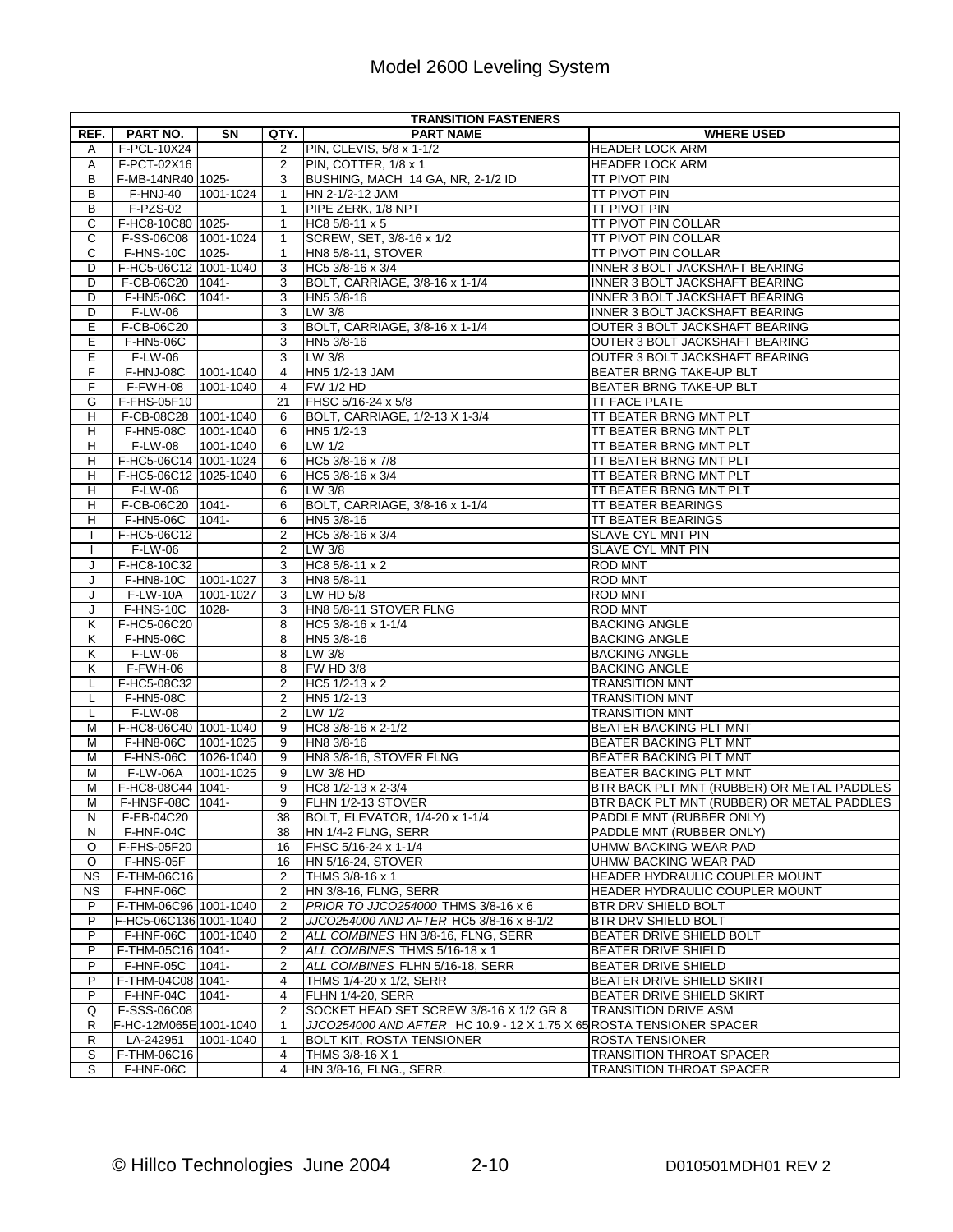# *TRANSITION FASTENERS*

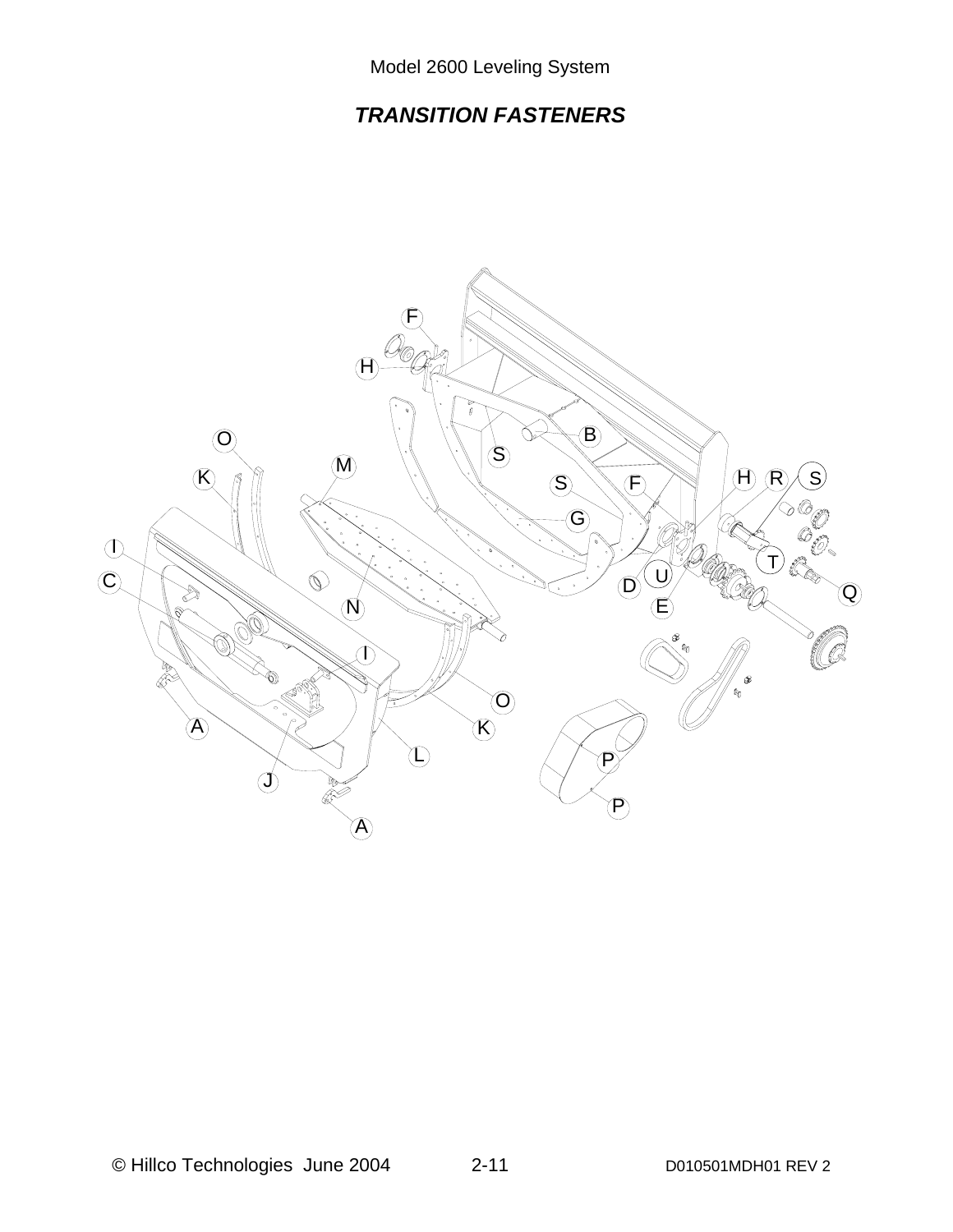# *TRANSITION FASTENERS (CONTINUED)*

|      | <b>TRANSITION FASTENERS (CONTINUED)</b> |           |      |                                |                                   |  |  |
|------|-----------------------------------------|-----------|------|--------------------------------|-----------------------------------|--|--|
| REF. | <b>PART NO.</b>                         | <b>SN</b> | QTY. | <b>PART NAME</b>               | <b>WHERE USED</b>                 |  |  |
|      | F-HC5-08C20 1041-                       |           | 2    | HC5 1/2-13 x 1-1/4             | 160P IDLER SPROCKET BRACKET       |  |  |
|      | <b>F-LW-08</b>                          | $1041 -$  | 2    | LW 1/2                         | <b>60P IDLER SPROCKET BRACKET</b> |  |  |
|      | <b>F-HN5-08C</b>                        | 1041-     | 2    | HN5 1/2-13                     | <b>60P IDLER SPROCKET BRACKET</b> |  |  |
|      | F-CB-10C40                              | $1041 -$  |      | BOLT, CARRIAGE, 5/8-11 x 2-1/2 | 60P IDLER SPROCKET                |  |  |
|      | $F$ -HNN-10C                            | $1041 -$  |      | HN 5/8-11. NYLOCK              | <b>60P IDLER SPROCKET</b>         |  |  |
|      | F-FWH-10                                | $1041 -$  |      | FW <sub>5/8</sub> HD           | 160P IDLER SPROCKET               |  |  |
|      | LM-248981                               | $1041 -$  |      | TM BOLT, 80P IDLER             | 80P IDLER SPROCKET                |  |  |
|      | F-HNN-12C                               | $1041 -$  |      | HN 3/4-10. NYLOCK              | 80P IDLER SPROCKET                |  |  |
|      | F-FWH-12                                | $1041 -$  | 5    | IFW 3/4 HD                     | 180P IDLER SPROCKET               |  |  |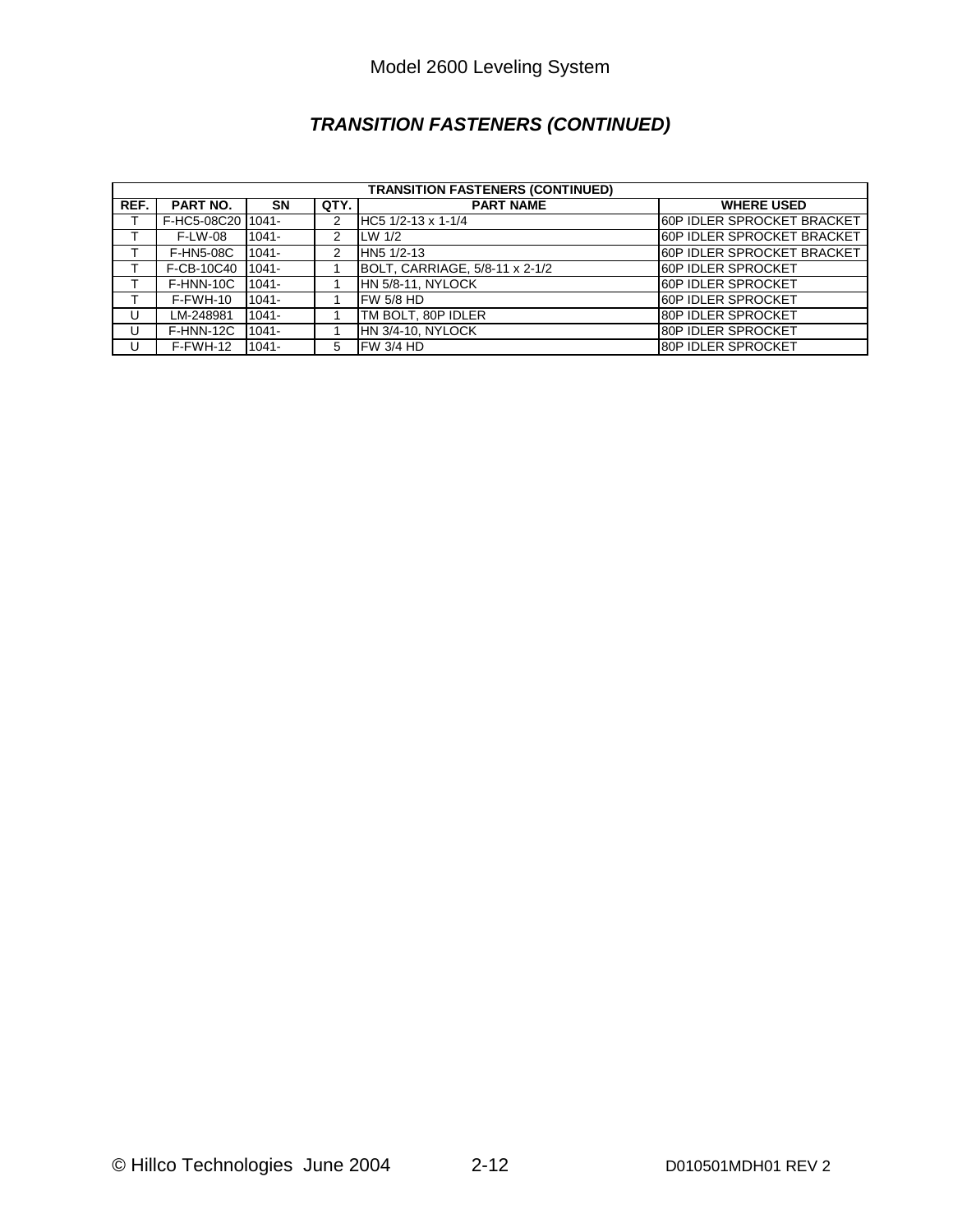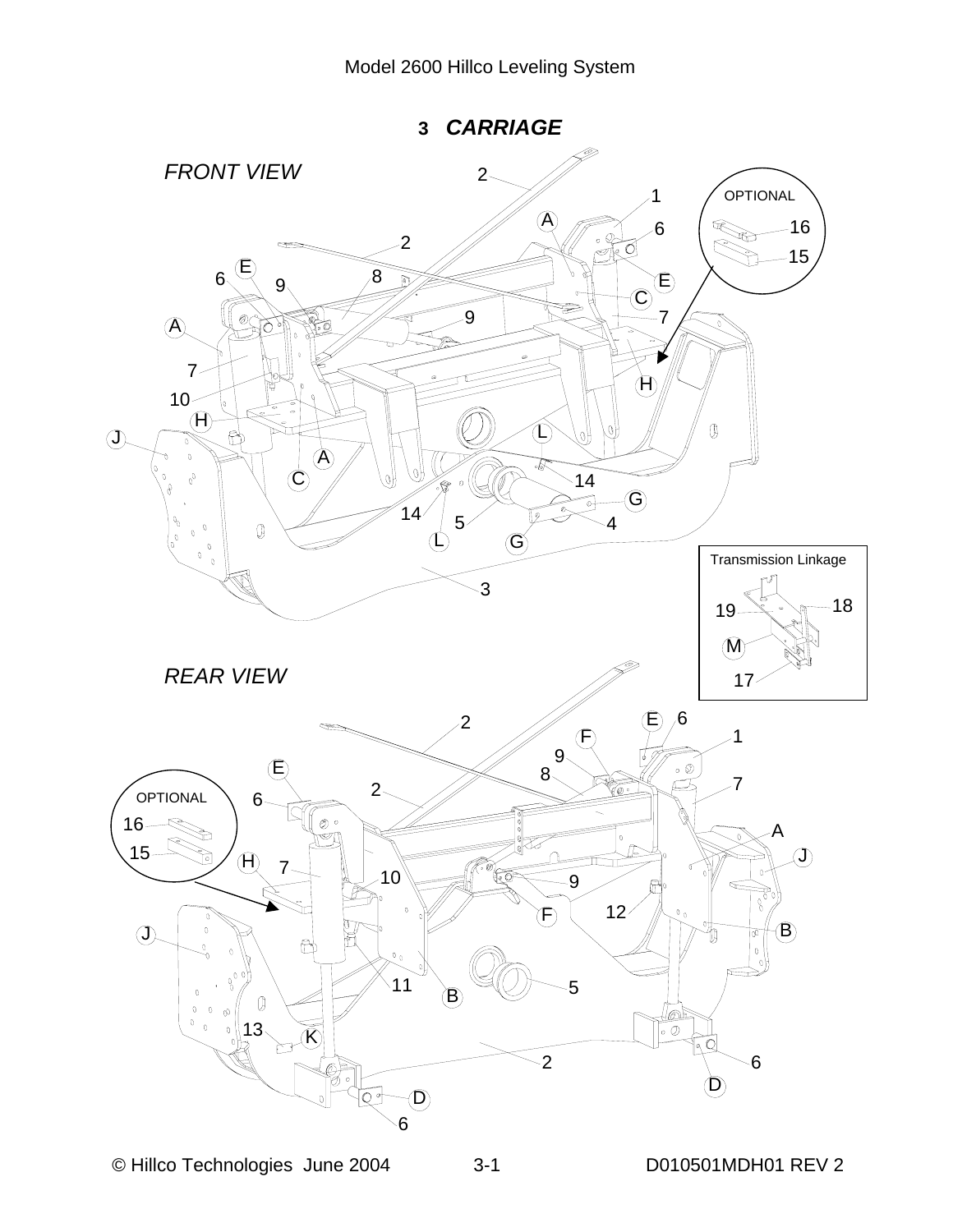|                | <b>CARRIAGE</b>       |           |                |                                                |                         |  |  |  |
|----------------|-----------------------|-----------|----------------|------------------------------------------------|-------------------------|--|--|--|
| REF.           | PART NO.              | <b>SN</b> | QTY.           | <b>PART NAME</b>                               | <b>DESCRIPTION</b>      |  |  |  |
| 1              | LA-227222             | 1018-     | 1              | CO OVERCARRIAGE ASM                            |                         |  |  |  |
|                | LA-217711             | 1001-1017 | $\mathbf{1}$   | CO OVERCARRIAGE ASM                            |                         |  |  |  |
| $\overline{c}$ | LM-226171             | 1018-     | $\overline{c}$ | CO STRAP, X BRACE 2600                         |                         |  |  |  |
| 3              | LA-227232             | $1018 -$  | $\mathbf{1}$   | <b>CU UNDERCARRIAGE ASM</b>                    |                         |  |  |  |
|                | LA-217631             | 1001-1017 | $\mathbf{1}$   | <b>CU UNDERCARRIAGE ASM</b>                    |                         |  |  |  |
| 4              | LA-217691             |           | $\mathbf{1}$   | CM PIN ASM, MAIN PIVOT                         |                         |  |  |  |
| $\overline{5}$ | LP-103871             |           | $\overline{2}$ | CO BUSHING, PIVOT                              |                         |  |  |  |
| 6              | LA-230551             | 1026-     | $\overline{4}$ | CM PIN ASM, MAIN CYLINDER                      |                         |  |  |  |
| $\overline{7}$ | HC-101841             |           | $\overline{c}$ | CYLINDER, MAIN 2600                            |                         |  |  |  |
| 8              | HC-101842             |           | $\overline{1}$ | <b>CYLINDER, MASTER</b>                        |                         |  |  |  |
| 9              | LA-229071             | 1018-     | $\overline{c}$ | TM PIN ASM, TRIM CYLINDER                      |                         |  |  |  |
|                | LA-217701             | 1001-1017 | $\overline{c}$ | TM PIN ASM, TRIM CYLINDER                      |                         |  |  |  |
| 10             | HC-101265             |           | $\overline{2}$ | VALVE, COUNTERBALANCE                          |                         |  |  |  |
| 11             | LM-206841             |           | $\mathbf{1}$   | HM ADAPTER, 90 DEGREE WITH<br>PILOT RIGHT      |                         |  |  |  |
| 12             | LM-206851             |           | $\mathbf{1}$   | HM ADAPTER, 90 DEGREE WITH<br>PILOT LEFT       |                         |  |  |  |
| 13             | LL20-100790           |           | $\mathbf{1}$   | PLATE, SERIAL NUMBER                           |                         |  |  |  |
| 14             | LM-226111             |           | $\overline{2}$ | EM MOUNT, LIMIT SWITCH STOP                    |                         |  |  |  |
| 15             | LM-227271             | 1028-     | $\overline{c}$ | OPTIONAL CO BAR, LEVEL LIMIT                   |                         |  |  |  |
| 16             | LP-227281             | 1028-     | $\mathbf{1}$   | OPTIONAL CO SPACER, LEVEL LIMIT<br>(PAIR)      | <b>AS NEEDED</b>        |  |  |  |
| <b>NS</b>      | LM-218491             | 1001-1017 | $\overline{2}$ | LM LINKAGE, TRANSMISSION                       |                         |  |  |  |
| 17             | LM-226291             | 1018-     | $\overline{2}$ | LM PLATE, TRANSMISSION LINKAGE                 |                         |  |  |  |
| 18             | LA-226311             | 1018-     | $\mathbf{1}$   | LM ARM ASM, TRANSMISSION<br>LINKAGE PIVOT 2600 |                         |  |  |  |
| 19             | LA-226301             | 1018-     | $\mathbf{1}$   | LM LINKAGE ASM, TRANSMISSION<br>2600           |                         |  |  |  |
|                |                       |           |                | <b>CARRIAGE FASTENERS</b>                      |                         |  |  |  |
| REF.           | PART NO.              | <b>SN</b> | QTY.           | <b>PART NAME</b>                               | <b>WHERE USED</b>       |  |  |  |
| A              | F-HN8-10C             | 1001-1024 | 25             | <b>HN8 5/8-11, STOVER</b>                      | <b>OVERCARRIAGE</b>     |  |  |  |
| A              | F-HNS-10C             | 1025-     | 26             | <b>HN8 5/8-11 STOVER</b>                       | OVERCARRIAGE            |  |  |  |
| A              | F-FWH-10              | 1025-     | 28             | <b>FW HD 5/8</b>                               | <b>OVERCARRIAGE</b>     |  |  |  |
| A              | F-FWH-10              | 1010-     | 44             | <b>FW HD 5/8</b>                               | <b>OVERCARRIAGE</b>     |  |  |  |
| B              | F-HC8-10C24           |           | 14             | HC8 5/8-11 x 1-1/2                             | OC REAR SIDE PLT        |  |  |  |
| C              | F-HC8-10C24 1001-1009 |           | $\mathbf{1}$   | HC8 $5/8-11 \times 1-1/2$                      | OC FRONT SIDE PLT       |  |  |  |
| C              | F-HNJ-10C             | 1001-1009 | $\mathbf{1}$   | HN 5/8-11 JAM                                  | OC FRONT SIDE PLT       |  |  |  |
| C              | F-HC8-10C32 1001-1024 |           | $\overline{7}$ | HC8 5/8-11 X 2                                 | OC FRONT SIDE PLT       |  |  |  |
| C              | F-HC8-10C32 1025-     |           | 8              | HC8 $5/8-11 \times 2$                          | OC FRONT SIDE PLT       |  |  |  |
| C              | F-HC8-08C40           | 1025-     | 1              | HC8 1/2-13 X 2-1/2                             | OC RIGHT FRONT SIDE PLT |  |  |  |
| C              | F-HNS-08C             | 1025-     | 1              | <b>HN8 1/2-13 STOVER</b>                       | OC RIGHT FRONT SIDE PLT |  |  |  |
| C              | F-FWH-08              | $1025 -$  | $\mathbf{1}$   | <b>FW HD 1/2</b>                               | OC RIGHT FRONT SIDE PLT |  |  |  |
| D.             | F-HC5-08C28           |           | 2              | HC5 1/2-13 x 1-3/4                             | LOWER MAIN CYL MNT PIN  |  |  |  |
| D              | <b>F-LW-08</b>        |           | 2              | LW 1/2                                         | LOWER MAIN CYL MNT PIN  |  |  |  |
| D              | F-HN5-08C             |           | $\overline{c}$ | HN5 1/2-13                                     | LOWER MAIN CYL MNT PIN  |  |  |  |
| E              | <b>F-LW-08</b>        |           | $\overline{c}$ | LW 1/2                                         | TOP MAIN CYL MNT PIN    |  |  |  |
| E              | <b>F-HN5-08C</b>      |           | $\overline{c}$ | HN5 1/2-13                                     | TOP MAIN CYL MNT PIN    |  |  |  |
| F              | F-HC5-06C16           |           | $\overline{c}$ | HC5 3/8-16 x 1                                 | MASTER CYL MNT PIN      |  |  |  |
| F              | <b>F-LW-06</b>        |           | $\overline{c}$ | LW 3/8                                         | MASTER CYL MNT PIN      |  |  |  |
| F.             | <b>F-HN5-06C</b>      |           | 2              | HN5 3/8-16                                     | MASTER CYL MNT PIN      |  |  |  |
|                |                       |           |                |                                                |                         |  |  |  |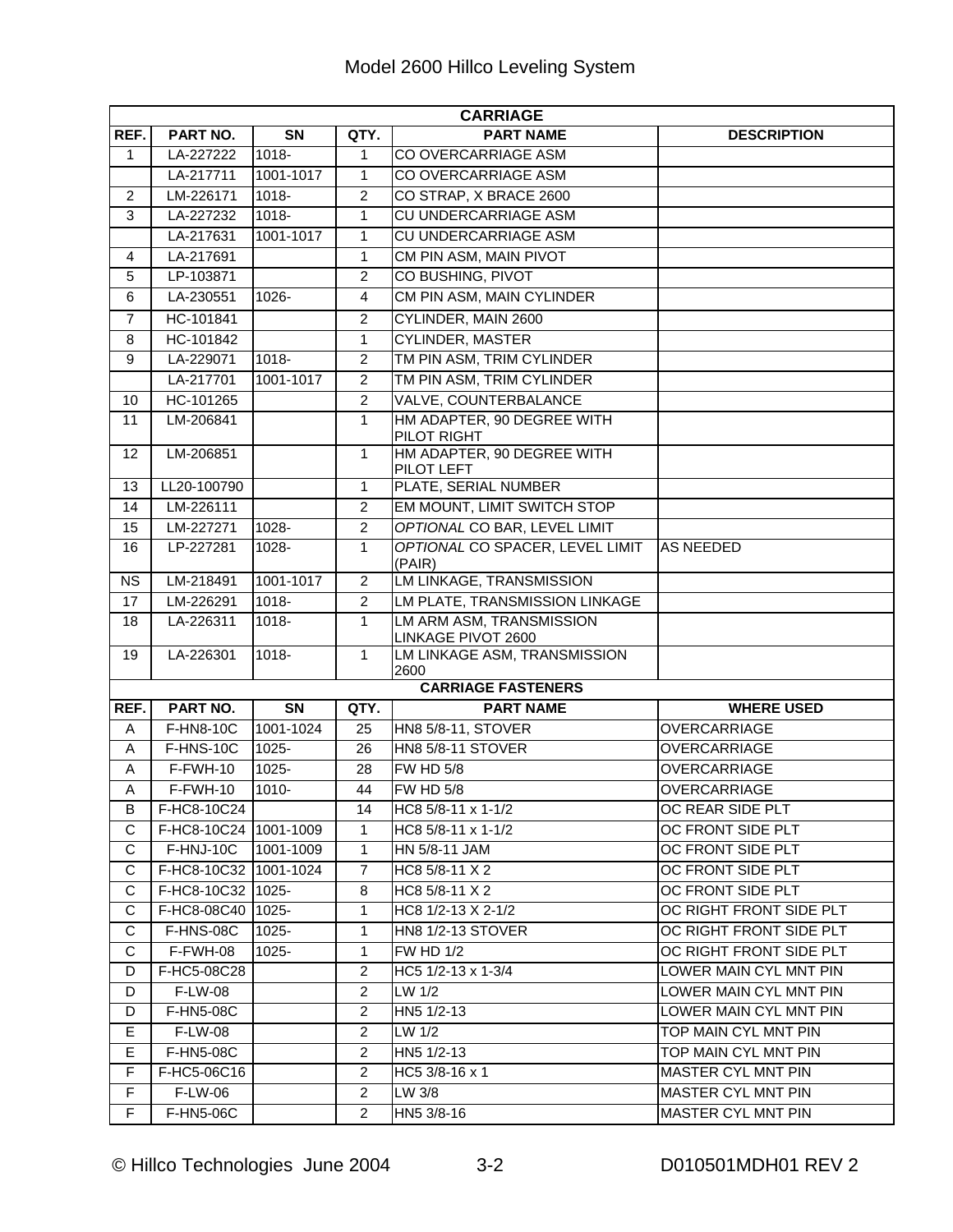# Model 2600 Hillco Leveling System *CARRIAGE (CONTINUED)*

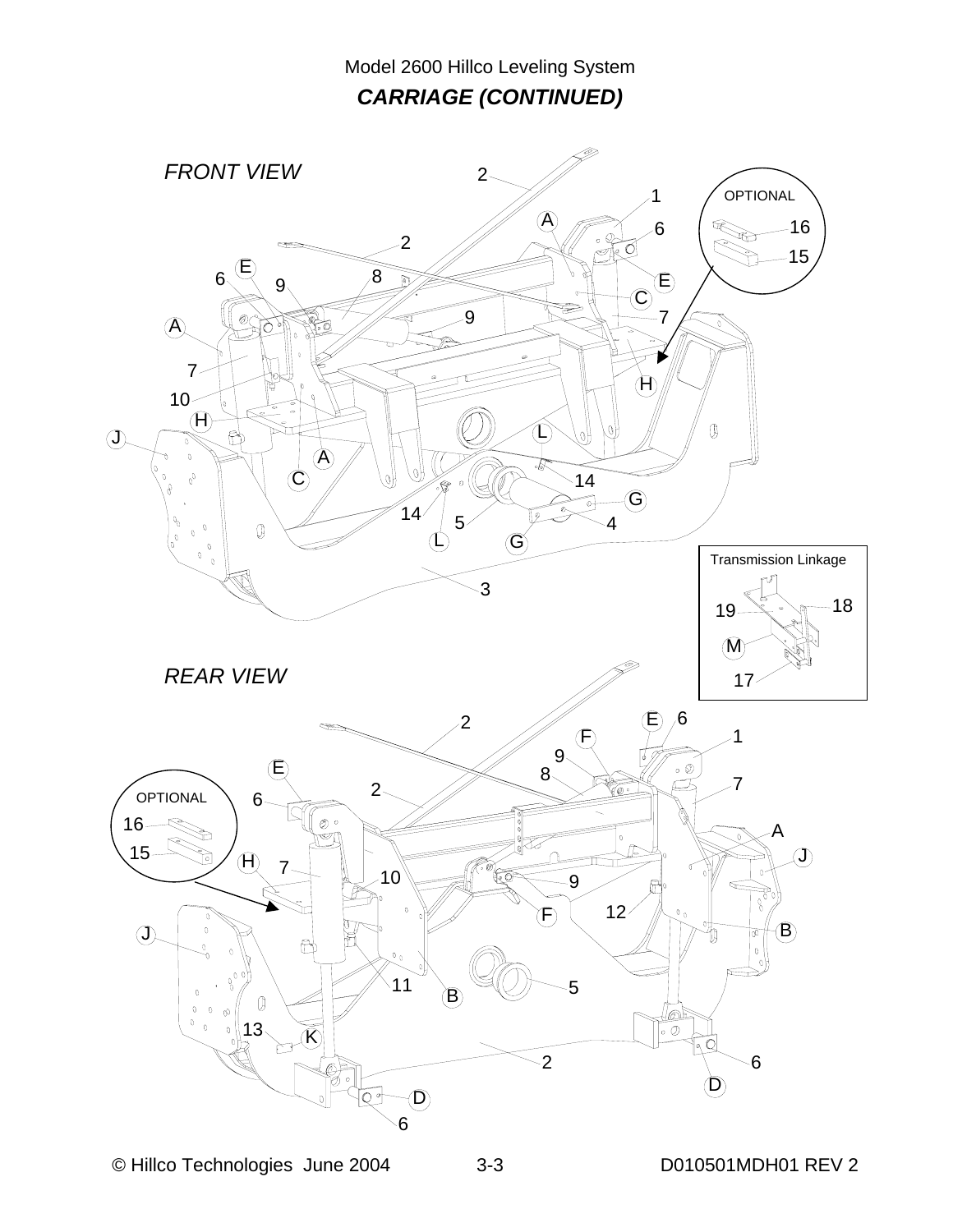# *CARRIAGE FASTENERS (CONTINUED)*

|      | <b>CARRIAGE FASTENERS</b> |           |                |                                 |                              |  |  |
|------|---------------------------|-----------|----------------|---------------------------------|------------------------------|--|--|
| REF. | <b>PART NO.</b>           | <b>SN</b> | QTY.           | <b>PART NAME</b>                | <b>WHERE USED</b>            |  |  |
| G    | F-HC8-10C36               |           | $\overline{2}$ | HC8 5/8-11 X 2-1/4              | <b>MAIN PVT PIN</b>          |  |  |
| G    | F-HNS-10C                 |           | $\mathcal{P}$  | HN8 5/8-11, STOVER              | <b>MAIN PVT PIN</b>          |  |  |
| G    | F-HC5-10F16 1001-1025     |           |                | HC5 5/8-18 X 1                  | <b>MAIN PVT PIN</b>          |  |  |
| G    | <b>F-FW-10</b>            | 1010-     | 2              | <b>FW 5/8</b>                   | <b>MAIN PVT PIN</b>          |  |  |
| H    | F-HC8-10C36               |           | 6              | HC8 5/8-11 X 2-1/4              | OC BASE PLT                  |  |  |
| J    | F-LWM-20A                 | 1001-1024 | 9              | MM LW 20 HD                     | <b>FINAL MOUNT</b>           |  |  |
| J    | F-LWM-20A                 | 1025-     | 28             | MM LW 20 HD                     | <b>FINAL MOUNT</b>           |  |  |
| J    | F-SHC-20F60E 1001-1040    |           | 4              | MM SHCS 10.9-20 x 2.5 x 60      | <b>FINAL MOUNT</b>           |  |  |
| J    | F-HC-20F60E 1001-1040     |           | 24             | MM HC 10.9 - 20 x 2.5 x 60      | <b>FINAL MOUNT</b>           |  |  |
| J    | F-SHC-20F65E 1041-        |           | 6              | MM SHCS 10.9-20 x 2.5 x 65      | <b>FINAL MOUNT</b>           |  |  |
| J    | F-HC-20F65E 1041-         |           | 22             | IMM HC 10.9 - 20 x 2.5 x 65     | <b>FINAL MOUNT</b>           |  |  |
| Κ    | F-UDS-#7X06               |           | 2              | SCREW, U-DRIVE # 7 x 3/8        | SERIAL NUMBER PLT            |  |  |
|      | F-EB-04C20                |           | 2              | BOLT, ELEVATOR 1/4-20 X1-1/4    | LIMIT SWITCH ACTUATOR        |  |  |
|      | F-HNF-04C                 |           | 4              | HN 1/4-20, FLNG, SERR           | <b>LIMIT SWITCH ACTUATOR</b> |  |  |
| Ц.   | F-TCH-06C12               |           | 2              | THREAD CUTTER, HWH 3/8-16 x 3/4 | LIMIT SWITCH ACTUATOR MNT    |  |  |
| м    | F-HC5-08C72 1001-1024     |           |                | HC5 1/2-13 X 4-1/2              | TRANSMISSION LINKAGE         |  |  |
| М    | F-HC5-08C48 1025-         |           |                | HC5 1/2-13 X 3                  | <b>TRANSMISSION LINKAGE</b>  |  |  |
| М    | F-HNN-08C                 |           |                | HN 1/2-13 NYLOCK                | <b>TRANSMISSION LINKAGE</b>  |  |  |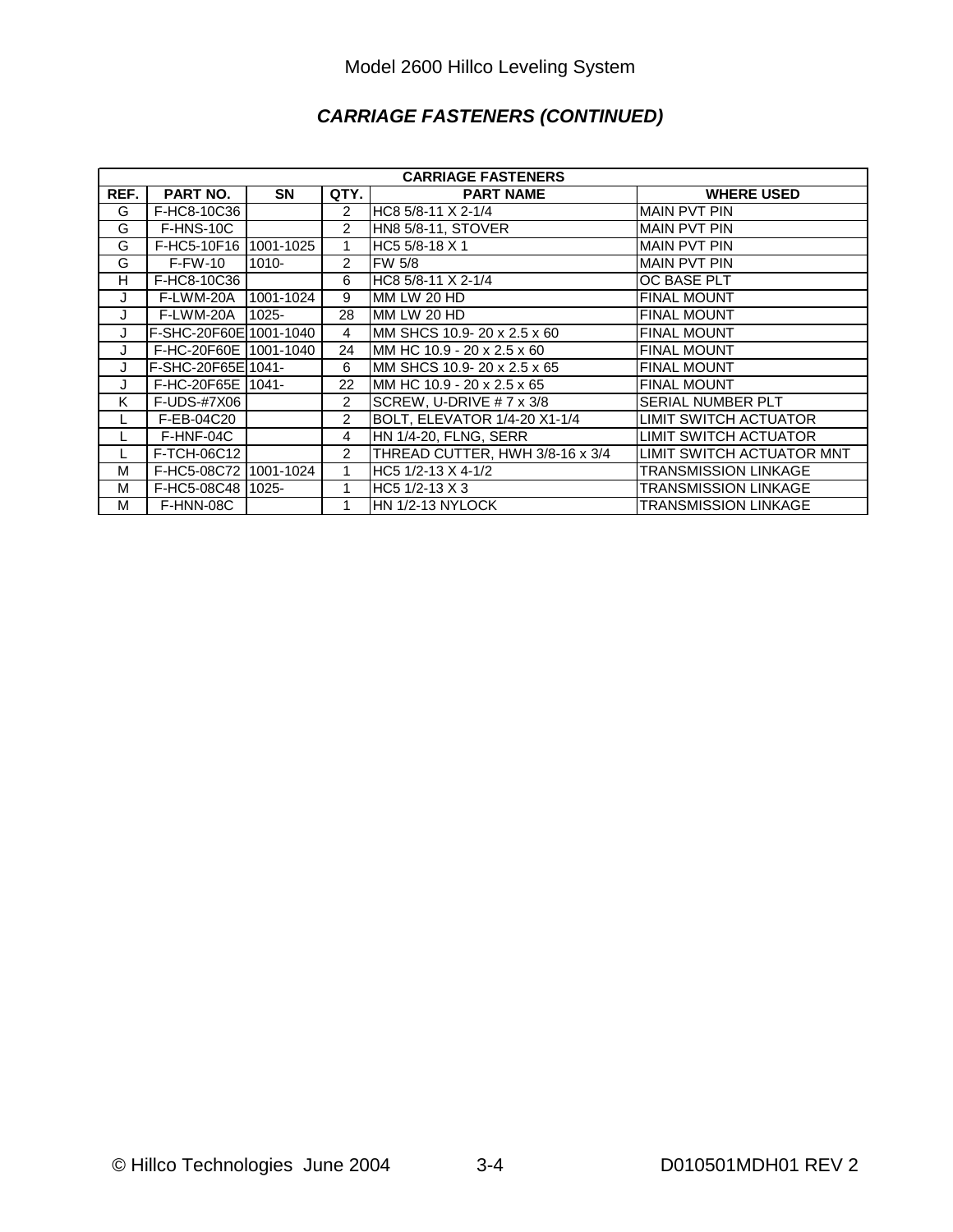Model 2600 Hillco Leveling System

### **4** *Y-BRACE*

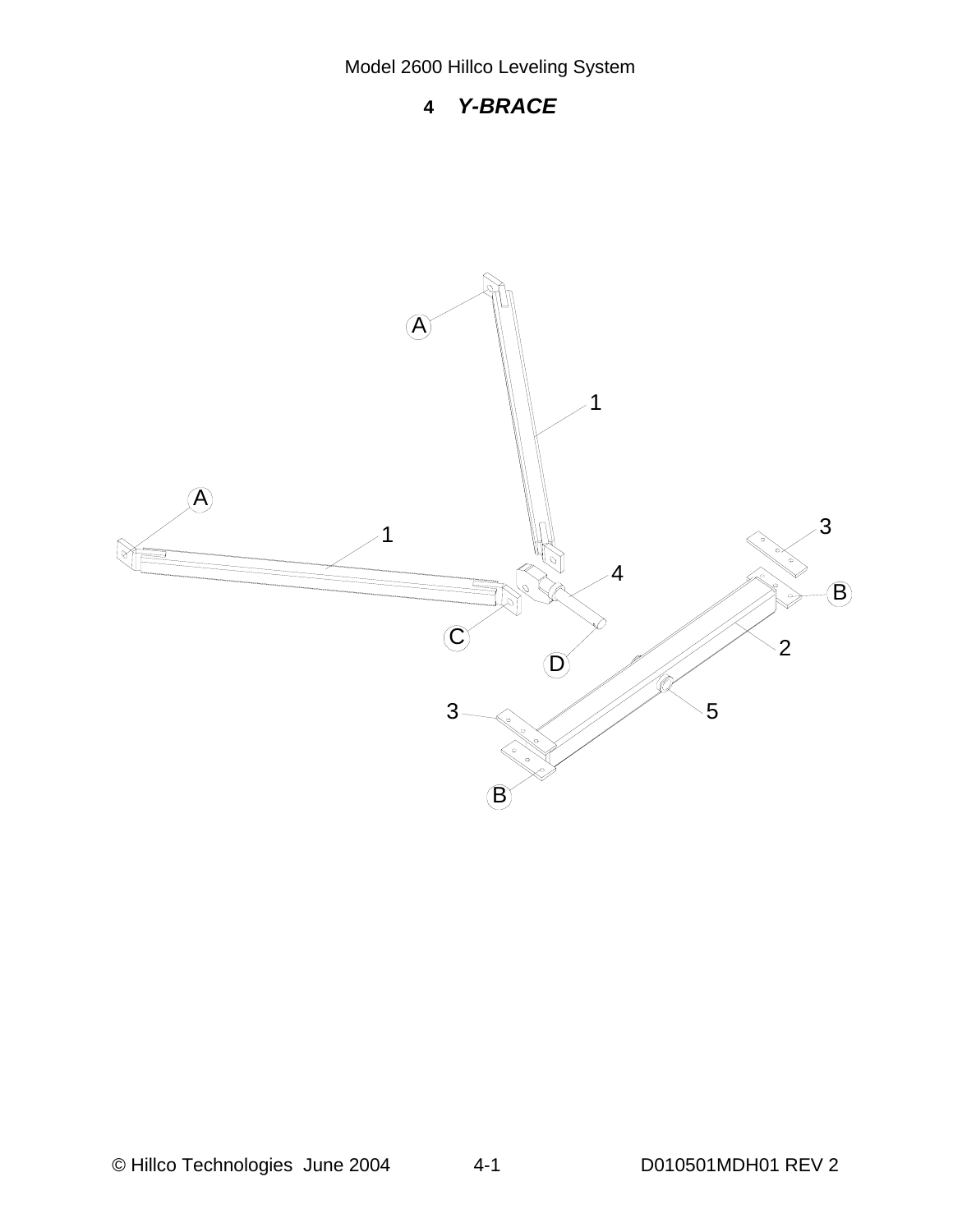|                | <b>Y-BRACE</b>           |           |                |                                 |                                |  |  |  |  |
|----------------|--------------------------|-----------|----------------|---------------------------------|--------------------------------|--|--|--|--|
| REF.           | PART NO.                 | <b>SN</b> | QTY.           | <b>PART NAME</b>                | <b>DESCRIPTION</b>             |  |  |  |  |
|                | LA-226991                |           | $\overline{2}$ | <b>YB ARM ASM</b>               |                                |  |  |  |  |
| $\overline{2}$ | LA-217651                |           |                | YB CROSS SUPPORT ASM            |                                |  |  |  |  |
| 3              | LM-226061                |           | $\overline{2}$ | YB CLAMP, CROSS SUPPORT         |                                |  |  |  |  |
| 4              | LA-228761                |           |                | YB PIN ASM, PIVOT               |                                |  |  |  |  |
| 5              | MC-100758                | 1001-1040 | $\overline{2}$ | <b>BUSHING, STEP</b>            |                                |  |  |  |  |
|                | LM-245431                | $1041 -$  | $\overline{2}$ | <b>YB BUSHING, PLANE</b>        | CAN BE REPLACED WITH LM-245431 |  |  |  |  |
|                | <b>Y-BRACE FASTENERS</b> |           |                |                                 |                                |  |  |  |  |
| REF.           | PART NO.                 | <b>SN</b> | QTY.           | <b>PART NAME</b>                | <b>WHERE USED</b>              |  |  |  |  |
| A              | F-HC8-16C44              |           | 2              | HC8 1-8 x 2-3/4                 | <b>Y-BRACE FRNT MNT</b>        |  |  |  |  |
| A              | F-HNS-16C                |           | $\overline{2}$ | HN8 1-8, STOVER                 | <b>Y-BRACE FRNT MNT</b>        |  |  |  |  |
| B              | F-HC8-08C36              |           | 6              | HC8 1/2-13 x 2-1/4              | <b>Y-BRACE FRAME MNT</b>       |  |  |  |  |
| B              | F-HNS-08C                |           | 6              | <b>HN8 1/2-13, STOVER</b>       | <b>Y-BRACE FRAME MNT</b>       |  |  |  |  |
| C              | F-HC8-16C72 1025-        |           |                | HC8 1-8 x 4-1/2                 | <b>Y-BRACE REAR MNT</b>        |  |  |  |  |
| C              | F-HC8-16C56 1001-1024    |           |                | HC8 1-8 x 3-1/2                 | <b>Y-BRACE REAR MNT</b>        |  |  |  |  |
| C              | F-HNS-16C                |           | 1              | HN8 1-8, STOVER                 | <b>Y-BRACE REAR MNT</b>        |  |  |  |  |
| D              | F-HNC-24F                | 1001-1024 |                | HN 1-1/2-12, CASTELLATED        | Y-BRACE PVT PIN                |  |  |  |  |
| D              | F-PCT-05X48 1001-1024    |           |                | PIN, COTTER, 5/16 x 3           | Y-BRACE PVT PIN                |  |  |  |  |
| D              | F-HC8-08C48              |           |                | HC8 1/2-13 x 3                  | Y-BRACE PVT PIN                |  |  |  |  |
| D              | F-HNS-08C                |           |                | <b>HN8 1/2-13, STOVER</b>       | Y-BRACE PVT PIN                |  |  |  |  |
| D              | F-MB-18NR24              |           | 10             | BUSHING, MACH 18 GA NR 1-1/2 ID | Y-BRACE PVT PIN                |  |  |  |  |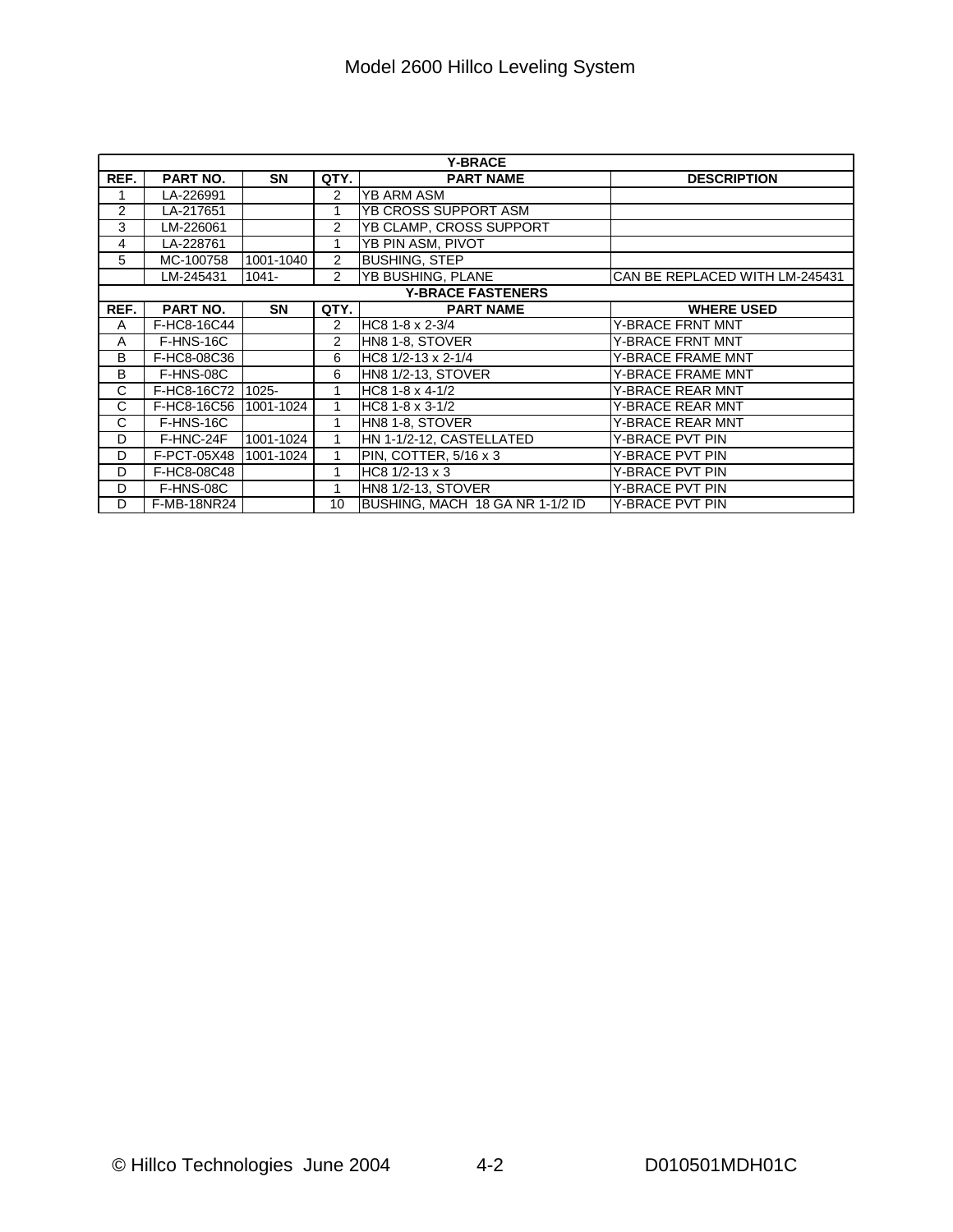Model 2600 Hillco Leveling System



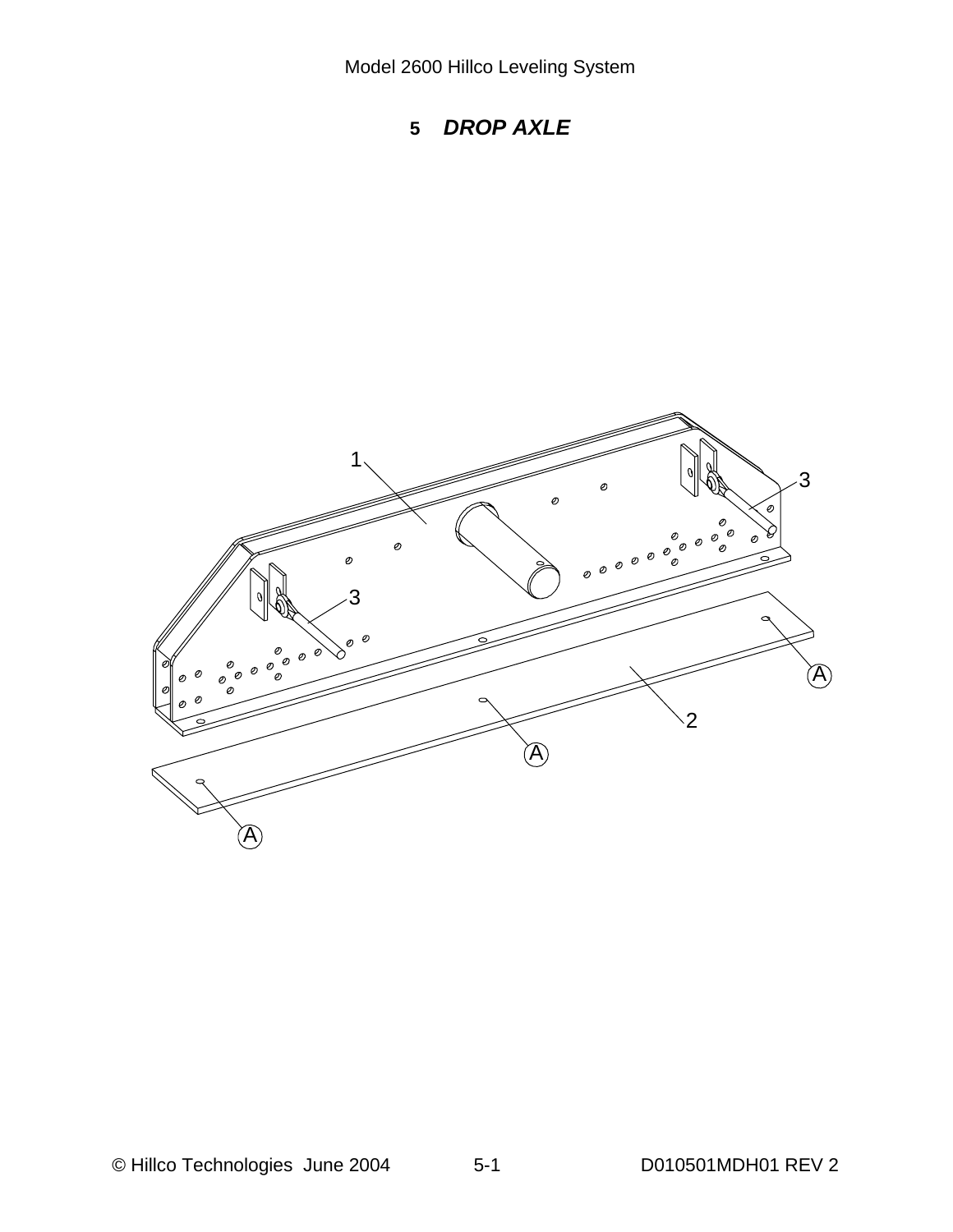|                | <b>DROP AXLE</b> |                  |                |                                   |                              |  |  |  |  |  |  |
|----------------|------------------|------------------|----------------|-----------------------------------|------------------------------|--|--|--|--|--|--|
| REF.           | PART NO.         | SN               | QTY.           | <b>PART NAME</b>                  | <b>DESCRIPTION</b>           |  |  |  |  |  |  |
| 1              | LA-226901        |                  | $\mathbf{1}$   | <b>DA ASM</b>                     |                              |  |  |  |  |  |  |
| $\overline{2}$ | LM-212561        |                  | $1 - 13$       | DA WEIGHT, 160 LB.                |                              |  |  |  |  |  |  |
| $\overline{3}$ | MC-133711        | 1026-            | $\overline{2}$ | LINK, BALL JOINT DRAG             |                              |  |  |  |  |  |  |
| <b>NS</b>      | MC-100700        | $1001 -$<br>1025 | $\overline{2}$ | JOINT, BALL, 2.50 O.D. x .87 BORE | REPLACED BY MC-133711        |  |  |  |  |  |  |
|                |                  |                  |                | <b>DROP AXLE FASTENERS</b>        |                              |  |  |  |  |  |  |
| REF.           | PART NO.         | SN               | QTY.           | <b>PART NAME</b>                  | <b>WHERE USED</b>            |  |  |  |  |  |  |
| <b>NS</b>      | F-HC8-12C96      |                  | 6              | HC8 3/4-10 x 6                    | <b>STEERING CYL MNT</b>      |  |  |  |  |  |  |
| A              | F-HC8-12C56      |                  | 3              | HC8 3/4-10 x 3-1/2                | <b>1 WEIGHT BOLT PACKAGE</b> |  |  |  |  |  |  |
| A              | F-HC8-12C56      |                  | 3              | HC8 3/4-10 x 3-1/2                | 2 WEIGHT BOLT PACKAGE        |  |  |  |  |  |  |
| A              | F-HC8-12C72      |                  | 3              | HC8 3/4-10 x 4-1/2                | 3 WEIGHT BOLT PACKAGE        |  |  |  |  |  |  |
| A              | F-HC8-12C88      |                  | 3              | HC8 3/4-10 x 5-1/2                | 4 WEIGHT BOLT PACKAGE        |  |  |  |  |  |  |
| A              | F-HC8-12C96      |                  | 3              | HC8 3/4-10 x 6                    | <b>5 WEIGHT BOLT PACKAGE</b> |  |  |  |  |  |  |
| A              | F-HC8-12C112     |                  | 3              | HC8 3/4-10 x 7                    | <b>6 WEIGHT BOLT PACKAGE</b> |  |  |  |  |  |  |
| A              | F-HC8-12C120     |                  | 3              | HC8 3/4-10 x 7-1/2                | 7 WEIGHT BOLT PACKAGE        |  |  |  |  |  |  |
| A              | F-HC8-12C136     |                  | 3              | HC8 3/4-10 x 8-1/2                | <b>8 WEIGHT BOLT PACKAGE</b> |  |  |  |  |  |  |
| A              | F-HC8-12C144     |                  | 3              | HC8 3/4-10 x 9                    | 9 WEIGHT BOLT PACKAGE        |  |  |  |  |  |  |
| A              | F-HC8-12C160     |                  | 3              | HC8 3/4-10 x 10                   | 10 WEIGHT BOLT PACKAGE       |  |  |  |  |  |  |
| A              | F-HC8-12C168     |                  | 3              | HC8 3/4-10 x 10-1/2               | 11 WEIGHT BOLT PACKAGE       |  |  |  |  |  |  |
| A              | F-HC8-12C184     |                  | 3              | HC8 3/4-10 x 11-1/2               | 12 WEIGHT BOLT PACKAGE       |  |  |  |  |  |  |
| A              | F-HC8-12C192     |                  | 3              | HC8 3/4-10 x 12                   | 13 WEIGHT BOLT PACKAGE       |  |  |  |  |  |  |
| A              | F-HN8-12C        |                  | 3              | HN8 3/4-10                        | ALL WEIGHT BOLT PACKAGE      |  |  |  |  |  |  |
| A              | $F-LW-12A$       |                  | $\overline{3}$ | $LW$ 3/4 HD                       | ALL WEIGHT BOLT PACKAGE      |  |  |  |  |  |  |
| A              | F-FWH-12         |                  | 3              | FW 3/4 HD                         | ALL WEIGHT BOLT PACKAGE      |  |  |  |  |  |  |
| <b>NS</b>      | F-HC5-12C88      |                  | $\overline{4}$ | OPTIONAL HC5 3/4-10 X 5-1/2       | <b>4WD ASM MOUNT</b>         |  |  |  |  |  |  |
| <b>NS</b>      | $F-FW-12$        |                  | $\overline{4}$ | OPTIONAL FW 3/4                   | 4WD ASM MOUNT                |  |  |  |  |  |  |
| <b>NS</b>      | F-HNF-12C        |                  | $\overline{4}$ | OPTIONAL HN 3/4-10, FLNG., SERR.  | <b>4WD ASM MOUNT</b>         |  |  |  |  |  |  |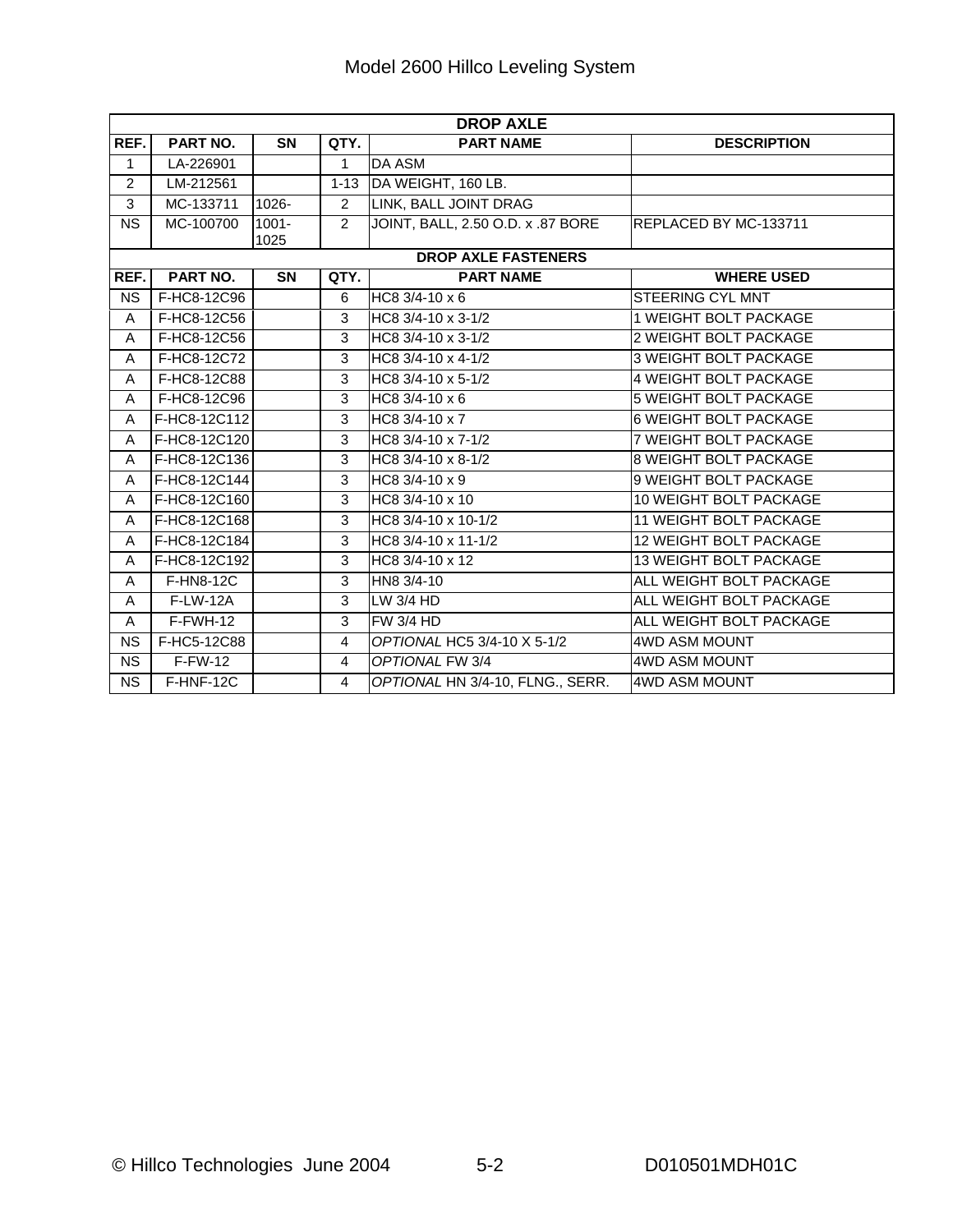

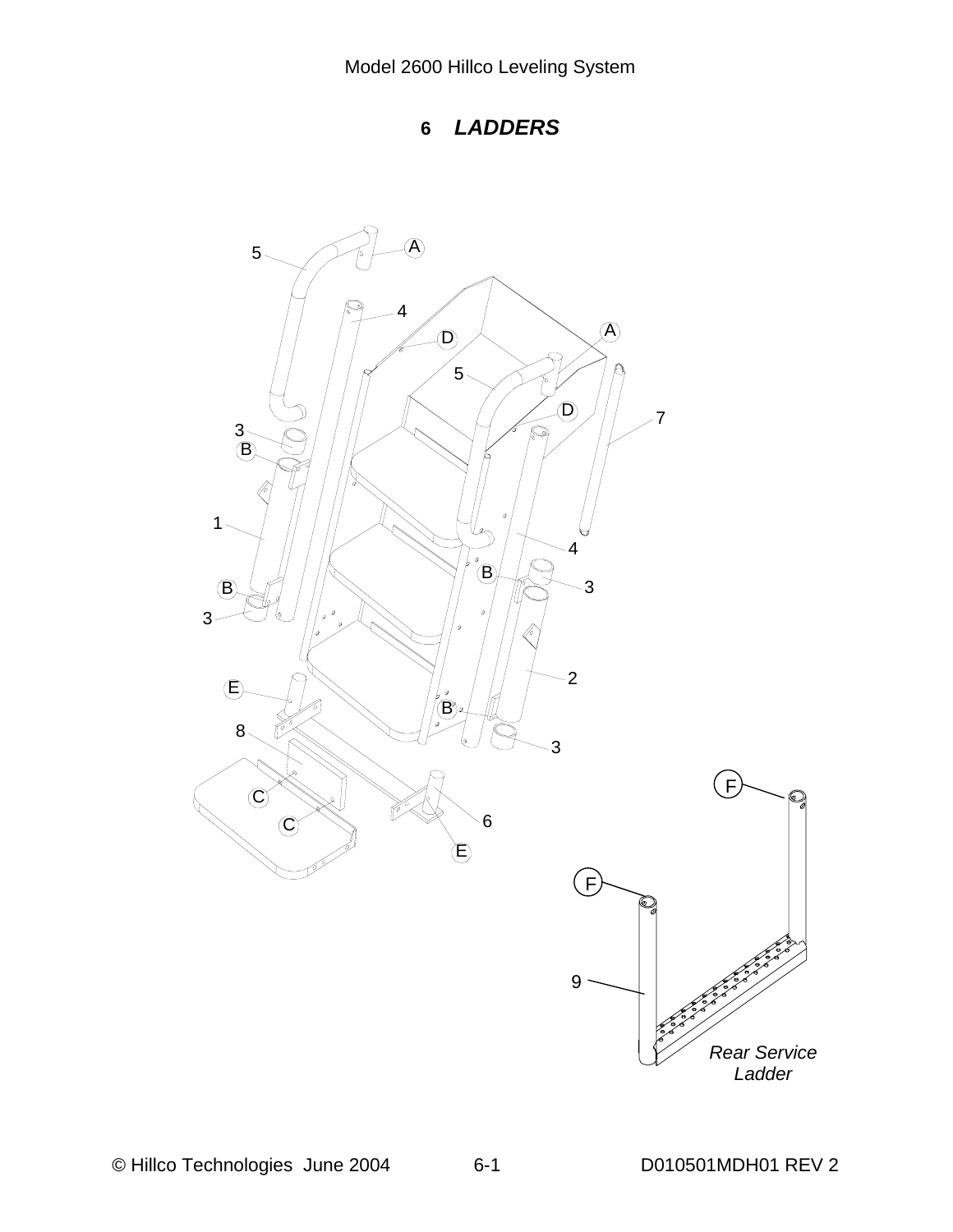|                       | <b>LADDER</b>          |                        |                      |                                           |                                                     |  |  |  |  |  |
|-----------------------|------------------------|------------------------|----------------------|-------------------------------------------|-----------------------------------------------------|--|--|--|--|--|
| REF.                  | PART NO.               | SN                     | QTY.                 | <b>PART NAME</b>                          | <b>DESCRIPTION</b>                                  |  |  |  |  |  |
| $\mathbf{1}$          | LA-214931              |                        | $\mathbf{1}$         | LM BUSHING ASM, SLIDE TUBE LH             |                                                     |  |  |  |  |  |
| $\overline{2}$        | LA-219511              |                        | $\mathbf{1}$         | LM BUSHING ASM, SLIDE TUBE RH             |                                                     |  |  |  |  |  |
| $\overline{3}$        | LM-214941              |                        | 4                    | LM BUSHING, SLIDE                         |                                                     |  |  |  |  |  |
| $\overline{4}$        | LM-214951              |                        | $\overline{2}$       | LM TUBE, SLIDE                            |                                                     |  |  |  |  |  |
| $\overline{5}$        | LA-227001              | $1025 -$               | $\overline{2}$       | LM HANDLE ASM, LADDER                     |                                                     |  |  |  |  |  |
| <b>NS</b>             | LA-214981              | 1001-1024              | $\overline{2}$       | LM HANDLE ASM, SLIDE TUBE                 | REPLACED BY LA-227001                               |  |  |  |  |  |
| 6                     | LA-226971              |                        | $\mathbf{1}$         | LM STEP ASM, SLIDE 21-2300                |                                                     |  |  |  |  |  |
| $\overline{7}$        | MC-100710              |                        | 2                    | SPRING, EXTENSION, ZINC PLATED            |                                                     |  |  |  |  |  |
| 8                     | LP-117921              |                        | $\mathbf{1}$         | LM BUMPER, STEP                           |                                                     |  |  |  |  |  |
| 9                     | LA-238131              | 1036-                  | 1                    | LM STEP ASM, REAR SERVICE LDR             |                                                     |  |  |  |  |  |
|                       |                        |                        |                      | <b>LADDER FASTENERS</b>                   |                                                     |  |  |  |  |  |
| REF.                  | PART NO.               | $\overline{\text{SN}}$ | QTY.                 | <b>PART NAME</b>                          | <b>WHERE USED</b>                                   |  |  |  |  |  |
| A                     | F-PR-06X40             |                        | $\mathcal{P}$        | PIN, ROLL, 3/8 x 2-1/2                    | SECURES HANDLE ASM TO SLIDE<br><b>TUBE</b>          |  |  |  |  |  |
| B                     | F-THMS-06C16 1001-1024 |                        | 10                   | THMS 3/8-16 x 1, SLT, SERR                | <b>SECURES TUBE ASM TO LADDER</b><br><b>CHANNEL</b> |  |  |  |  |  |
| B                     | F-THMS-06C16 1025-     |                        | 16                   | THMS 3/8-16 x 1, SLT, SERR                | <b>SECURES TUBE ASM TO LADDER</b><br><b>CHANNEL</b> |  |  |  |  |  |
| $\mathsf C$           | F-THMS-06C24 1001-1024 |                        | $\overline{2}$       | THMS 3/8-16 x 1-1/2, SLT, SERR            | <b>BUMPER MNT</b>                                   |  |  |  |  |  |
| $\overline{\text{c}}$ | $F-FW-06$              | $1025 -$               | $\overline{c}$       | <b>FW 3/8</b>                             | <b>BUMPER MNT</b>                                   |  |  |  |  |  |
| D                     | F-PHMS-06C40           |                        | $\overline{2}$       | PHMS 3/8-16 x 2-1/2, SLT                  | <b>TOP SPRING MNT</b>                               |  |  |  |  |  |
| D                     | LM-230821              |                        | $\overline{2}$       | CHAIN, 2/0 STR. LINK, PLATED -<br>5 LINKS | TOP SPRING MNT                                      |  |  |  |  |  |
| E                     | F-PHMS-06C56           |                        | $\overline{2}$       | PHMS 3/8-16 x 3-1/2, SLT                  | STEP AND BOTTOM SPRING MOUNT                        |  |  |  |  |  |
| E                     | F-HNF-06C              | 1001-1024              | 20                   | HN 3/8-16, FLNG, SERR                     | STEP AND BOTTOM SPRING MOUNT                        |  |  |  |  |  |
| E                     | F-HNF-06C              | 1025-                  | 30                   | <b>HN 3/8-16, FLNG, SERR</b>              | STEP AND BOTTOM SPRING MOUNT                        |  |  |  |  |  |
| $\overline{E}$        | LM-230811              |                        | $\overline{2}$       | CHAIN, 2/0 STR. LINK, PLATED -<br>1 LINK  | <b>BOTTOM SPRING MNT</b>                            |  |  |  |  |  |
| F                     | F-PHMS-06C32  1036-    |                        | $\mathbf{2}^{\circ}$ | PHMS 3/8-16 X 2, SLT                      | RIGHT REAR SERVICE LADDER EXT<br><b>STEP</b>        |  |  |  |  |  |
| F                     | F-HNF-06C              | 1036-                  | $\overline{2}$       | HN 3/8-16, FLNG SERR                      | RIGHT REAR SERVICE LADDER EXT<br><b>STEP</b>        |  |  |  |  |  |
| <b>NS</b>             | F-THMS-06C16   1036-   |                        | $\overline{2}$       | THMS 3/8-16 X 1, SLT SERR                 | <b>RIGHT REAR SERVICE LADDER</b><br><b>HANDLE</b>   |  |  |  |  |  |
| <b>NS</b>             | F-HNF-06C              | 1036-                  | $\overline{2}$       | HN 3/8-16, FLNG SERR                      | RIGHT REAR SERVICE LADDER<br><b>HANDLE</b>          |  |  |  |  |  |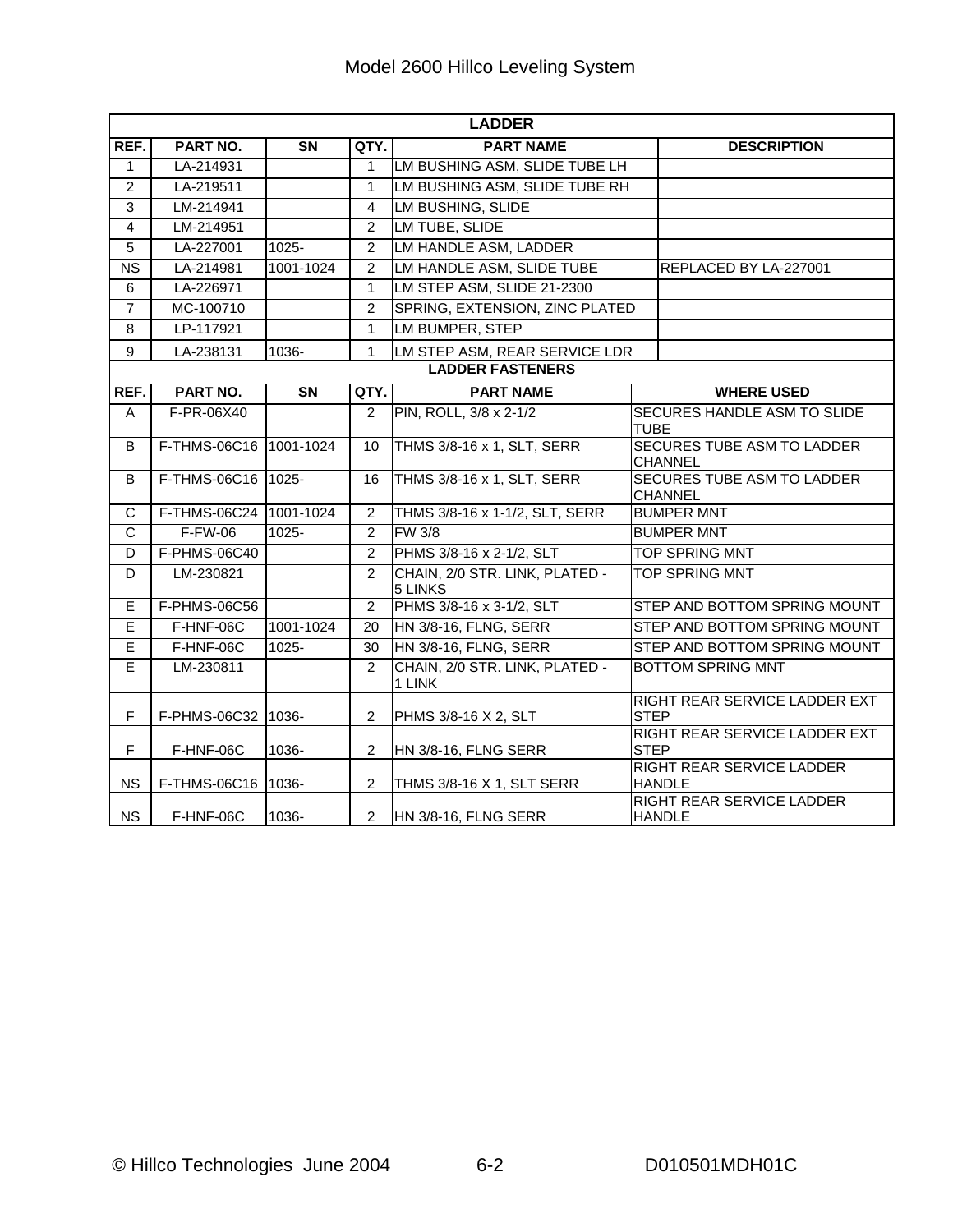# *ELECTRICAL COMPONENTS*

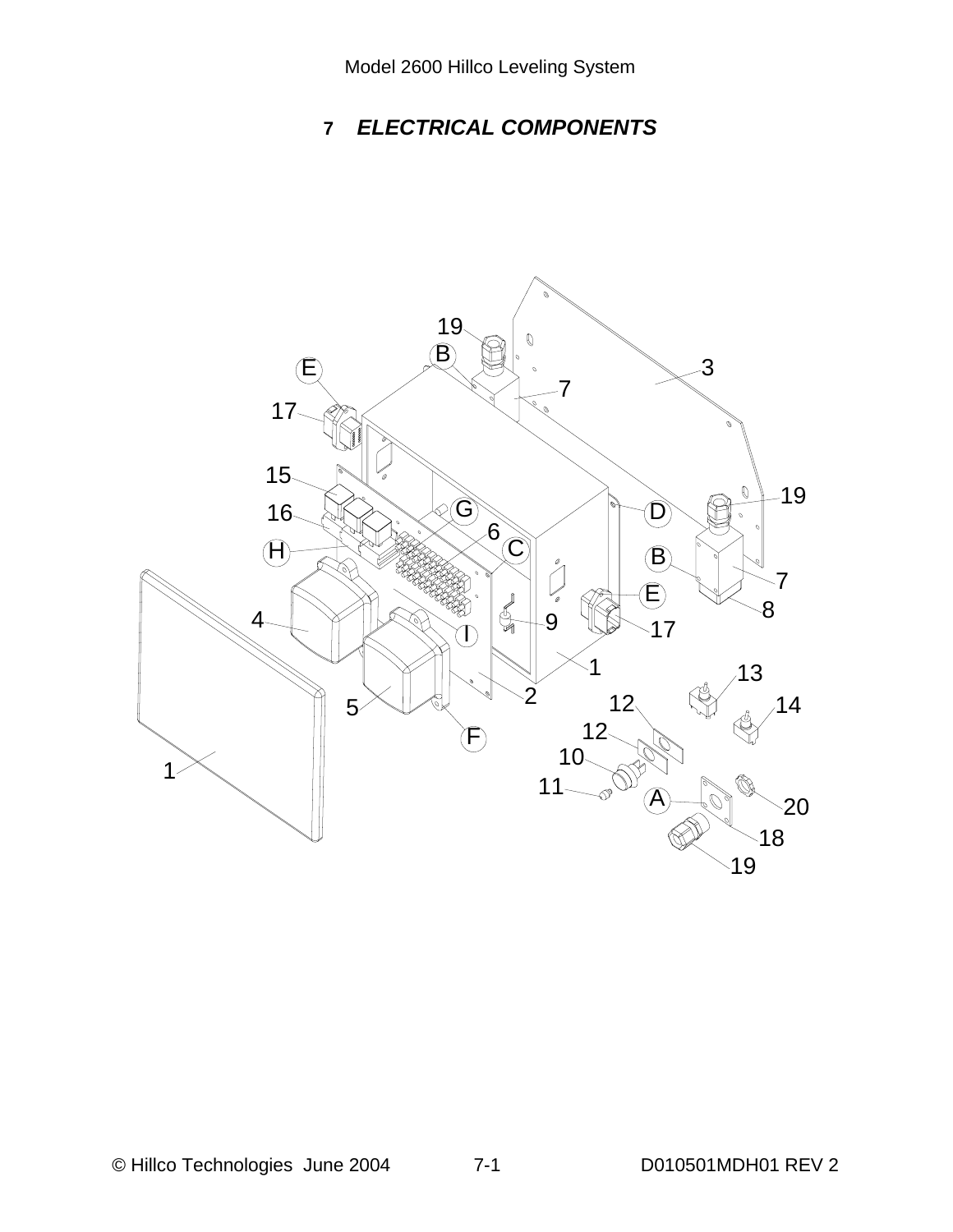|                        | <b>ELECTRICAL</b>       |           |                                |                                                     |                                   |  |  |  |  |  |
|------------------------|-------------------------|-----------|--------------------------------|-----------------------------------------------------|-----------------------------------|--|--|--|--|--|
| REF.                   | PART NO.                | SN        | QTY.                           | <b>PART NAME</b>                                    | <b>DESCRIPTION</b>                |  |  |  |  |  |
| 1                      | LM-230501               | $1018 -$  | 1                              | <b>EM BOX, CONTROL</b>                              |                                   |  |  |  |  |  |
| <b>NS</b>              | LM-218441               | 1001-1017 | $\mathbf{1}$                   | EM BOX, CONTROL                                     |                                   |  |  |  |  |  |
| $\overline{2}$         | LM-229501               |           | 1                              | EM PLATE, CONTROLER MOUNT                           |                                   |  |  |  |  |  |
| $\overline{3}$         | LM-229491               |           | $\mathbf{1}$                   | EM PLATE, CONTROL BOX MOUNT                         |                                   |  |  |  |  |  |
| 4                      | LA-206021               |           | $\mathbf{1}$                   | LOW SPEED LEVELING CONTROLLER<br><b>ASM</b>         |                                   |  |  |  |  |  |
| 5                      | LA-206031               |           | 1                              | <b>HIGH SPEED LEVELING CONTROLLER</b><br><b>ASM</b> |                                   |  |  |  |  |  |
| 6                      | EC-100012               |           | $\overline{2}$                 | <b>STRIP, TERMINAL</b>                              |                                   |  |  |  |  |  |
| $\overline{7}$         | EC-100557               |           | $\overline{c}$                 | <b>BODY, LIMIT SWITCH</b>                           |                                   |  |  |  |  |  |
| 8                      | EC-100692               |           | 2                              | HEAD, LIMIT SWITCH STRAIGHT<br><b>PLUNGER</b>       |                                   |  |  |  |  |  |
| 9                      | EC-133281               |           | 8                              | DIODE, 6 AMP, 50 PIV, SILICON                       |                                   |  |  |  |  |  |
| 10                     | EC-101876               |           | $\mathbf{1}$                   | LAMP, INDICATOR                                     |                                   |  |  |  |  |  |
| 11                     | EC-101877               |           | 1                              | <b>BULB, INDICATOR LAMP</b>                         |                                   |  |  |  |  |  |
| 12                     | LM-219501               |           | $\overline{2}$                 | EM MOUNT, OUT OF LEVEL LAMP                         |                                   |  |  |  |  |  |
| $\overline{\text{NS}}$ | LL20-101869             |           | $\mathbf{1}$                   | PLATE, MAXIMUM LEVEL                                |                                   |  |  |  |  |  |
| 13                     | EC-101874               |           | $\mathbf{1}$                   | SWITCH, TOGGLE, DP ON-OFF-ON, 3<br>POS.             |                                   |  |  |  |  |  |
| 14                     | EC-100177               |           | 1                              | SWITCH, TOGGLE, SP MO-OFF-MO, 3<br>POS.             |                                   |  |  |  |  |  |
| <b>NS</b>              | LL20-101868             |           | $\mathbf{1}$                   | PLATE, CONSOLE SWITCH                               |                                   |  |  |  |  |  |
| 15                     | EC-100010               |           | 3                              | <b>RELAY, AUTOMOTIVE</b>                            |                                   |  |  |  |  |  |
| 16                     | EC-100009               |           | $\mathbf{3}$                   | <b>BASE, RELAY, AUTOMOTIVE</b>                      |                                   |  |  |  |  |  |
| 17                     | EC-100555               |           | 2                              | RECEPTACE, 12 PIN MOUNT FLANGE                      |                                   |  |  |  |  |  |
| $\overline{\text{NS}}$ | EC-100008               |           | 14                             | TERMINAL, RELAY, AUTOMOTIVE                         |                                   |  |  |  |  |  |
| 18                     | LM-207631               |           | $\mathbf{1}$                   | LM MOUNT, CAB STRAIN RELIEF                         |                                   |  |  |  |  |  |
| 19                     | EC-100186               |           | 3                              | STRAIN RELIEF, PLASTIC, 1/2                         |                                   |  |  |  |  |  |
| 20                     | EC-100187               |           | $\mathbf{1}$                   | NUT, SEALING LOCK                                   |                                   |  |  |  |  |  |
| $\overline{\text{NS}}$ | EC-100016               |           | 6                              | WIRE TIE, 1/8 X 4                                   |                                   |  |  |  |  |  |
| <b>NS</b>              | EC-100018               | 1001-1016 | 10                             | <b>WIRE TIE, HEAVY DUTY</b>                         |                                   |  |  |  |  |  |
|                        | EC-100018               | $1017 -$  | 16                             | <b>WIRE TIE, HEAVY DUTY</b>                         |                                   |  |  |  |  |  |
|                        |                         |           |                                | <b>ELECTRICAL FASTENERS</b>                         |                                   |  |  |  |  |  |
| REF.                   | <b>PART NO.</b>         | SN        | QTY.                           | <b>PART NAME</b>                                    | <b>WHERE USED</b>                 |  |  |  |  |  |
| $\mathsf A$            | F-TCH-#10C08            |           | $\overline{4}$                 | THREAD CUTTER, HWH 10-24 x 1/2                      | CAB STRAIN RELIEF MNT             |  |  |  |  |  |
| В                      | F-PHM-#10C28            |           | 8                              | PHMS 10-24 x 1-3/4                                  | <b>LIMIT SWITCH MNT</b>           |  |  |  |  |  |
| B                      | F-HNF-#10C              |           | 8                              | HN 10-24, FLNG., SERR.                              | <b>LIMIT SWITCH MNT</b>           |  |  |  |  |  |
| C                      | F-THM-06C16             |           | $\sqrt{2}$                     | THMS 3/8-16 x 1, SLT., SERR.                        | MNT PLT MNT                       |  |  |  |  |  |
| C                      | F-HNF-06C               |           | $\overline{c}$                 | HN 3/8-16, FLNG., SERR.                             | <b>MNT PLT MNT</b>                |  |  |  |  |  |
| D                      | F-THM-04C12             |           | 4                              | THMS 1/4-20 x 3/4, SLT., SERR.                      | <b>CONTROL BOX MNT</b>            |  |  |  |  |  |
| D                      | F-HNF-04C               |           | $\overline{4}$                 | HN 1/4-20, FLNG., SERR.                             | CONTROL BOX MNT                   |  |  |  |  |  |
| Е                      | F-THM-04C12             |           | 4                              | THMS 1/4-20 x 3/4, SLT., SERR.                      | CONTROL BOX MPC                   |  |  |  |  |  |
| Е                      | F-HNF-04C               |           | 4                              | HN 1/4-20, FLNG., SERR.                             | CONTROL BOX MPC                   |  |  |  |  |  |
| $\overline{F}$         | F-THM-04C08             |           | 6                              | THMS 1/4-20 x 1/2, SLT., SERR.                      | <b>CONTROLLER MNT</b>             |  |  |  |  |  |
| G                      | F-PHM-#6C12             |           | $\overline{4}$                 | PHMS #6-32 x 3/4                                    | TERMINAL STRIP MNT                |  |  |  |  |  |
| G                      | F-HNF-#6C               |           | 4                              | HN #6-32, FLNG., SERR.                              | TERMINAL STRIP MNT                |  |  |  |  |  |
| Н                      | F-PHM-#6C12             |           | $\overline{c}$                 | PHMS #6-32 x 3/4                                    | <b>RELAY MNT</b>                  |  |  |  |  |  |
| Н                      | F-HNF-#6C               |           | $\overline{c}$                 | HN #6-32, FLNG., SERR.                              | <b>RELAY MNT</b>                  |  |  |  |  |  |
| H                      | F-LWE-#6<br>F-PHM-#6C12 |           | $\overline{2}$<br>$\mathbf{1}$ | LW #6, EXTERNAL STAR<br>PHMS #6-32 x 3/4            | <b>RELAY MNT</b><br><b>GROUND</b> |  |  |  |  |  |
| $\mathbf{I}$<br>L      | F-HNF-#6C               |           | $\overline{2}$                 | HN #6-32, FLNG., SERR.                              | <b>GROUND</b>                     |  |  |  |  |  |
|                        |                         |           |                                |                                                     |                                   |  |  |  |  |  |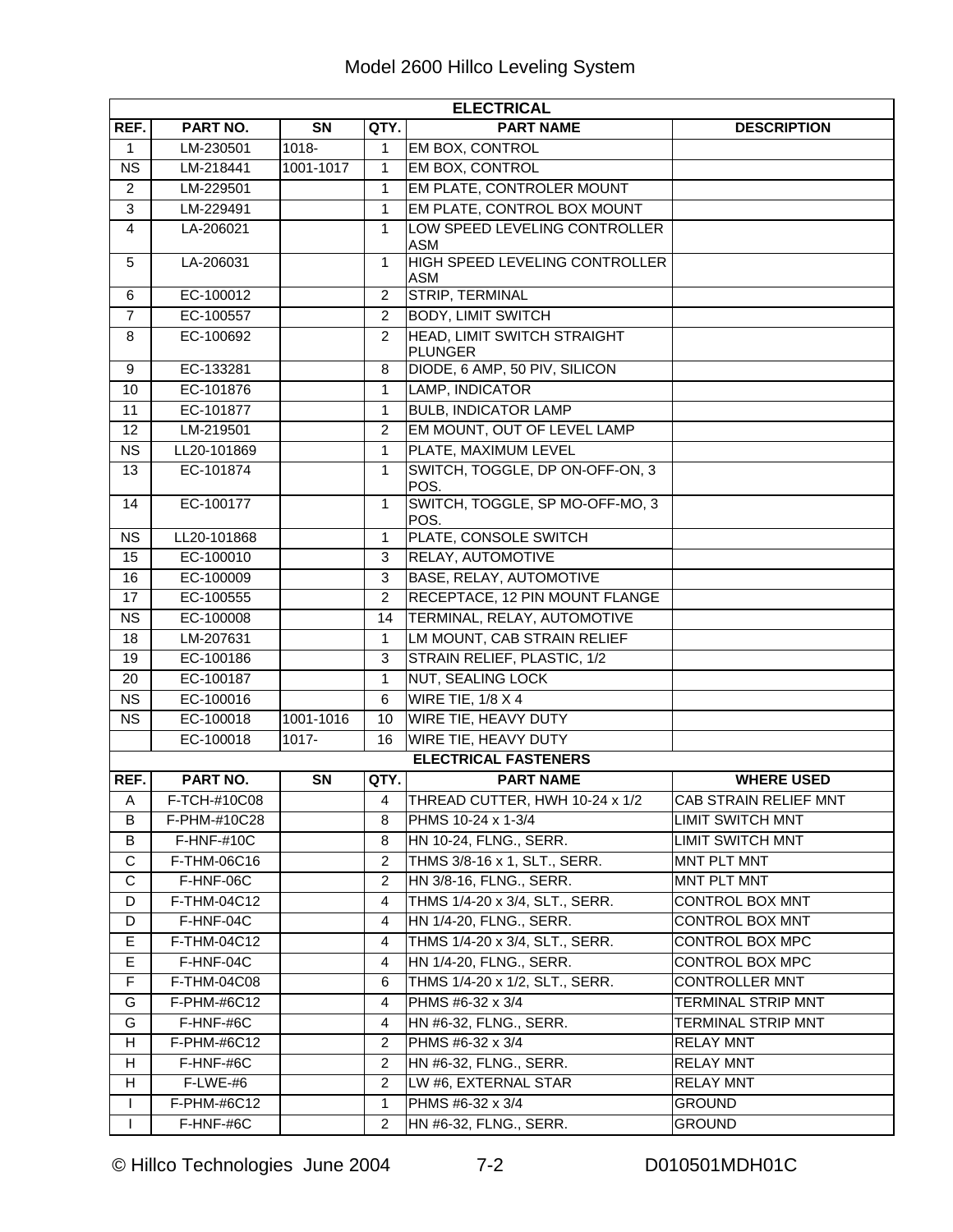

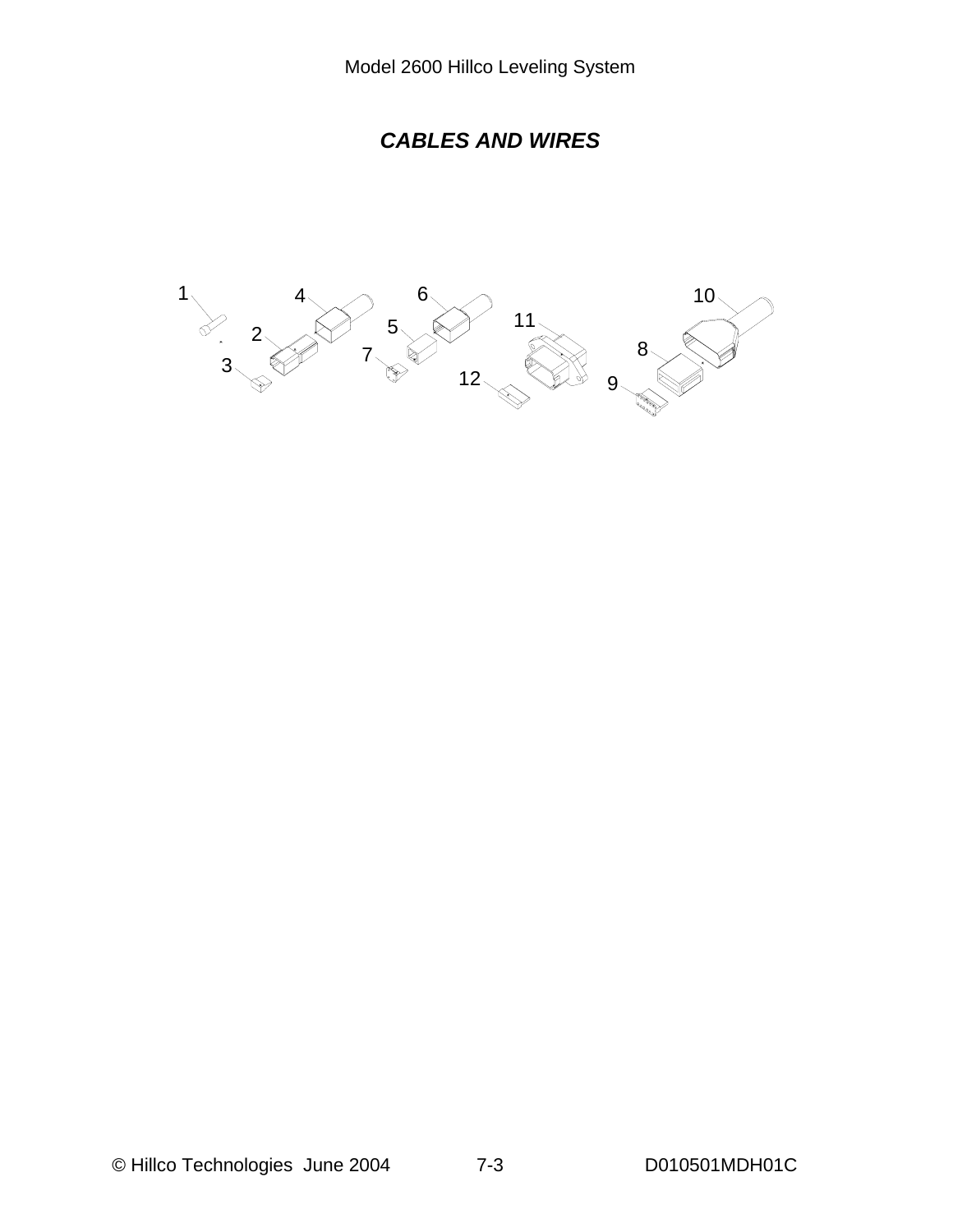|                        | <b>ELECTRICAL CONNECTORS</b> |           |                |                                         |                                   |  |  |  |  |
|------------------------|------------------------------|-----------|----------------|-----------------------------------------|-----------------------------------|--|--|--|--|
| REF.                   | PART NO.                     | <b>SN</b> | QTY.           | <b>PART NAME</b>                        | <b>DESCRIPTION</b>                |  |  |  |  |
| <b>NS</b>              | EC-100165                    |           | 24             | SOCKET, ELECTRICAL                      |                                   |  |  |  |  |
| <b>NS</b>              | EC-100164                    |           | 24             | PIN, ELECTRICAL                         |                                   |  |  |  |  |
| 1                      | EC-100628                    |           | $\overline{7}$ | PLUG, SEALING, 18 GAUGE                 |                                   |  |  |  |  |
| $\overline{2}$         | EC-100554                    |           | 1              | <b>RECEPTACLE, 6 PIN</b>                |                                   |  |  |  |  |
| 3                      | EC-100551                    |           | 1              | WEDGE, 6 PIN                            |                                   |  |  |  |  |
| 4                      | EC-100549                    |           | 1              | BOOT, 6 PIN                             |                                   |  |  |  |  |
| 5                      | EC-100553                    |           | 1              | PLUG, 6 SOCKET                          |                                   |  |  |  |  |
| 6                      | EC-100550                    |           | 1              | BOOT, 6 SOCKET                          |                                   |  |  |  |  |
| 7                      | EC-100552                    |           | 1              | WEDGE, 6 SOCKET                         |                                   |  |  |  |  |
| 8                      | EC-100161                    |           | $\overline{2}$ | PLUG, 12 SOCKET                         |                                   |  |  |  |  |
| 9                      | EC-100163                    |           | 2              | WEDGE, 12 SOCKET                        |                                   |  |  |  |  |
| 10                     | EC-100167                    |           | 2              | BOOT, 12 SOCKET                         |                                   |  |  |  |  |
| 11                     | EC-100555                    |           | $\mathcal{P}$  | RECEPTACE, 12 PIN MOUNT FLANGE          |                                   |  |  |  |  |
| 12                     | EC-100162                    |           | $\overline{2}$ | WEDGE, 12 PIN                           |                                   |  |  |  |  |
| $\overline{\text{NS}}$ | EC-102021                    |           | $\mathcal{P}$  | GASKET, 12 PIN MOUNT FLANGE             |                                   |  |  |  |  |
| <b>NS</b>              | EC-102187                    |           | 1              | <b>CONNECTOR, SPLICE</b>                |                                   |  |  |  |  |
|                        |                              |           |                | <b>WIRES AND CABLES</b>                 |                                   |  |  |  |  |
| <b>NS</b>              | LA-235121                    |           | 1              | WIRE KIT, CONTROL BOX                   |                                   |  |  |  |  |
| <b>NS</b>              | LA-235471                    |           | 1              | OPTIONAL RELAY KIT, LATERAL TILT        | <b>WITHOUT FIELD TRACKER</b>      |  |  |  |  |
| <b>NS</b>              | LA-236731                    |           | 1              | OPTIONAL RELAY KIT, AUTO CENTER DISABLE | <b>WITH FIELD TRACKER</b>         |  |  |  |  |
| <b>NS</b>              | LA-235131                    |           | 1              | CABLE A                                 | CONTROL PANEL TO CONTROL BOX      |  |  |  |  |
| <b>NS</b>              | LA-235141                    |           | 1              | <b>CABLE B</b>                          | CONTROL BOX TO MANIFOLD           |  |  |  |  |
| <b>NS</b>              | LA-235151                    |           | 1              | <b>CABLE C</b>                          | LEFT LIMIT SWITCH TO CONTROL BOX  |  |  |  |  |
| <b>NS</b>              | LA-235161                    |           | 1              | CABLE D                                 | RIGHT LIMIT SWITCH TO CONTROL BOJ |  |  |  |  |
|                        |                              |           |                | <b>WIRE AND CABLE FASTENERS</b>         |                                   |  |  |  |  |
| <b>NS</b>              | F-PHM-#10C08                 |           | 2              | OPTIONAL PHMS 10-24 x 1/2               | <b>LATERAL TILT RELAY KIT</b>     |  |  |  |  |
| <b>NS</b>              | $F-HNF-#10C$                 |           | $\overline{2}$ | OPTIONAL HN 10-24, FLNG., SERR.         | <b>LATERAL TILT RELAY KIT</b>     |  |  |  |  |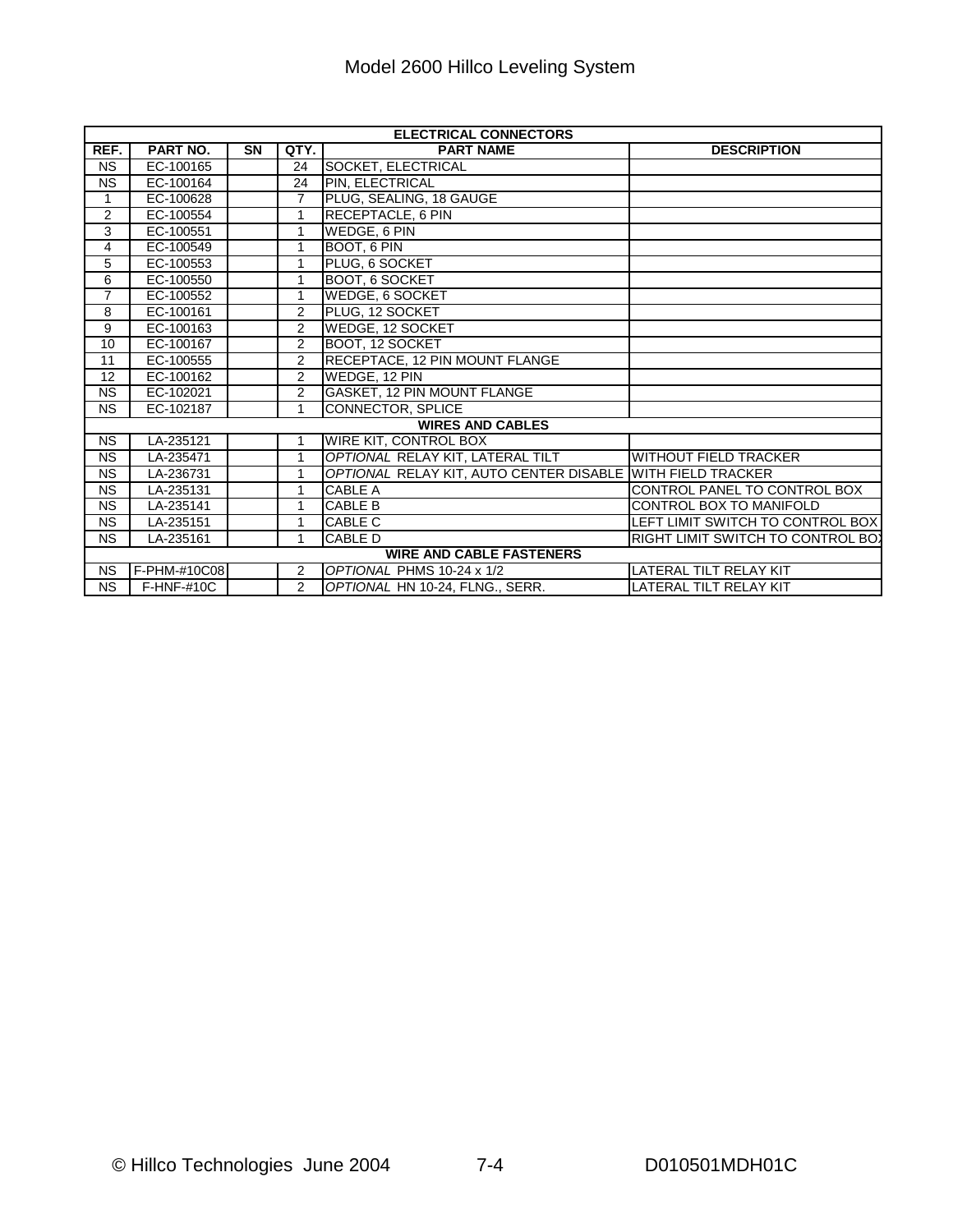# *HYDRAULIC COMPONENTS*

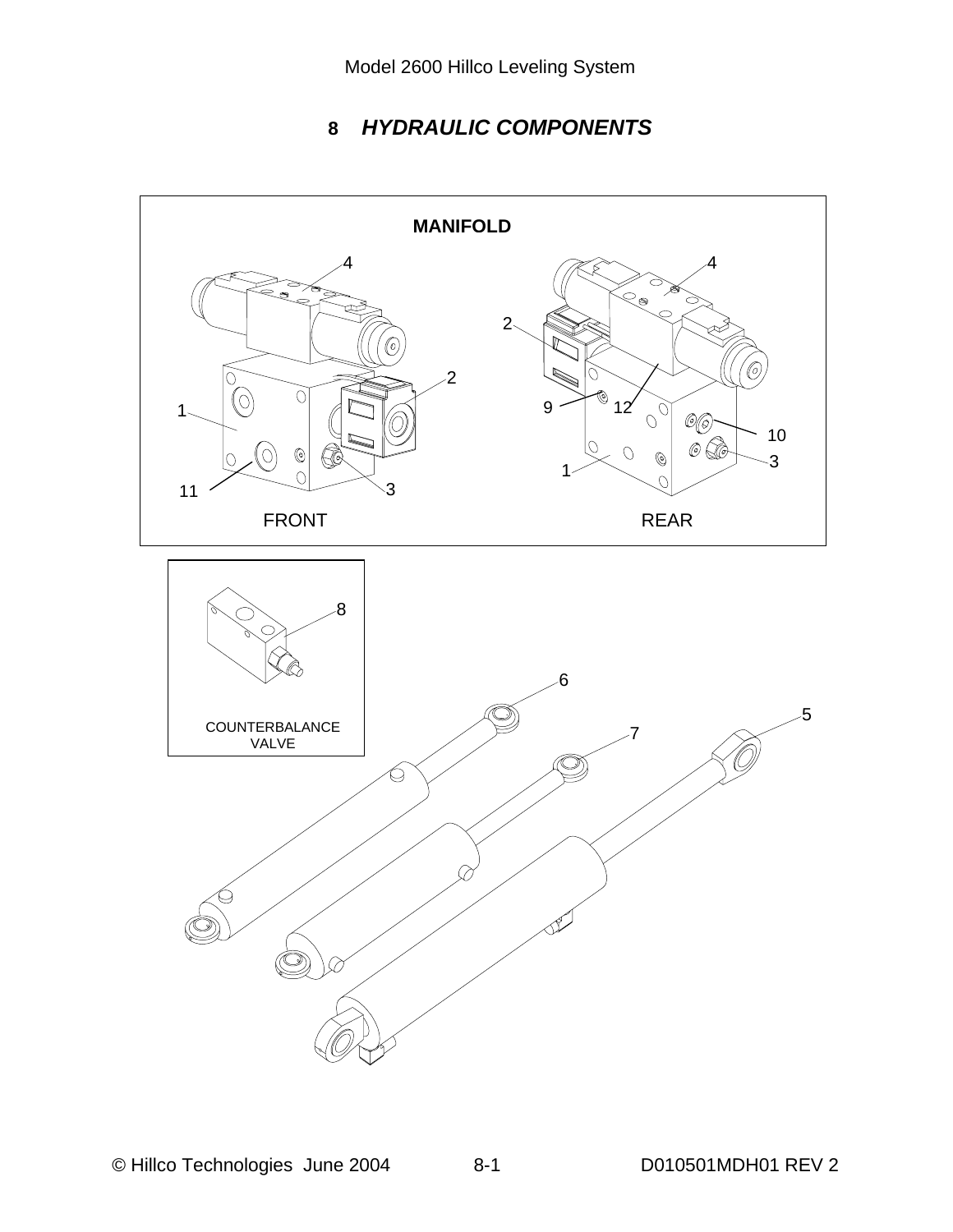|                        | <b>HYDRAULIC COMPONENTS</b> |                     |                |                                                             |                            |  |  |  |  |
|------------------------|-----------------------------|---------------------|----------------|-------------------------------------------------------------|----------------------------|--|--|--|--|
| REF.                   | PART NO.                    | <b>SN</b>           | QTY.           | <b>PART NAME</b>                                            | <b>DESCRIPTION</b>         |  |  |  |  |
| 1                      | HC-103226                   |                     | $\mathbf 1$    | MANIFOLD ASM, LEVELING                                      |                            |  |  |  |  |
|                        | HC-100338                   |                     | 1              | <b>SEAL KIT, SUB PLATE O-RING</b>                           |                            |  |  |  |  |
| <b>NS</b>              | F-SHC-10M200E               |                     | 4              | BEFORE JJCO267248 MM SHC 10.9 - 10 X 1.5 X 200              |                            |  |  |  |  |
| <b>NS</b>              | F-SHC-10M150E               |                     | 4              | JJCO267248 AND AFTER MM SHC 10.9 - 10 X 1.5 X 150           |                            |  |  |  |  |
| $\overline{2}$         | HC-102099                   |                     | 1              | CARTRIDGE ASM, HIGH SPEED LEVELING                          |                            |  |  |  |  |
| ٠.                     | HC-102090                   |                     | 1              | COIL, HIGH SPEED LEVELING                                   |                            |  |  |  |  |
| ٠.                     | HC-102086                   |                     | 1              | CARTRIDGE, HIGH SPEED LEVELING                              |                            |  |  |  |  |
| ٠.                     | HC-102088                   |                     | 1              | KIT, HIGH SPEED LEVELING CARTRIDGE SEAL KIT BUNA (STANDARD) |                            |  |  |  |  |
|                        | HC-102087                   |                     | $\mathbf{1}$   | KIT, HIGH SPEED LEVELING CARTRIDGE SEAL KIT VITON (PREMIUM) |                            |  |  |  |  |
| 3                      | HC-102093                   | 1018-               | 2              | CARTRIDGE, LOAD SENSE                                       |                            |  |  |  |  |
| $\ddot{\phantom{1}}$   | HC-134561                   | 1018-               | 1              | SEAL KIT, LOAD SENSE CARTRIDGE                              |                            |  |  |  |  |
| $\cdot$ .              | HC-134571                   | 1001-1017           | $\mathbf 1$    | CARTRIDGE, LOAD SENSE CHECK                                 |                            |  |  |  |  |
|                        | HC-134881                   | 1001-1017           | $\mathbf{1}$   | SEAL KIT, LOAD SENSE VALVE                                  |                            |  |  |  |  |
| 4                      | HC-103224                   | 1018-               | $\mathbf{1}$   | VALVE, DIRECTIONAL CONTROL, LEFT-RIGHT LEVELING             |                            |  |  |  |  |
| $\ddot{\phantom{1}}$   | HC-103223                   | 1018-               | $\overline{2}$ | COIL, DIRECTIONAL CONTROL VALVE                             |                            |  |  |  |  |
| $\sim$                 | HC-134591                   | 1018-               | 1              | SEAL KIT, DIRECTIONAL CONTROL VALVE                         |                            |  |  |  |  |
|                        | HC-102091                   | 1001-1017           | $\mathbf{1}$   | VALVE, DIRECTIONAL CONTROL, LEFT-RIGHT LEVELING             |                            |  |  |  |  |
| ٠.                     | EC-102089                   | 1001-1017           | $\overline{2}$ | COIL, DIRECTIONAL CONTROL VALVE                             |                            |  |  |  |  |
|                        | HC-102092                   | 1001-1017           | $\mathbf 1$    | SEAL KIT, DIRECTIONAL CONTROL VALVE                         |                            |  |  |  |  |
| <b>NS</b>              | HC-134221                   | $\overline{1018}$ - | $\mathbf{1}$   | ORIFICE, HIGH SPEED                                         |                            |  |  |  |  |
| <b>NS</b>              | HC-102095                   | 1001-1017           | $\mathbf 1$    | ORIFICE, HIGH SPEED                                         |                            |  |  |  |  |
| N <sub>S</sub>         | HC-134231                   | 1018-               | $\mathbf{1}$   | <b>ORIFICE, LOW SPEED</b>                                   |                            |  |  |  |  |
| <b>NS</b>              | HC-102094                   | 1001-1017           | $\mathbf{1}$   | <b>ORIFICE, LOW SPEED</b>                                   |                            |  |  |  |  |
| <b>NS</b>              | HA-E-4MO                    | 1001-1017           | 2              | #4 MORB SOCKET HEAD PLUG                                    |                            |  |  |  |  |
| $\overline{\text{NS}}$ | HC-101822                   | 1001-1017           | 3              | O-RING, LEVELING MANIFOLD                                   |                            |  |  |  |  |
| 5                      | HC-101841                   |                     | $\overline{2}$ | CYLINDER, MAIN 2600                                         |                            |  |  |  |  |
| $\ddot{\phantom{1}}$   | L26A-102143                 | 1001-1017           | 2              | KIT, SEAL, MAIN CYLINDER 2600                               |                            |  |  |  |  |
|                        | HC-134241                   | 1018-               | $\overline{2}$ | KIT, SEAL, MAIN CYLINDER 2600                               |                            |  |  |  |  |
| 6                      | HC-100706                   |                     | $\mathbf 1$    | <b>CYLINDER, SLAVE</b>                                      |                            |  |  |  |  |
| ٠.                     | HC-134191                   | 1018-               | 1              | KIT, SEAL, SLAVE CYLINDER                                   |                            |  |  |  |  |
|                        | L20A-101054                 | 1001-1017           | $\mathbf{1}$   | KIT, SEAL, SLAVE CYLINDER                                   |                            |  |  |  |  |
| $\overline{7}$         | HC-101842                   |                     | $\mathbf{1}$   | <b>CYLINDER, MASTER</b>                                     |                            |  |  |  |  |
| $\ddotsc$              | HC-134201                   | 1018-               | $\mathbf{1}$   | KIT, SEAL, MASTER CYLINDER                                  |                            |  |  |  |  |
|                        | L26A-102144                 | 1001-1017           | $\mathbf 1$    | KIT, SEAL, MASTER CYLINDER                                  |                            |  |  |  |  |
| 8                      | HC-101265                   |                     | 2              | VALVE, COUNTERBALANCE                                       |                            |  |  |  |  |
| $\cdot$ .              | HC-102125                   |                     | 2              | <b>BODY, COUNTERBALANCE VALVE</b>                           |                            |  |  |  |  |
| $\ddot{\phantom{1}}$   | HC-102068                   |                     | 2              | CARTRIDGE, COUNTERBALANCE VALVE                             |                            |  |  |  |  |
| $\sim$                 | HC-100805                   |                     | $\overline{2}$ | KIT, SEAL, COUNTERBALANCE VALVE                             | <b>BUNA (STANDARD)</b>     |  |  |  |  |
|                        | HC-102025                   |                     | 2              | KIT, SEAL, COUNTERBALANCE VALVE                             | <b>VITON (PREMIUM)</b>     |  |  |  |  |
| <b>NS</b>              | HC-101870                   |                     | 36             | TUBE, NYLON                                                 |                            |  |  |  |  |
| NS.                    | HC-101878                   |                     | 1              | COUPLER, PIPE                                               |                            |  |  |  |  |
| $\overline{\text{NS}}$ | MC-100764                   | 1001-1025           |                | 18 in. LOOM, SPIRAL, BLACK, 3-1/2                           |                            |  |  |  |  |
| $\overline{\text{NS}}$ | HC-133111                   | 1026-               | $\overline{2}$ | SLEEVE, NYLON ABRASION, 20 IN.                              |                            |  |  |  |  |
| <b>NS</b>              | HC-133121                   | 1026-               | 2              | SLEEVE, NYLON ABRASION, 32 IN.                              |                            |  |  |  |  |
| 9                      | HA-P-2MO                    | 1018-               | $\mathbf{1}$   | PLUG, #2 MORB                                               |                            |  |  |  |  |
| 10                     | HA-P-6MO                    | $1018 -$            | 1              | PLUG, #6 MORB                                               |                            |  |  |  |  |
| $\overline{11}$        | HC-135021                   | 1018-               | 1              | O-RING, MANIFOLD                                            | 13/16 x 1, 3/32 CROSS SEC. |  |  |  |  |
| 12                     | HC-100338                   |                     | 1              | <b>O-RING KIT, SUBPLATE</b>                                 | $2-012$ (QTY 4)            |  |  |  |  |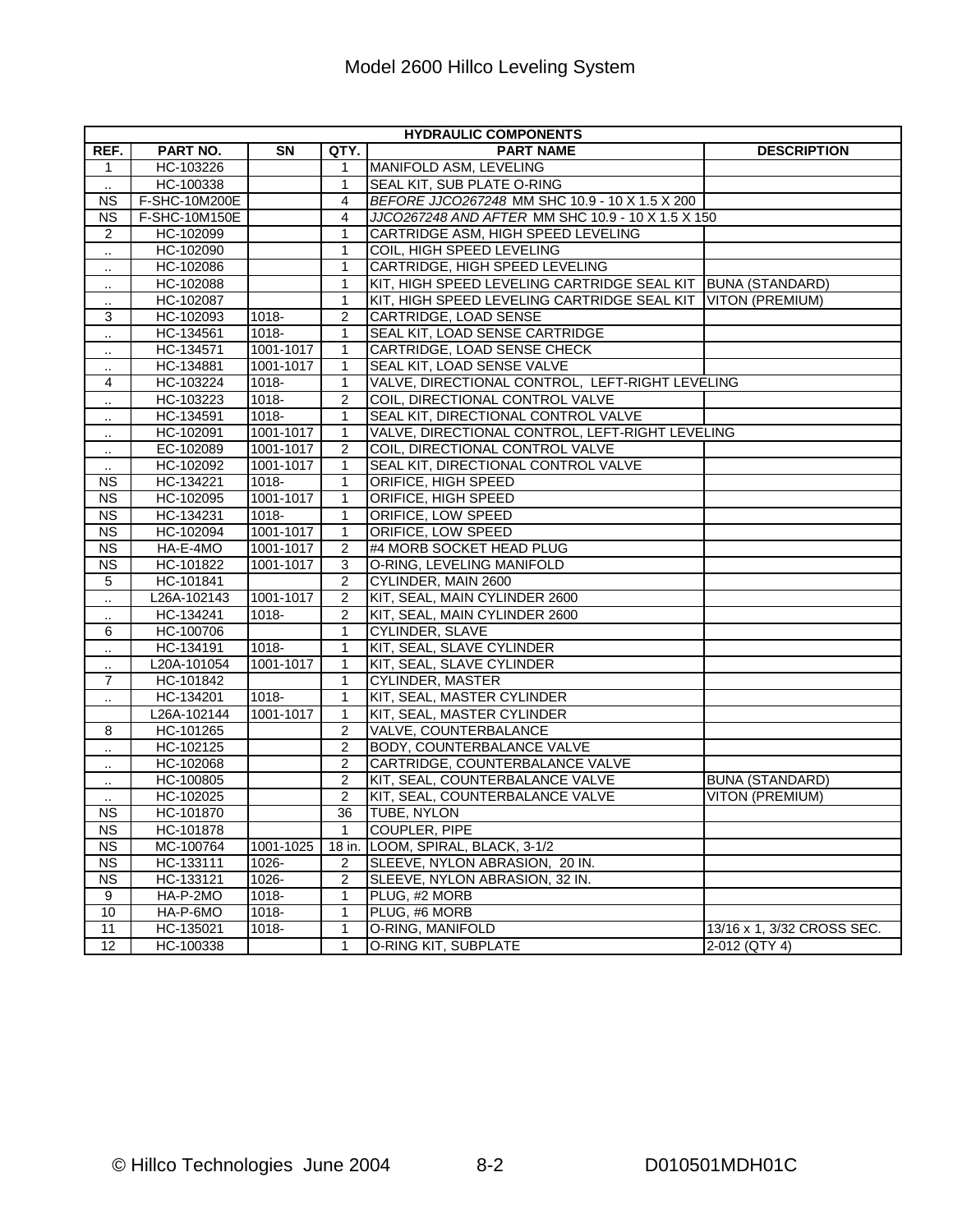#### Model 2600 Hillco Leveling System

#### *HYDRAULIC HOSES FOR SN 1001-1027*

*NOTE: BULKHEAD POSITIONS ARE NUMBERED 1-5. 1 IS TOP, 5 IS BOTTOM.* 

| <b>HYDRAULIC HOSES FOR SN 1001-1027</b> |                                         |                |                                                                      |                                                                |  |  |  |  |  |  |
|-----------------------------------------|-----------------------------------------|----------------|----------------------------------------------------------------------|----------------------------------------------------------------|--|--|--|--|--|--|
| PART NO.                                | <b>SN</b>                               | QTY.           | <b>PART NAME</b>                                                     | <b>WHERE USED</b>                                              |  |  |  |  |  |  |
|                                         | LEVELING AND TRIM MANIFOLDS TO BULKHEAD |                |                                                                      |                                                                |  |  |  |  |  |  |
| LA-102639                               |                                         | $\mathbf{1}$   | 1/4" 100R2 24 IN. #4 FORS X #4 FORS                                  | <b>LOAD SENSE LINES BETWEEN</b><br><b>MANIFOLDS</b>            |  |  |  |  |  |  |
| LA-133101                               | 1026-                                   | $\mathbf{1}$   | 1/4" 100R2 26 IN. #4 FORS X #6 FORS 90 LOAD SENSE LINES BETWEEN      | <b>MANIFOLDS</b>                                               |  |  |  |  |  |  |
| LA-101801                               |                                         | 2              | 1/4" 100R2 82 IN. 4FJIC X 4FJIC                                      | TRIM MANIFOLD CLOCKWISE TO #2<br><b>BULKHEAD LEFT,</b>         |  |  |  |  |  |  |
|                                         |                                         |                |                                                                      | TRIM MANIFOLD CCLOCKWISE TO #3<br><b>BULKHEAD LEFT</b>         |  |  |  |  |  |  |
| LA-101807                               |                                         | $\mathbf{1}$   | 1/2" 100R2 82 IN. #8 FJIC X #8 FJIC                                  | LEVELING VALVE TO BULKHEAD #5<br><b>FRONT LEFT</b>             |  |  |  |  |  |  |
| L26A-102641                             |                                         | $\mathbf{1}$   | 1/2" 100R2 105 IN. #8 FJIC X #8 FJIC                                 | <b>BULKHEAD #4 FRONT LEFT TO</b><br>LEVELING VALVE B PORT      |  |  |  |  |  |  |
|                                         |                                         |                | <b>BULKHEAD TO MASTER AND SLAVE CYLINDER</b>                         |                                                                |  |  |  |  |  |  |
| LA-101797                               |                                         | $\mathbf{1}$   | 1/4" 100R2 24.5 IN. 4FJIC X 4FJIC                                    | MASTER CYLINDER BASE TO<br><b>BULKHEAD #2 BACK RIGHT</b>       |  |  |  |  |  |  |
| LA-101798                               |                                         | $\mathbf{1}$   | 1/4" 100R2 28 IN. 4FJIC X 4FJIC                                      | MASTER CYLINDER ROD TO BULKHEAD<br>#3 BACK RIGHT               |  |  |  |  |  |  |
| LA-101799                               |                                         | 1.             | 1/4" 100R2 128 IN. 4FJIC X 4FJIC                                     | BULKHEAD #2 FRONT RIGHT TO SLAVE<br><b>CYLINDER BASE</b>       |  |  |  |  |  |  |
| LA-101800                               |                                         | $\mathbf{1}$   | 1/4" 100R2 143 IN. 4FJIC x 4FJIC                                     | <b>BULKHEAD #3 FRONT RIGHT TO SLAVE</b><br><b>CYLINDER ROD</b> |  |  |  |  |  |  |
|                                         |                                         |                | <b>BULKHEAD TO MAIN LEVELING CYLINDER</b>                            |                                                                |  |  |  |  |  |  |
| LA-101805                               |                                         | $\mathcal{P}$  | 1/2" 100R2 35 IN. #8 FJIC X #8 FJIC                                  | LEFT POCV #2 TO BULKHEAD #5 LEFT<br>BACK,                      |  |  |  |  |  |  |
|                                         |                                         |                |                                                                      | RIGHT POCV #2 TO BULKHEAD #4<br><b>RIGHT</b>                   |  |  |  |  |  |  |
| LA-101806                               |                                         | $\mathcal{P}$  | 1/2" 100R2 48 IN. #8 FJIC X #8 FJIC                                  | LEFT ROD TO BULKHEAD #4 BACK<br>LEFT.                          |  |  |  |  |  |  |
|                                         |                                         |                |                                                                      | RIGHT ROD TO BULKHEAD #5 RIGHT                                 |  |  |  |  |  |  |
| LA-101795                               |                                         | $\overline{2}$ | 1/4" 100R2 13.75 IN. 4FJIC X 4FJIC                                   | POCV PORT #3 TO MAIN CYLINDER<br><b>ROD PORT</b>               |  |  |  |  |  |  |
| LA-101796                               |                                         | $\overline{2}$ | 1/4" 100R2 36 IN. 4FJIC X 4FJIC                                      | RIGHT POCV PORT #4 TO BULKHEAD #1<br><b>BACK RIGHT,</b>        |  |  |  |  |  |  |
|                                         |                                         |                |                                                                      | AND LEFT POCV PORT #4 TO<br><b>BULKHEAD #1 LEFT</b>            |  |  |  |  |  |  |
|                                         |                                         |                | <b>BRAKE</b>                                                         |                                                                |  |  |  |  |  |  |
| LA-101803                               |                                         | $\mathbf{1}$   | 1/4" 100RS 56 IN. #4 FORS X #4 FORS                                  | FOOT AND INCH VALVE                                            |  |  |  |  |  |  |
| LA-101804                               |                                         | 1              | 3/8" 100R2 39 IN. #6 FORS 90 X #8 FORS RIGHT HAND BRAKE              |                                                                |  |  |  |  |  |  |
| LA-101802                               |                                         |                | 3/8" 100RS 44 IN. #6 FORS 90 X #6 FORS LEFT HAND BRAKE               |                                                                |  |  |  |  |  |  |
| LA-101808                               |                                         | $\mathbf{1}$   | 1/4" PUSH-LOCK, 20" LONG                                             | BULKHEAD #1 FRONT RIGHT TO BRAKE<br><b>VALVE DRAIN PORT</b>    |  |  |  |  |  |  |
|                                         |                                         |                | <b>HYDROSTAT</b>                                                     |                                                                |  |  |  |  |  |  |
| LA-102097                               |                                         | $\mathbf{1}$   | BEFORE JJCO1820251" 100R15 44 IN.<br>W/ 1" CODE 62 SPLIT FLANGE ENDS | <b>HYDROSTAT</b>                                               |  |  |  |  |  |  |
| LA-102098                               |                                         | 1              | BEFORE JJCO1820251" 100R1 46 IN. W/<br>#16 FORS X #16 FORS           | <b>HYDROSTAT</b>                                               |  |  |  |  |  |  |
| LA-101809                               |                                         | $\mathbf{1}$   | 1" 6000 PSI WP 18 IN. W/ 1" CODE 62<br><b>SPLIT FLANGE ENDS</b>      | <b>HYDROSTAT</b>                                               |  |  |  |  |  |  |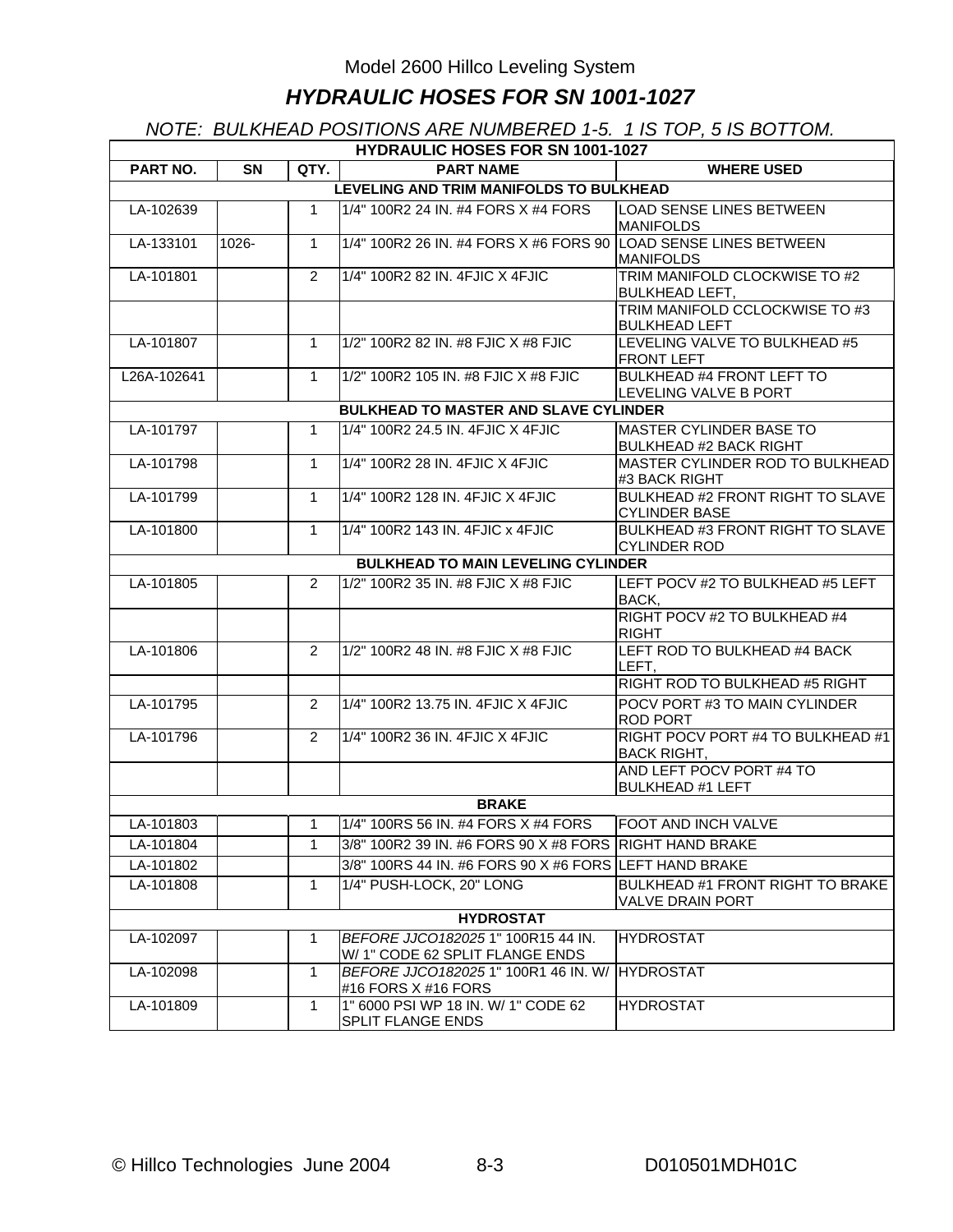# *HYDRAULIC HOSES FOR SN 1028 AND AFTER*

| <b>HYDRAULIC HOSES FOR 1028 AND AFTER</b> |           |                |                                                                      |                                                                                 |  |  |  |  |
|-------------------------------------------|-----------|----------------|----------------------------------------------------------------------|---------------------------------------------------------------------------------|--|--|--|--|
| PART NO.                                  | <b>SN</b> | QTY.           | <b>PART NAME</b>                                                     | <b>WHERE USED</b>                                                               |  |  |  |  |
|                                           |           |                | LEVELING AND TRIM MANIFOLDS TO BULKHEAD                              |                                                                                 |  |  |  |  |
| LA-133101                                 |           | $\mathbf{1}$   | 1/4" 100R2 26 IN. #6 FORS 90 X #4 FORS LOAD SENSE LINE               |                                                                                 |  |  |  |  |
| LA-133591                                 |           | 2              | 1/4" 100R2 82 IN #4FORS X #4FORS                                     | BULKHEAD #2 LEFT TO TRIM MAN CW AND                                             |  |  |  |  |
|                                           |           |                |                                                                      | BULKHEAD #3 TO LEFT TO TRIM MAN CCW                                             |  |  |  |  |
| LA-133631                                 |           | $\overline{2}$ | 1/2" 100R2 82 IN #8FORS X #8FORS                                     | LEVELING MAN A PORT TO BULKHEAD #5<br>FRNT LFT AND                              |  |  |  |  |
|                                           |           |                |                                                                      | LEVELING MAN B PORT TO BULKHEAD #4<br><b>FRNT LFT</b>                           |  |  |  |  |
|                                           |           |                | <b>BULKHEAD TO MAIN LEVELING CYLINDER</b>                            |                                                                                 |  |  |  |  |
| LA-133551                                 |           | $\mathbf 1$    | 1/4" 100R2 75 IN #4FORS X #4FORS                                     | LEFT POCV #3 TO BULKHEAD #4 FRONT RHT                                           |  |  |  |  |
| LA-133561                                 |           | $\mathbf{1}$   | 1/4" 100R2 44-1/2 IN #4FORS X #4FORS                                 | RIGHT POCV #3 TO BULKHEAD #5 FRONT RHT                                          |  |  |  |  |
| LA-133571                                 |           | $\overline{c}$ | 1/4" 100R2 36 IN #4FORS X #4FORS                                     | POCV PORT #4 TO BULKHEAD #1                                                     |  |  |  |  |
| LA-133581                                 |           | 1              | 1/4" 100R2 20 IN #4FORS X #4FORS                                     | MASTER BASE TO BULKHED #2 BACK RIGHT                                            |  |  |  |  |
| LA-133611                                 |           | 2              | 1/2" 100R2 35 IN #8FORS X #8FORS                                     | POCV #2 LEFT TO BULKHEAD #5 BACK LEFT<br>AND POCV #2 RIGHT TO BULKHEAD #4 RIGHT |  |  |  |  |
| LA-133621                                 |           | $\overline{2}$ | 1/2" 100R2 48 IN #8FORS X #8FORS                                     | LEFT MAIN ROD TO BULKHEAD #4 BACK LEFT<br>AND RIGHT MAIN ROD TO BULKHEAD #5 RHT |  |  |  |  |
|                                           |           |                | <b>BULKHEAD TO MASTER AND SLAVE CYLINDER</b>                         |                                                                                 |  |  |  |  |
| LA-133421                                 |           | $\mathbf{1}$   | 1/4" 100R2 128" #4 FORS X #4 FORS                                    | BULKHEAD # 2 FRONT RIGHT TO SLAVE<br><b>CYLINDER BASE</b>                       |  |  |  |  |
| LA-133431                                 |           | $\mathbf{1}$   | 1/4" 100R2 143" #4 FORS X #4 FORS                                    | BULKHEAD #3 FRONT RIGHT TO SLAVE<br><b>CYLINDER ROD</b>                         |  |  |  |  |
| LA-133411                                 |           | 1              | 1/4" 100R2 28" #4 FORS X #4 FORS                                     | MASTER CYLINDER ROD TO BULKHEAD #3<br><b>BACK RIGHT</b>                         |  |  |  |  |
|                                           |           |                | <b>BRAKE</b>                                                         |                                                                                 |  |  |  |  |
| LA-133471                                 |           | $\mathbf 1$    | 1/4" 100R2 56" #4 FORS X #4 FORS                                     | FOOT-N-INCH VALVE (ATTENUATOR)                                                  |  |  |  |  |
| LA-133481                                 |           | $\mathbf{1}$   | 3/8" 100R2 39" #6 FORS 90 X #8 FORS                                  | <b>RIGHT BRAKE HOSE</b>                                                         |  |  |  |  |
| HC-101808                                 |           | 1              | 1/4" PUSH-LOK 20" NO ENDS                                            | BULKHEAD # 1 FRONT RIGHT TO BRAKE<br><b>VALVE DRAIN PORT</b>                    |  |  |  |  |
| LA-133601                                 |           | $\mathbf{1}$   | 3/8" 100R2 HOSE 44 IN #6FORS 90 X<br>#6FORS                          | LEFT BRAKE HOSE (2600)                                                          |  |  |  |  |
|                                           |           |                | <b>HYDROSTAT</b>                                                     |                                                                                 |  |  |  |  |
| LA-102097                                 |           | 1              | BEFORE JJCO182025 1" 100R15 HOSE<br>44 IN. W/ 1" CODE 62 FLANGE ENDS | <b>HYDROSTATIC HOSE</b>                                                         |  |  |  |  |
| LA-102098                                 |           | 1              | BEFORE JJCO182025 1" 100R1 HOSE<br>46 IN. #16 FORS X #16 FORS        | <b>HYDROSTATIC HOSE</b>                                                         |  |  |  |  |
| LA-101809                                 |           | 1              | 1" 6000 PSI WP 18 IN W/1 IN CODE 62<br><b>FLANGE ENDS</b>            | <b>HYDROSTATIC FORWARD PROPUSION HOSE</b><br><b>EXTENSION</b>                   |  |  |  |  |
|                                           |           |                | <b>GREASE</b>                                                        |                                                                                 |  |  |  |  |
| LA-133641                                 |           | 1              | 3/16" R1 GREASE HOSE 15 IN 1/8 MPT X<br>1/8 MPT                      | <b>IMASTER BASE TO GREASE BULKHEAD</b><br><b>FRONT</b>                          |  |  |  |  |
| LA-133651                                 |           | $\mathbf 1$    | 3/16" R1 GREASE HOSE 52-1/2 IN 1/8<br>MPT X 1/8 MPT                  | MASTER ROD TO GREASE BULKHEAD REAR                                              |  |  |  |  |
| LA-133661                                 |           | $\mathbf{1}$   | 3/16" R1 GREASE HOSE 28-1/2 IN 1/8<br>MPT X 1/8 MPT                  | MAIN PIVOT BUSHING TO GREASE BULKHEAD<br><b>UNDER</b>                           |  |  |  |  |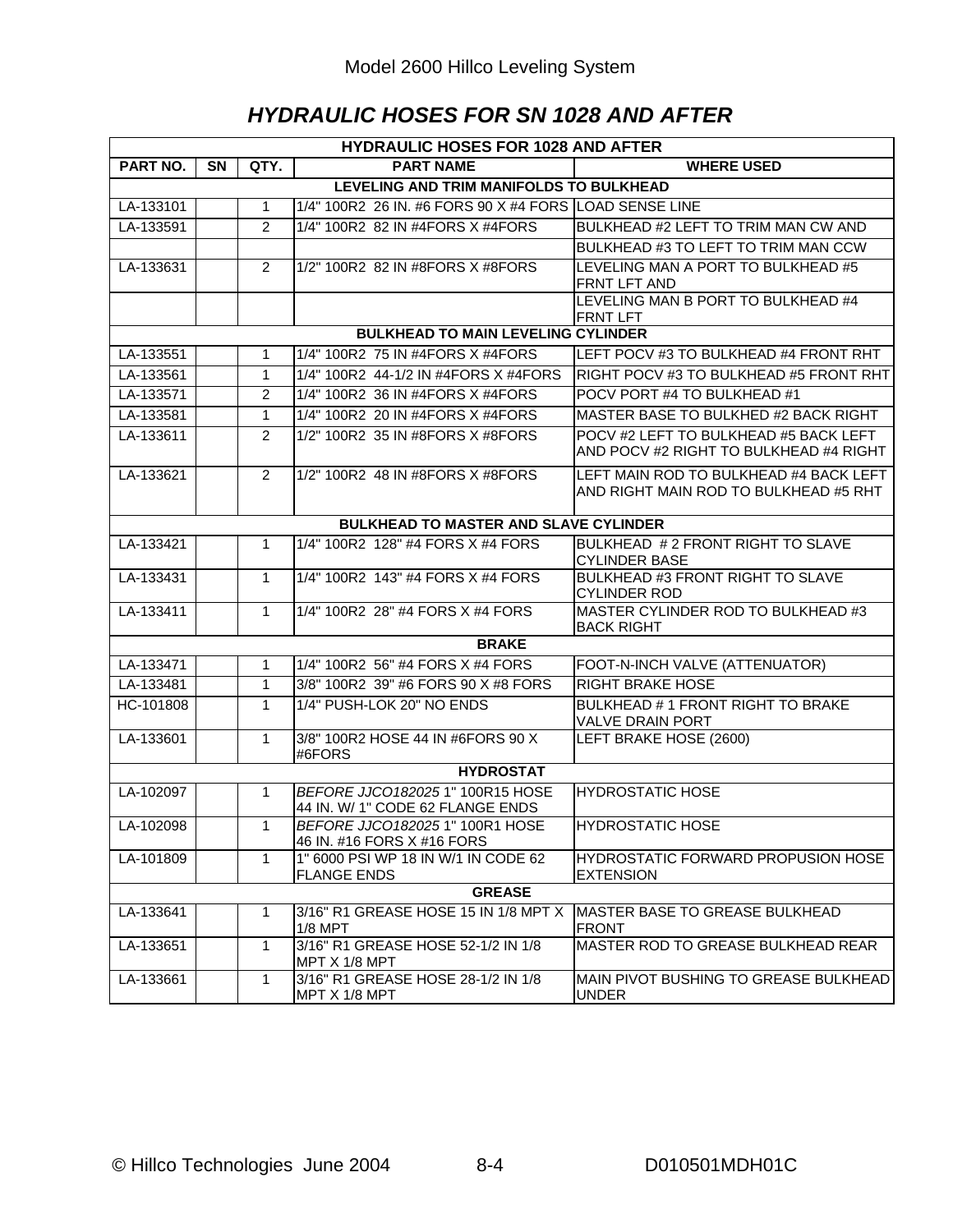# *HYDRAULIC ADAPTERS FOR SN 1001-1027*

| <b>HYDRAULIC ADAPTERS FOR SN 1001-1027</b>                      |       |                |                                              |                                |                                     |  |  |
|-----------------------------------------------------------------|-------|----------------|----------------------------------------------|--------------------------------|-------------------------------------|--|--|
| PART NO.<br>SN<br>QTY.<br><b>PART NAME</b><br><b>WHERE USED</b> |       |                |                                              |                                |                                     |  |  |
|                                                                 |       |                | <b>BULKHEAD MOUNT</b>                        |                                |                                     |  |  |
| HA-J-8MJ8MJ                                                     |       | $\mathbf{1}$   | #8 MJIC BULKHEAD RUN TEE                     |                                | BULKHEAD MOUNT #5 BOTTOM            |  |  |
| HA-L-8FJ8MJ                                                     |       | $\mathbf{1}$   | #8 FJIC X #8 MJIC, 90                        |                                | <b>BULKHEAD MOUNT #5 BOTTOM</b>     |  |  |
| LM8LM8-U-AH                                                     |       | $\mathbf{1}$   | #8 MJIC BULKHEAD RUN TEE                     |                                | <b>BULKHEAD MOUNT #4</b>            |  |  |
| HA-L-8FJ8MJ                                                     |       | $\mathbf{1}$   | #8 FJIC X #8 MJIC, 90                        |                                | <b>BULKHEAD MOUNT #4</b>            |  |  |
| HA-J-4MJ4MJ                                                     |       | 1              | #4 MJIC BULKHEAD RUN TEE                     |                                | <b>BULKHEAD MOUNT #5 TOP</b>        |  |  |
| HA-L-4FJ4MJ                                                     |       | $\mathbf{1}$   | #4 FJIC X #4 MJIC, 90                        |                                | BULKHEAD MOUNT #5 TOP RIGHT         |  |  |
| HA-J-4MJ4MJ                                                     |       | $\mathbf{1}$   | #4 MJIC BULKHEAD RUN TEE                     |                                | <b>BULKHEAD MOUNT #2</b>            |  |  |
| HA-L-4FJ4MJ                                                     |       | $\mathbf{1}$   | #4 FJIC X #4 MJIC, 90                        |                                | <b>BULKHEAD MOUNT #2</b>            |  |  |
| HA-J-4MJ4MJ                                                     |       | $\mathbf{1}$   | #4 MJIC BULKHEAD RUN TEE                     |                                | <b>BULKHEAD MOUNT #3</b>            |  |  |
| HA-L-4FJ4MJ                                                     |       | $\mathbf{1}$   | #4 FJIC $X$ #4 MJIC, 90                      |                                | <b>BULKHEAD MOUNT #2</b>            |  |  |
| HA-L-8MJ8MO                                                     |       | 1              | #8 MJIC X #8 MORB, 90                        |                                | <b>BULKHEAD MOUNT #3</b>            |  |  |
|                                                                 |       |                | MAIN CYLINDER AND PILOT OPERATED CHECK VALVE |                                |                                     |  |  |
| HA-L-8MO8MO                                                     |       | 1              | #8 MORB X #8 MORB, 90                        |                                | LEFT PILOT OP CHECK VALVE #1        |  |  |
| HA-L-8MJ8MO                                                     |       | 1              | #8 MJIC X #8 MORB, 90                        |                                | LEFT PILOT OP CHECK VALVE #2        |  |  |
| HA-L-4MJ8MO                                                     |       | $\mathbf{1}$   | #4 MJIC X #8 MORB, 90                        |                                | LEFT PILOT OP CHECK VALVE #3        |  |  |
| HA-L-4MJ6MO                                                     |       | $\mathbf{1}$   | #4 MJIC X #6 MORB, 90                        |                                | LEFT PILOT OP CHECK VALVE #4        |  |  |
| LM-206851                                                       |       | 1              | #8 MJIC X #8 MORB, 90, DRILLED 1/8 NPT LEFT  |                                | <b>RIGHT MAIN CYLINDER ROD</b>      |  |  |
| HA-L-2MP4MJ                                                     |       | $\mathbf{1}$   | #2 MPIPE X #4 MJIC, 90                       |                                | LEFT MAIN CYLINDER ROD              |  |  |
| HA-L-8MO8MO                                                     |       | $\mathbf{1}$   | #8 MORB X #8 MORB, 90                        |                                | RIGHT PILOT OP CHECK VALVE #1       |  |  |
| HA-L-8MJ8MO                                                     |       | $\mathbf{1}$   | #8 MJIC X #8 MORB, 90                        |                                | RIGHT PILOT OP CHECK VALVE #2       |  |  |
| HA-L-4MJ8MO                                                     |       | $\mathbf{1}$   | #4 MJIC X #8 MORB, 90                        |                                | RIGHT PILOT OP CHECK VALVE #3       |  |  |
| HA-L-4MJ6MO                                                     |       | $\mathbf{1}$   | #4 MJIC X #6 MORB, 90                        |                                | RIGHT PILOT OP CHECK VALVE #4       |  |  |
| LM-206841                                                       |       | 1              | #8 MJIC X #8 MORB, 90, DRILLED 1/8 NPT RIGHT | <b>RIGHT MAIN CYLINDER ROD</b> |                                     |  |  |
| HA-L-2MP4MJ                                                     |       | $\mathbf{1}$   | #2 MPIPE X #4 MJIC, 90                       |                                | RIGHT MAIN CYLINDER ROD             |  |  |
| HFS-0404FJPL                                                    |       | $\overline{2}$ | #4 X 1/4 FJIC PUSHLOCK STR.                  |                                | PILOT OPERATED CHECK VALVE VENT     |  |  |
| HFS-0606FJPL                                                    |       | 1              | #6 X 3/8 FJIC PUSHLOCK, STR.                 |                                | PILOT OPERATED CHECK VALVE VENT     |  |  |
| HA-S-6FO8MO                                                     |       | $\mathbf{1}$   | #6 FORB X #8 MORB, STR.                      |                                | PILOT OPERATED CHECK VALVE VENT     |  |  |
| HA-T-6MJ6MO                                                     |       | $\mathbf{1}$   | #6 MORB STR THREAD RUN TEE                   |                                | PILOT OPERATED CHECK VALVE VENT     |  |  |
| HA-S-4MJ6FJ                                                     |       | 1              | #4 MJIC X #6 FJIC, STR.                      |                                | PILOT OPERATED CHECK VALVE VENT     |  |  |
|                                                                 |       |                | <b>MASTER AND SLAVE CYLINDER</b>             |                                |                                     |  |  |
| HA-L-4MJ6MO                                                     |       | $\overline{1}$ | #4 MJIC X #6 MORB, 90                        |                                | TRIM MASTER BUTT PORT               |  |  |
| HA-L-4MJ6MO                                                     |       | $1 -$          | #4 MJIC X #6 MORB, 90                        |                                | TRIM MASTER ROD PORT                |  |  |
| HA-L-4MJ6MO                                                     |       | 1              | #4 MJIC X #6 MORB, 90                        |                                | TRIM SLAVE BUTT PORT                |  |  |
| HA-L-4MJ6MO                                                     |       | 1              | #4 MJIC X #6 MORB, 90                        |                                | TRIM SLAVE ROD PORT                 |  |  |
|                                                                 |       |                | <b>LEVELING AND TRIM MANIFOLDS</b>           |                                |                                     |  |  |
| HA-D-8MJ8MO                                                     |       | 1              | #8 MJIC X #8 MORB, 90 LONG DROP              |                                | LEVELING MANIFOLD LEFT              |  |  |
| HA-L-4MJ6MO                                                     |       | $\overline{4}$ | #4 MJIC x #6 MORB, 90                        |                                | FIELD TRACKER MANIFOLD CLOCKWISE    |  |  |
| HA-M-4MF4FF                                                     |       | 1              | #4 FORS SWIVEL NUT RUN TEE                   |                                | LOAD SENSE PORT ON CASE-IH MANIFOLD |  |  |
| HA-M-6MF6FF                                                     | 1026- | 1              | #6FORS SWIVEL NUT RUN TEE                    |                                | LOAD SENSE PORT ON CASE-IH MANIFOLD |  |  |
| HA-L-4MF6MO                                                     |       | 1              | #4 MORS X #6 MORB, 90                        |                                | LOAD SENSE PORT (LS) HILLCO LEV MAN |  |  |
|                                                                 |       |                | <b>HYDROSTAT</b>                             |                                |                                     |  |  |
| HC-101843                                                       |       | 1              | KIT, HOSE COUPLER, CODE 62                   |                                |                                     |  |  |
| HC-101843                                                       |       | 1              | BEFORE JJCO182025 KIT, HOSE COUPLER, CODE 62 |                                |                                     |  |  |
|                                                                 |       |                | <b>GREASE</b>                                |                                |                                     |  |  |
| HC-101942                                                       |       | 1              | BRASS COMPRESSION, 90                        |                                | REMOTE GREASE ZERK                  |  |  |
| HC-101941                                                       |       | 1              | BRASS COMPRESSION, STR.                      |                                | REMOTE GREASE ZERK                  |  |  |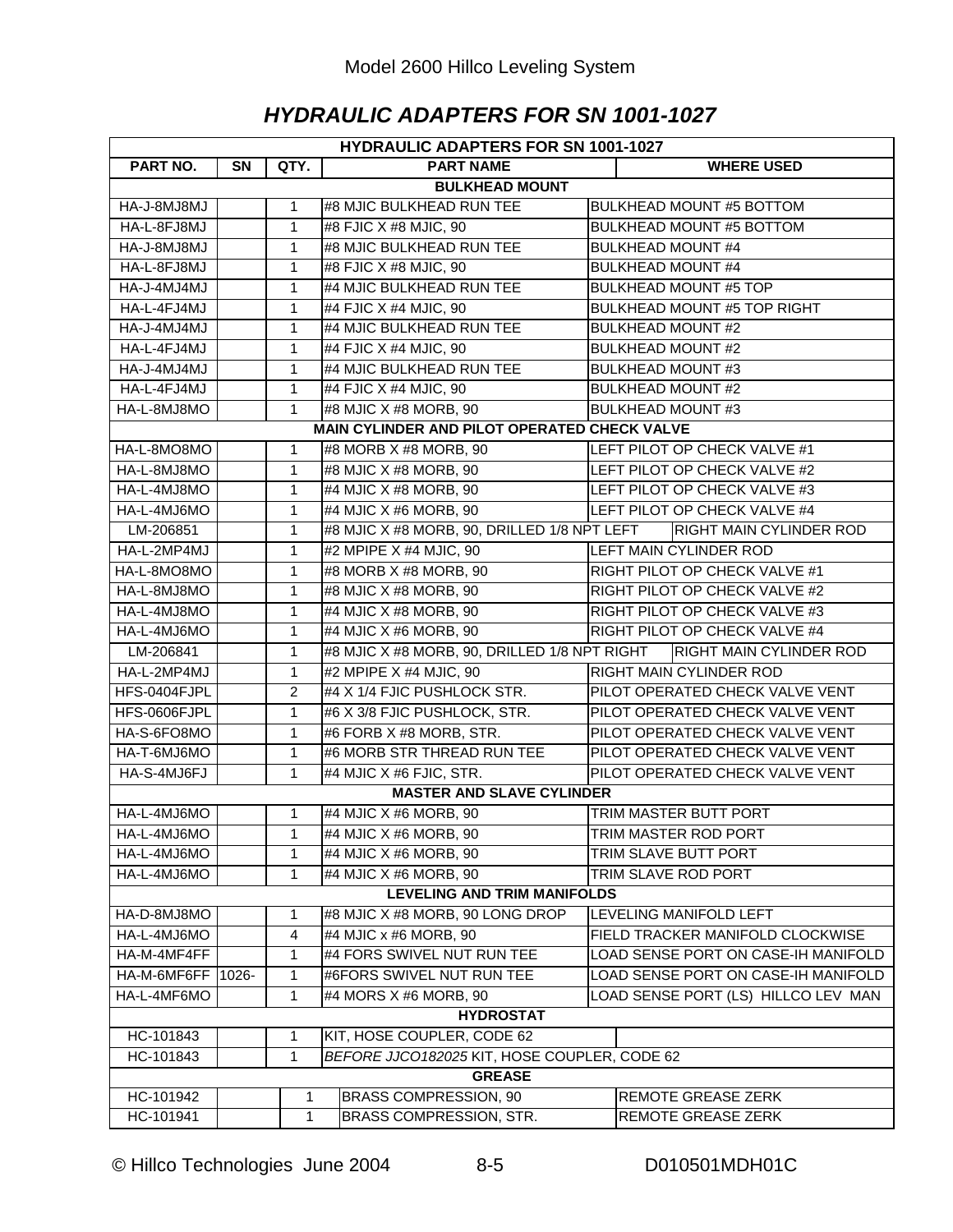# *HYDRAULIC ADAPTERS FOR SN 1028 AND AFTER*

| <b>HYDRAULIC ADAPTERS FOR SN 1028 AND AFTER</b> |           |                |                                                 |                                                            |  |  |  |  |
|-------------------------------------------------|-----------|----------------|-------------------------------------------------|------------------------------------------------------------|--|--|--|--|
| PART NO.                                        | <b>SN</b> | QTY.           | <b>PART NAME</b>                                | <b>WHERE USED</b>                                          |  |  |  |  |
|                                                 |           |                | <b>BULKHEAD MOUNT</b>                           |                                                            |  |  |  |  |
| HA-J-8MF8MF                                     |           | 1              | #8MORS BULKHEAD RUN TEE                         | BULKHEAD MNT #5 (BOTTOM)                                   |  |  |  |  |
| HA-S-8FF4MF                                     |           | 1              | #8FORS X #4MORS REDUCER                         | <b>BULKHEAD MNT#5</b>                                      |  |  |  |  |
| HA-N-8FF                                        |           | 1              | #8 ORS NUT                                      | <b>BULKHEAD MNT#5</b>                                      |  |  |  |  |
| HA-NB-8FF                                       |           | $\mathbf{1}$   | #8 ORS BULKHEAD NUT                             | <b>BULKHEAD MNT#5</b>                                      |  |  |  |  |
| HA-K-8MF8FF                                     |           | 1              | #8FORS X #8MORS SWIVEL NUT                      | <b>BULKHEAD MNT#5</b>                                      |  |  |  |  |
|                                                 |           |                | <b>BRANCH TEE</b>                               |                                                            |  |  |  |  |
| HA-J-8MF8MF                                     |           | $\mathbf{1}$   | #8MORS BULKHEAD RUN TEE                         | <b>BULKHEAD MNT#4</b>                                      |  |  |  |  |
| HA-S-8FF4MF                                     |           | 1              | #8FORS X #4MORS REDUCER                         | <b>BULKHEAD MNT#4</b>                                      |  |  |  |  |
| HA-N-8FF                                        |           | 1              | #8 ORS NUT                                      | <b>BULKHEAD MNT#5</b>                                      |  |  |  |  |
| HA-NB-8FF                                       |           | $\mathbf{1}$   | #8 ORS BULKHEAD NUT                             | <b>BULKHEAD MNT#4</b>                                      |  |  |  |  |
| HA-K-8MF8FF                                     |           | $\mathbf{1}$   | #8FORS X #8MORS SWIVEL NUT<br><b>BRANCH TEE</b> | <b>BULKHEAD MNT#4</b>                                      |  |  |  |  |
| HA-J-4MF4MF                                     |           | $\mathbf{1}$   | #4MORS BULKHEAD RUN TEE                         | <b>BULKHEAD MNT#3</b>                                      |  |  |  |  |
| HA-NB-4FF                                       |           | 1              | #4 ORS BULKHEAD NUT                             | <b>BULKHEAD MNT#3</b>                                      |  |  |  |  |
| HA-L-4FF4MF                                     |           | 1              | #4 FORS X #4 MORS 90 DEG                        | <b>BULKHEAD MNT#3</b>                                      |  |  |  |  |
| HA-J-4MF4MF                                     |           | $\mathbf{1}$   | #4MORS BULKHEAD RUN TEE                         | <b>BULKHEAD MNT #2</b>                                     |  |  |  |  |
| HA-NB-4FF                                       |           | $\mathbf{1}$   | #4 ORS BULKHEAD NUT                             | <b>BULKHEAD MNT#3</b>                                      |  |  |  |  |
| HA-L-4FF4MF                                     |           | 1              | #4 FORS X #4 MORS 90 DEG                        | <b>BULKHEAD MNT #2</b>                                     |  |  |  |  |
| HA-J-4MF4MF                                     |           | $\mathbf{1}$   | #4MORS BULKHEAD RUN TEE                         | <b>BULKHEAD MNT#1</b>                                      |  |  |  |  |
| HA-NB-4FF                                       |           | 1              | #4 ORS BULKHEAD NUT                             | <b>BULKHEAD MNT#3</b>                                      |  |  |  |  |
| HA-L-4FF4MF                                     |           | 1              | #4 FORS X #4 MORS 90 DEG                        | BULKHEAD MNT # 1 (TOP)                                     |  |  |  |  |
|                                                 |           |                | MAIN CYLINDER AND PILOT OPERATED CHECK VALVE    |                                                            |  |  |  |  |
| HA-L-8MF8MO                                     |           | $\overline{2}$ | #8MORS X #8MORB 90 DEG                          | MAIN CYLINDER ROD (LEFT & RIGHT)                           |  |  |  |  |
| HA-L-8MF8MO                                     |           | $\overline{2}$ | #8 MORS X #8 MORB 90 DEG                        | LEFT AND RIGHT PILOT OP CHECK VALVE #2                     |  |  |  |  |
| HA-L-4MF6MO                                     |           | $\overline{2}$ | #4 MORS X #6 MORB 90 DEG                        | LEFT AND RIGHT PILOT OP CHECK VALVE #4                     |  |  |  |  |
| HA-L-8MO8MO                                     |           | $\overline{c}$ | # 8 MORB X #8 MORB 90 DEG                       | LEFT AND RIGHT PILOT OP CHECK VALVE #1                     |  |  |  |  |
| HA-L-4MF8MO                                     |           | $\overline{2}$ | #4 MORS X #8 MORB 90 DEG                        | LEFT AND RIGHT PILOT OP CHECK VALVE #3                     |  |  |  |  |
| HA-S-6FO8MO                                     |           | $\mathbf{1}$   | #6 FORB X #8 MORB REDUCER                       | PILOT OPERATED CHECK VALVE VENT                            |  |  |  |  |
| HA-S-4FF4MJ                                     |           | $\mathbf{1}$   | #4 MJIC X #4 FORS                               | PILOT OPERATED CHECK VALVE VENT                            |  |  |  |  |
| HA-T-6MJ6MO                                     |           | 1              | #6 MORB STR THREAD RUN TEE                      | PILOT OPERATED CHECK VALVE VENT                            |  |  |  |  |
| HA-S-4MJ6FJ                                     |           | $\mathbf{1}$   | #4 MJIC X #6 FJIC REDUCER                       | PILOT OPERATED CHECK VALVE VENT                            |  |  |  |  |
| HFS-0404FJPL                                    |           | $\overline{2}$ | #4 X 1/4 FJIC PUSHLOCK                          | PILOT OPERATED CHECK VALVE VENT                            |  |  |  |  |
| HFS-0606FJPL                                    |           | 1              | ∣#6 X 3/8 FJIC PUSHLOCK                         | IPILOT OPERATED CHECK VALVE VENT                           |  |  |  |  |
|                                                 |           |                | <b>MASTER AND SLAVE CYLINDER</b>                |                                                            |  |  |  |  |
| HA-F-4MF6MO                                     |           | $\mathbf{1}$   | #4 MORS X #6 MORB 45 DEG                        | TRIM MASTER BUTT PORT                                      |  |  |  |  |
| HA-L-4MF6MO                                     |           | 1              | #4 MORS X #6 MORB 90 DEG                        | TRIM MASTER ROD PORT                                       |  |  |  |  |
| HA-L-4MF6MO                                     |           | $\mathbf{1}$   | #4 MORS X #6 MORB 90 DEG                        | TRIM SLAVE BUTT PORT                                       |  |  |  |  |
| HA-L-4MF6MO                                     |           | 1              | #4 MORS X #6 MORB 90 DEG                        | TRIM SLAVE ROD PORT                                        |  |  |  |  |
|                                                 |           |                | <b>LEVELING AND TRIM MANIFOLDS</b>              |                                                            |  |  |  |  |
| HA-L-8MF8MO                                     |           | $\mathbf{1}$   | #8 MORS X #8 MORB 90 DEG                        | LEVELING VALVE PORT A                                      |  |  |  |  |
| HA-S-8MF8MO                                     |           | 1              | #8MORS X #8MORB STRAIGHT                        | LEVELING VALVE PORT B                                      |  |  |  |  |
| HA-L-8FF8MF                                     |           | 1              | #8 FORS X #8 MORS 90 DEG                        | LEVELING VALVE PORT B                                      |  |  |  |  |
| HA-L-4MF6MO                                     |           | $\overline{c}$ | #4 MORS X #6 MORB 90 DEG                        | FIELD TRACKER VALVE CW AND CCW PORTS                       |  |  |  |  |
| HA-M-6MF6FF                                     |           | 1              | #6 FORS SWIVEL NUT RUN TEE                      | LOAD SENSE LINE TO CASE LOAD SENSE<br>LINE                 |  |  |  |  |
| HA-L-4MF6MO                                     |           | 1              | #4 MORS X #6 MORB 90 DEG                        | LOAD SENSE PORT (LS) ON HILLCO LEVELING<br><b>MANIFOLD</b> |  |  |  |  |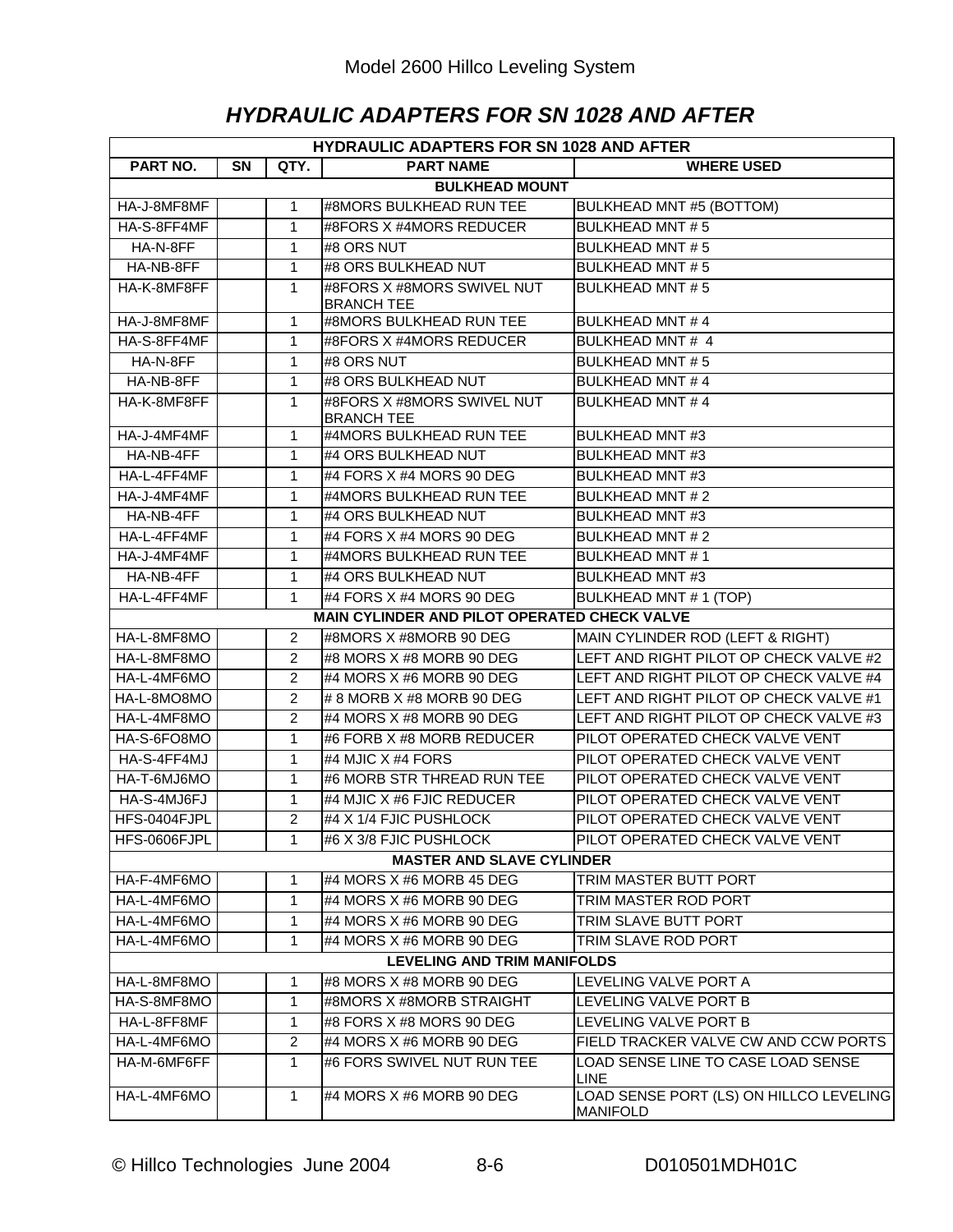# *HYDRAULIC ADAPTERS FOR SN 1028 AND AFTER (CONTINUED)*

| <b>PART NO.</b> | SN               | QTY. | <b>PART NAME</b>                             | <b>WHERE USED</b>             |  |  |  |  |  |
|-----------------|------------------|------|----------------------------------------------|-------------------------------|--|--|--|--|--|
|                 | <b>HYDROSTAT</b> |      |                                              |                               |  |  |  |  |  |
| HC-101843       |                  |      | KIT, HOSE COUPLER, CODE 62                   |                               |  |  |  |  |  |
| HC-101843       |                  |      | BEFORE JJCO182025 KIT, HOSE COUPLER, CODE 62 |                               |  |  |  |  |  |
| HC-135881       |                  |      | 1/4-28 MALE X 1/8 FPT STR.                   | <b>MASTER CYLINDER ROD</b>    |  |  |  |  |  |
| HA-L-2FP2MP     |                  | 3    | 1/8 MPT 90 STREET EL                         | MAIN PIVOT BUSHING, BULKHEAD  |  |  |  |  |  |
|                 |                  |      |                                              | <b>CONNECTORS</b>             |  |  |  |  |  |
|                 |                  |      | <b>GREASE</b>                                |                               |  |  |  |  |  |
| HA-L-2FP2MP     | 1028-1040        | 4    | 1/8 MPT 90 STREET EL                         | MAIN PIVOT BUSHING, BULKHEAD  |  |  |  |  |  |
|                 |                  |      |                                              | <b>CONNECTORS, MASTER ROD</b> |  |  |  |  |  |
| HA-F-2FP2MP     | 1028-1040        |      | 1/8" MPT X 1/8" FPT 45 DEG                   | <b>MASTER CYLINDER BASE</b>   |  |  |  |  |  |
| HC-135761       | $1041 -$         |      | 1/4-28 MPT X 1/8 FPT 45 DEG                  | <b>MASTER CYLINDER BASE</b>   |  |  |  |  |  |
| HA-S-2MN2FP     | $1028 -$         | 3    | 1/8" NPSM X 1/8" FPT BULKHEAD CONNECTOR      | <b>GREASE BULKHEAD MOUNT</b>  |  |  |  |  |  |
| HA-NJ-2FN       | $1028 -$         | 3    | 11/8" NPSM BULKHEAD LOCKNUT                  | <b>BULKHEAD CONNECTOR</b>     |  |  |  |  |  |
| F-PZS-04F       | $1028 -$         | 3    | 1/4-28 STRAIGHT ZERK                         | <b>ALL GREASE LINES</b>       |  |  |  |  |  |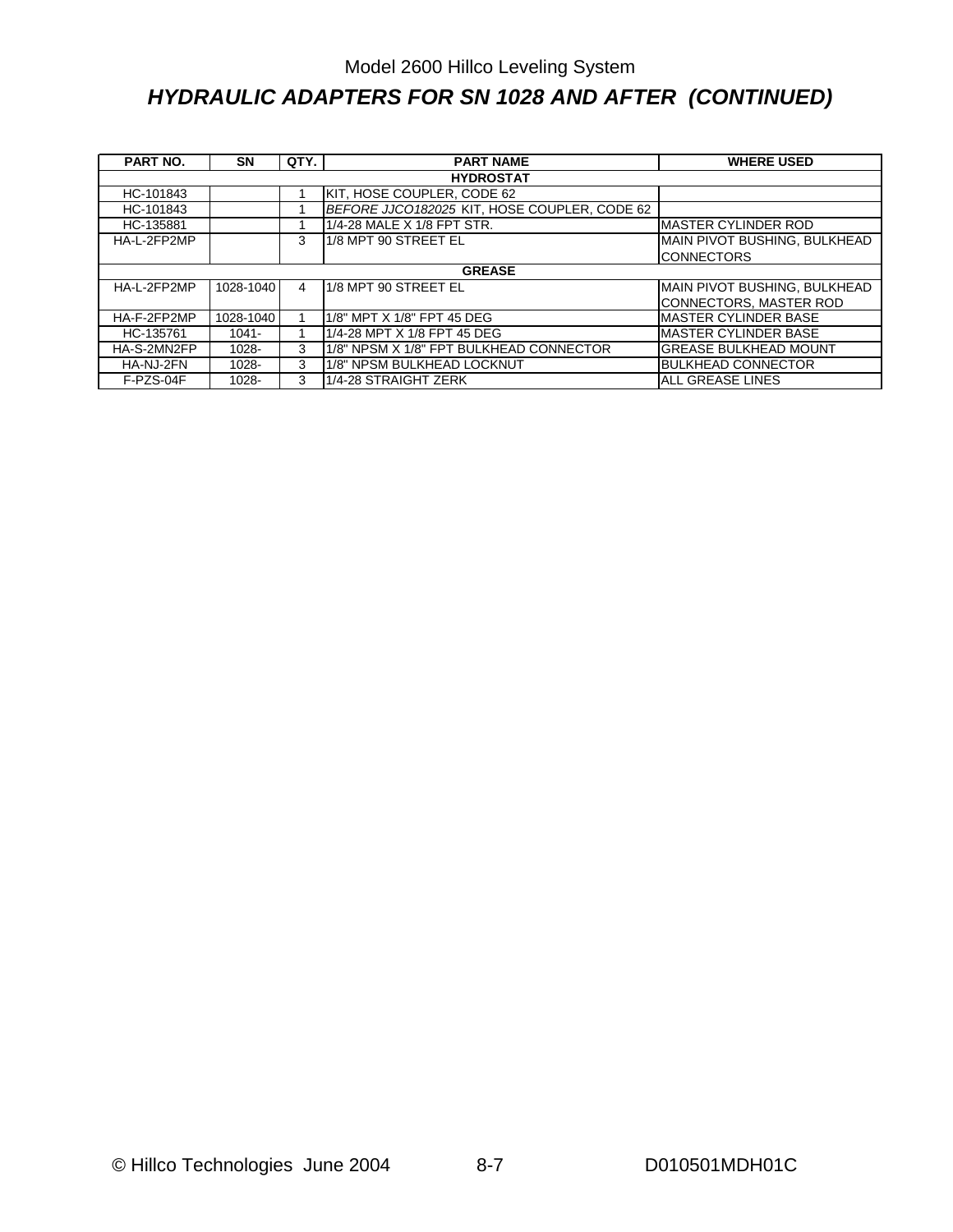# **9** *MISCELLANEOUS*

| DECALS, LITERATURE, AND HOSE CLAMPS |           |                |                                  |                                                     |  |  |  |  |  |
|-------------------------------------|-----------|----------------|----------------------------------|-----------------------------------------------------|--|--|--|--|--|
| PART NO.                            | <b>SN</b> | QTY.           | <b>PART NAME</b>                 | <b>DESCRIPTION</b>                                  |  |  |  |  |  |
| <b>DECALS AND LITERATURE</b>        |           |                |                                  |                                                     |  |  |  |  |  |
| LL20-100773                         |           | 2              | DECAL, GRAY                      | HILLCO 2000 LEVELING SYSTEM                         |  |  |  |  |  |
| LL20-100782                         |           | $\mathbf{1}$   | LABEL, SAFETY                    | <b>CAUTION LEVELING SYSTEM CAB</b>                  |  |  |  |  |  |
| LL20-100783                         |           | 6              | LABEL, SAFETY                    | DANGER CRUSHING HAZARD                              |  |  |  |  |  |
| LL20-100784                         |           | $\overline{2}$ | LABEL, SAFETY                    | <b>DANGER PINCH POINT</b>                           |  |  |  |  |  |
| LL20-100785                         |           | $\mathbf{1}$   | LABEL, SAFETY                    | <b>CAUTION MOVING STEP</b>                          |  |  |  |  |  |
| LL20-100786                         |           | $\mathbf{1}$   | LABEL, SAFETY                    | <b>WARNING ELECTRONIC CRUSHING</b><br><b>HAZARD</b> |  |  |  |  |  |
| LL20-100787                         |           | $\overline{c}$ | LABEL, SAFETY                    | CAUTION LEVELING SYSTEM HAZARD                      |  |  |  |  |  |
| LL20-100788                         |           | 3              | LABEL, SAFETY                    | DANGER HYDRAULIC HAZARD                             |  |  |  |  |  |
| LL-133731                           | 1025-     | $\mathbf{1}$   | LABEL, GREASE 10 HRS             | <b>REAR AXLE</b>                                    |  |  |  |  |  |
| LL-133731                           | 1025-     | 2              | LABEL, GREASE 10 HRS             | RH OVERCARRIAGE                                     |  |  |  |  |  |
| LL-133741                           | 1025-     | $\mathbf{1}$   | LABEL, GREASE 50 HRS             | RH OVERCARRIAGE                                     |  |  |  |  |  |
| LL-133731                           | 1025-     | $\mathbf{1}$   | LABEL, GREASE 10 HRS             | LH OVERCARRIAGE                                     |  |  |  |  |  |
| LL-133741                           | 1025-     | $\mathbf{1}$   | LABEL, GREASE 50 HRS             | RH TRANS SIDE PLT                                   |  |  |  |  |  |
| LL-133741                           | 1025-     | $\mathbf{1}$   | <b>LABEL, GREASE 50 HRS</b>      | HDR LIFT CYL MNT (MAIN PVT PIN)                     |  |  |  |  |  |
| LL-133731                           | 1025-     | $\overline{2}$ | LABEL, GREASE 10 HRS             | MAIN LEV CYL BOTTOM RH AND LH                       |  |  |  |  |  |
| D-010223DJC01                       |           | 1              | MANUAL, OPERATOR'S               |                                                     |  |  |  |  |  |
| D-010310DJC08                       |           | $\mathbf{1}$   | MANUAL, INSTALLATION             |                                                     |  |  |  |  |  |
| D-010501MDH01                       |           | $\mathbf{1}$   | MANUAL, PARTS                    |                                                     |  |  |  |  |  |
|                                     |           |                | <b>HOSE CLAMPS AND FASTENERS</b> |                                                     |  |  |  |  |  |
| MC-100168                           | 1001-1024 | 1              | <b>CLAMP R/C 1/4H 1-1/4T</b>     | <b>TRANSITION RIGHT UP-RIGHT</b>                    |  |  |  |  |  |
| MC-101342                           | $1025 -$  | $\mathbf{1}$   | CLAMP R/C 1/4H 1-1/2T            | <b>TRANSITION RIGHT UP-RIGHT</b>                    |  |  |  |  |  |
| MC-101342                           |           | $\overline{2}$ | CLAMP R/C 1/4H 1-1/2T            | LEFT SIDE OVERCARRIAGE                              |  |  |  |  |  |
| MC-101342                           | 1025-     | $\overline{2}$ | CLAMP R/C 1/4H 1-1/2T            | AXLE FRONT CORNER GUSSET                            |  |  |  |  |  |
| MC-101343                           |           | $\mathbf{1}$   | CLAMP R/C 1/4H 2-7/16T           | RIGHT SIDE OVERCARRIAGE                             |  |  |  |  |  |
| F-HNF-06C                           | 1001-1024 | $\mathbf{1}$   | <b>HN 3/8-16, FLNG, SERR</b>     | <b>HOSE CLAMP BOLT</b>                              |  |  |  |  |  |
| F-HC5-06C16                         | 1001-1024 | $\mathbf{1}$   | HC5 3/8-16 X 1                   | <b>HOSE CLAMP BOLT</b>                              |  |  |  |  |  |
| F-HNF-04C                           | 1025-     | $\mathbf{1}$   | HN 1/4-20, FLNG, SERR            | <b>HOSE CLAMP BOLT</b>                              |  |  |  |  |  |
| F-HC5-04C16                         | 1025-     | $\mathbf{1}$   | HC5 1/4-20 x 1                   | HOSE CLAMP BOLT                                     |  |  |  |  |  |
| F-HC5-04C12                         | 1001-1024 | 3              | HC5 1/4-20 X 3/4                 | <b>HOSE CLAMP BOLT</b>                              |  |  |  |  |  |
| F-HC5-04C12                         | 1025-     | 5              | HC5 1/4-20 X 3/4                 | <b>HOSE CLAMP BOLT</b>                              |  |  |  |  |  |
| F-HNF-04C                           | 1001-1024 | 3              | HN 1/4-20 FLNG., SERR.           | <b>HOSE CLAMP BOLT</b>                              |  |  |  |  |  |
| F-HNF-04C                           | $1025 -$  | $\overline{5}$ | HN 1/4-20 FLNG., SERR.           | <b>HOSE CLAMP BOLT</b>                              |  |  |  |  |  |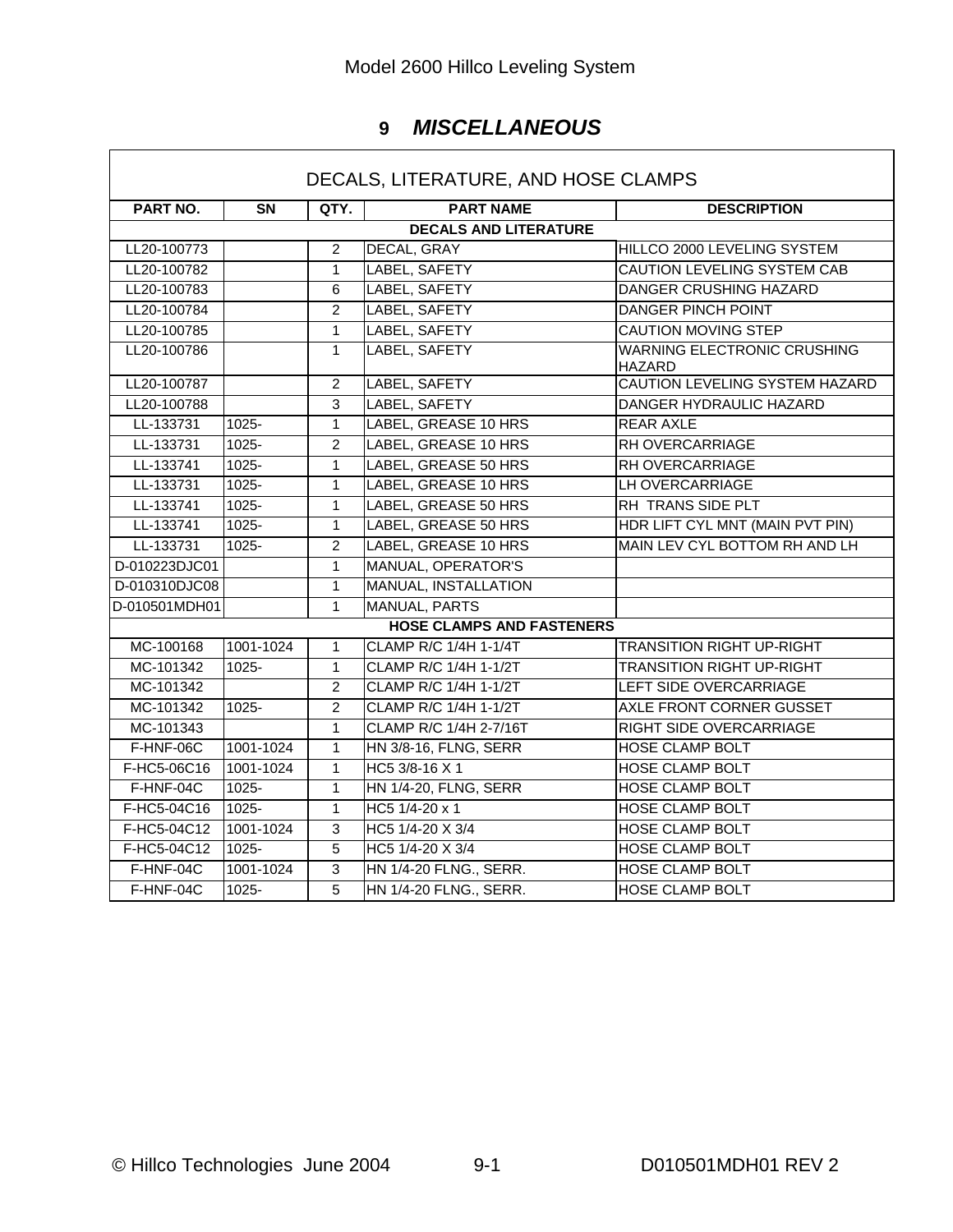### Model 2600 Hillco Leveling System

# **10** *PART NUMBER INDEX*

| <b>Part Number</b>      | Page               | <b>Part Number</b>     | Page                 | <b>Part Number</b>         | Page           | <b>Part Number</b>     | Page               |
|-------------------------|--------------------|------------------------|----------------------|----------------------------|----------------|------------------------|--------------------|
| D-010223DJC01           | 9-1                | F-HC5-08C48            | 3-2                  | F-PCL-10X24                | 2-8            | HA-S-8MF8MO            | 8-6                |
| D-010310DJC08           | $9 - 1$            | F-HC5-08C72            | $3 - 2$              | F-PCT-02X16                | $2 - 8$        | HA-T-6MJ6MO            | $8-5, 8-6$         |
| D-010501MDH01           | 9-1                | F-HC5-10F16            | $3-2$                | F-PCT-05X48                | 2-6, 4-2       | HC-100706              | $2-2, 8-2$         |
| EC-100008               | $7 - 2$            | F-HC5-12C88            | $5-2$                | F-PHM-#10C08               | 7-4            | HC-100805              | $8 - 2$            |
| EC-100009               | 7-2                | F-HC8-06C40            | 2-8                  | F-PHM-#10C28               | $7-2$          | HC-101265              | $3-2, 8-2$         |
| EC-100010               | $7 - 2$            | F-HC8-08C36            | $4 - 2$              | F-PHM-#6C12                | $7-2$          | HC-101808              | 8-4                |
| EC-100012               | $7-2$              | F-HC8-08C40            | $3-2$                | F-PHMS-06C32               | $6-2$          | HC-101822              | $8-2$              |
| EC-100016               | $7-2$              | F-HC8-08C48            | $4-2$                | F-PHMS-06C40               | $6-2$          | HC-101841              | $3-2$              |
| EC-100018               | 7-2                | F-HC8-10C24            | 3-2                  | F-PHMS-06C56               | $6-2$          | HC-101842              | $3-2, 8-2$         |
| EC-100161               | $7 - 4$            | F-HC8-10C32            | $2-8, 3-2$           | F-PR-06X40                 | $6-2$          | HC-101843              | 8-5, 8-6           |
| EC-100162               | $7 - 4$            | F-HC8-10C36            | 3-2                  | F-PZS-02                   | $2 - 8$        | HC-101870              | 8-2                |
| EC-100163               | $7 - 4$            | F-HC8-10C88            | 2-8                  | F-PZS-04F                  | 8-6            | HC-101878              | $8 - 2$            |
| EC-100164               | 7-4                | F-HC8-12C112           | $5-2$                | F-SHC-10M150E 8-2          |                | HC-101941              | $8-5$              |
| EC-100165               | $7 - 4$            | F-HC8-12C120           | $5-2$                | F-SHC-10M200E 8-2          |                | HC-101942              | $8-5$              |
| EC-100167               | $7 - 4$            | F-HC8-12C136           | $5-2$                | F-SHC-20F60E               | $3-2$          | HC-102025              | $8 - 2$            |
| EC-100177               | $7 - 2$            | F-HC8-12C144           | $5-2$                | F-SS-06C08                 | $2-8$          | HC-102068              | $8 - 2$            |
| EC-100186               | $7 - 2$            | F-HC8-12C160           | $5-2$                | F-SSS-06C08                | $2 - 8$        | HC-102086              | $8 - 2$            |
| EC-100187               | $7-2$              | F-HC8-12C168           | $5-2$                | F-TCH-#10C08               | $7 - 2$        | HC-102087              | $8 - 2$            |
| EC-100549               | $7 - 4$            | F-HC8-12C184           | $5-2$                | F-TCH-06C12                | $3 - 2$        | HC-102088              | $8 - 2$            |
| EC-100550               | $7 - 4$            | F-HC8-12C192           | $5-2$                | F-THM-04C08                | $7 - 2$        | HC-102090              | $8 - 2$            |
| EC-100551               | $7 - 4$            | F-HC8-12C56            | $5-2$                | F-THM-04C12                | 7-2            | HC-102091              | $8-2$              |
| EC-100552               | 7-4                | F-HC8-12C72            | $5-2$                | F-THM-06C16                | $2-8.7-2$      | HC-102092              | $8 - 2$            |
| EC-100553               | $7 - 4$            | F-HC8-12C88            | $5-2$                | F-THM-06C96                | 2-8            | HC-102093              | $8 - 2$            |
| EC-100554               | $7 - 4$            | F-HC8-12C96            | $5-2$                | F-THMS-06C16               | $6-2$          | HC-102094              | $8 - 2$            |
| EC-100555               | $7-2, 7-4$         | F-HC8-16C44            | $4-2$                | F-THMS-06C24               | $6-2$          | HC-102095              | $8 - 2$            |
| EC-100557               | 7-2                | F-HC8-16C56            | $4-2$                | F-UDS-#7X06                | $3 - 2$        | HC-102099              | $8 - 2$            |
| EC-100628               | $7 - 4$            | F-HC8-16C72            | $4-2$                | HA-D-8MJ8MO                | $8-5$          | HC-102125              | $8 - 2$            |
| EC-100692               | $7 - 2$            | F-HC8-20C              | $2-6$                | HA-E-4MO                   | $8 - 2$        | HC-103223              | $8 - 2$            |
| EC-101874               | $7-2$              | F-HC8-20C36            | $2-6$                | HA-F-2FP2MP                | $8-6$          | HC-103224              | $8-2$              |
| EC-101876               | 7-2                | F-HN5-06C              | 2-8, 3-2             | HA-F-4MF6MO                | 8-6            | HC-103226              | 8-2                |
| EC-101877               | $7-2$              | <b>F-HN5-08C</b>       | 2-8, 3-2             | HA-J-4MF4MF                | 8-6            | HC-103227              | $8 - 2$            |
| EC-102021               | $7 - 4$<br>$8 - 2$ | F-HN8-06C              | 2-8                  | HA-J-4MJ4MJ                | $8-5$          | HC-133111              | $8 - 2$<br>$8 - 2$ |
| EC-102089<br>EC-102187  | 7-4                | F-HN8-10C<br>F-HN8-12C | $2-8, 3-2$<br>$5-2$  | HA-J-8MF8MF<br>LM8LM8-U-AH | 8-6<br>$8 - 5$ | HC-133121<br>HC-134191 | $8 - 2$            |
|                         | $7 - 2$            | F-HNC-24F              | 4-2                  |                            |                |                        | $8-2$              |
| EC-133281<br>F-CB-06C20 | $2 - 8$            | F-HNF-#10C             | $7-2, 7-4$           | HA-K-8MF8FF<br>HA-L-2FP2MP | 8-6<br>8-6     | HC-134201<br>HC-134221 | $8 - 2$            |
| F-CB-08C28              | $2-8$              | F-HNF-#6C              | 7-2                  | HA-L-2MP4MJ                | 8-5            | HC-134231              | $8 - 2$            |
| F-EB-04C20              | 2-8                | F-HNF-04C              | 2-8, 3-2, 7-2, 9-1   | HA-L-4FF4MF                | 8-6            | HC-134251              | 8-2                |
| F-EB-04C20              | 3-2                | F-HNF-06C              | $2-8, 6-2, 7-2, 9-1$ | HA-L-4FJ4MJ                | 8-5            | HC-134561              | $8 - 2$            |
| F-FHS-05F10             | $2 - 8$            | F-HNF-12C              | 5-2                  | HA-L-4MF6MO                | $8-5.8-6$      | HC-134571              | $8 - 2$            |
| F-FHS-05F20             | $2 - 8$            | F-HNJ-08C              | $2 - 8$              | HA-L-4MF8MO                | 8-6            | HC-134581              | $8 - 2$            |
| <b>F-FW-06</b>          | 6-2                | F-HNJ-10C              | 3-2                  | HA-L-4MJ6MO                | $8-5$          | HC-134591              | 8-2                |
| <b>F-FW-10</b>          | $3 - 2$            | F-HNJ-40               | $2 - 8$              | HA-L-4MJ8MO                | 8-5            | HC-134601              | $8 - 2$            |
| <b>F-FW-12</b>          | $5-2$              | F-HNN-08C              | $3-2$                | HA-L-8FF8MF                | 8-6            | HC-134611              | $8 - 2$            |
| F-FWH-06                | 2-8                | F-HNS-05F              | 2-8                  | HA-L-8FJ8MJ                | 8-5            | HFS-0404FJPL           | 8-5, 8-6           |
| F-FWH-08                | $2-8, 3-2$         | F-HNS-06C              | 2-8                  | HA-L-8MF8MO                | 8-6            | HFS-0606FJPL           | $8-5, 8-6$         |
| F-FWH-10                | 3-2                | F-HNS-08C              | 2-6, 3-2, 4-2        | HA-L-8MJ8MO                | $8-5$          | LA-101795              | 8-3                |
| F-FWH-12                | 5-2                | F-HNS-10C              | 2-8, 3-2             | HA-L-8MO8MO                | 8-5            | LA-101796              | 8-3                |
| F-HC-12M065E            | $2 - 8$            | F-HNS-16C              | 4-2                  | HA-M-4MF4FF                | $8-5$          | LA-101797              | $8-3$              |
| F-HC-20F60E             | $3-2$              | <b>F-LW-06</b>         | 2-8, 3-2             | HA-M-6MF6FF                | $8-5, 8-6$     | LA-101798              | $8 - 3$            |
| F-HC5-04C12             | $9 - 1$            | <b>F-LW-06A</b>        | 2-8                  | HA-N-8FF                   | 8-6            | LA-101799              | $8 - 3$            |
| F-HC5-04C16             | 9-1                | <b>F-LW-08</b>         | 2-8, 3-2             | HA-NB-4FF                  | 8-6            | LA-101800              | 8-3                |
| F-HC5-06C12             | $2 - 8$            | <b>F-LW-10A</b>        | 2-8                  | HA-NB-8FF                  | 8-6            | LA-101801              | $8-3$              |
| F-HC5-06C14             | 2-8                | F-LW-12A               | $5 - 2$              | HA-NJ-2FN                  | 8-6            | LA-101802              | 8-3                |
| F-HC5-06C16             | $3-2, 9-1$         | <b>F-LW-20A</b>        | 2-6                  | HA-S-2MN2FP                | 8-6            | LA-101803              | 8-3                |
| F-HC5-06C20             | 2-8                | F-LWE-#6               | 7-2                  | HA-S-4FF4MJ                | 8-6            | LA-101804              | $8 - 3$            |
| F-HC5-08C104            | 2-6                | F-LWM-20A              | $3-2$                | HA-S-4MJ6FJ                | 8-5, 8-6       | LA-101805              | $8-3$              |
| F-HC5-08C28             | $3-2$              | F-MB-14NR40            | 2-8                  | HA-S-6FO8MO                | 8-5, 8-6       | LA-101806              | $8 - 3$            |
| F-HC5-08C32             | $2 - 8$            | F-MB-18NR24            | $4-2$                | HA-S-8FF4MF                | 8-6            | LA-101807              | 8-3                |
|                         |                    |                        |                      |                            |                |                        |                    |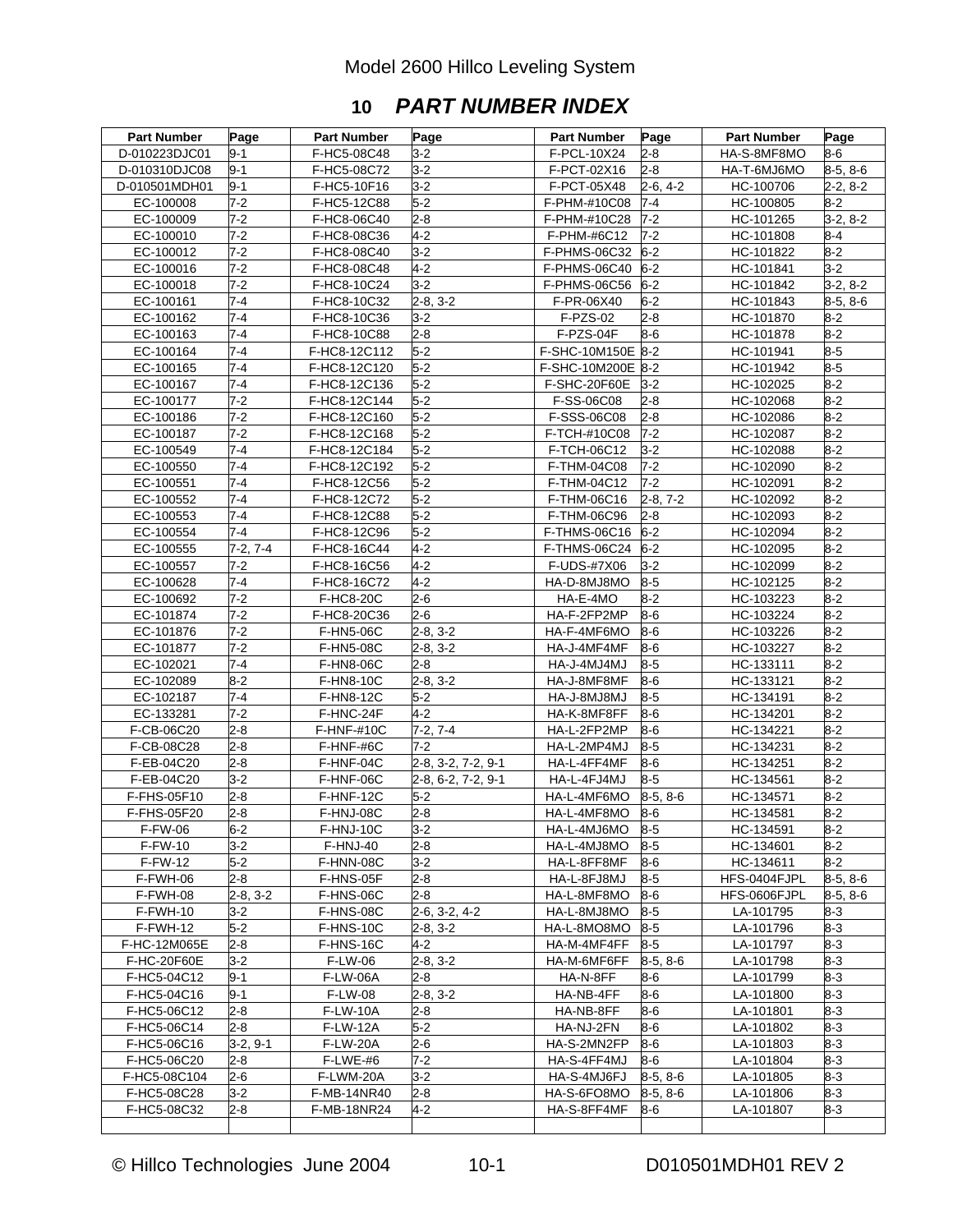### Model 2600 Hillco Leveling System

| <b>PART NUMBER INDEX (CONTINUED)</b> |  |
|--------------------------------------|--|
|--------------------------------------|--|

| <b>Part Number</b> | Page       | <b>Part Number</b> | Page          | <b>Part Number</b> | Page                |
|--------------------|------------|--------------------|---------------|--------------------|---------------------|
| LA-101808          | 8-3        | LA-234191          | 2-2, 2-4      | LM-226291          | 3-2                 |
| LA-101809          | $8-3, 8-4$ | LA-234251          | $2-2, 2-4$    | LM-226531          | $2 - 2.2 - 4.2 - 6$ |
| LA-102097          | 8-3, 8-4   | LA-235121          | 7-4           | LM-226831          | 2-2                 |
| LA-102098          | 8-3, 8-4   | LA-235131          | 7-4           | LM-226841          | 2-2                 |
| LA-102639          | 8-3        | LA-235141          | $7 - 4$       | LM-226961          | $2 - 6$             |
| LA-102641          | $8 - 3$    | LA-235151          | $7 - 4$       | LM-227271          | $3-2$               |
| LA-133101          | $8-3, 8-4$ | LA-235161          | 7-4           | LM-229491          | 7-2                 |
| LA-133411          | 8-4        | LA-235471          | 7-4           | LM-229501          | 7-2                 |
| LA-133421          | 8-4        | LA-238131          | 6-1           | LM-230501          | 7-2                 |
| LA-133431          | $8-4$      | LL-133731          | $9 - 1$       | LM-230811          | $6 - 2$             |
| LA-133471          | 8-4        | LL-133741          | $9 - 1$       | LM-230821          | $6-2$               |
| LA-133481          | 8-4        | LL20-100773        | 9-1           | LM-232161          | 2-2                 |
| LA-133551          | 8-4        | LL20-100782        | 9-1           | LM-234151          | $2 - 2.2 - 4$       |
| LA-133561          | 8-4        | LL20-100783        | $9 - 1$       | LM-234161          | $2-2, 2-4$          |
| LA-133571          | 8-4        | LL20-100784        | 9-1           | LM-234221          | 2-2, 2-4            |
| LA-133581          | $8-4$      | LL20-100785        | 9-1           | LM-234231          | 2-2, 2-4            |
| LA-133591          | 8-4        | LL20-100786        | 9-1           | LP-103871          | 3-2                 |
| LA-133601          | $8-4$      | LL20-100787        | $9 - 1$       | LP-104791          | 2-2                 |
| LA-133611          | $8 - 4$    | LL20-100788        | $9 - 1$       | LP-117921          | $6-2$               |
| LA-133621          | 8-4        | LL20-100790        | $3-2$         | LP-213301          | $2 - 2$             |
| LA-133631          | 8-4        | LL20-101868        | 7-2           | LP-227281          | 3-2                 |
| LA-133641          | 8-4        | LL20-101869        | 7-2           | MC-100168          | 9-1                 |
| LA-133651          | 8-4        | LM-206841          | $3-2, 8-5$    | MC-100237          | $2-2, 2-4$          |
| LA-133661          | 8-4        | LM-206851          | $3-2, 8-5$    | MC-100239          | 2-2, 2-4            |
| LA-206021          | 7-2        | LM-207011          | $2-2, 2-4$    | MC-100240          | 2-2, 2-4            |
| LA-206031          | $7-2$      | LM-207631          | 7-2           | MC-100546          | $2-2, 2-4$          |
| LA-212881          | $2 - 2$    | LM-207801          | $2 - 2$       | MC-100548          | $2-2, 2-4$          |
| LA-212901          | $2-2, 2-4$ | LM-212561          | $5-2$         | MC-100636          | $2 - 6$             |
| LA-213091          | 2-2        | LM-212661          | 2-2           | MC-100637          | 2-6                 |
| LA-214931          | 6-2        | LM-212701          | $2-2, 2-4$    | MC-100638          | 2-6                 |
| LA-214981          | $6-2$      | LM-212711          | $2 - 2$       | MC-100639          | $2-6$               |
| LA-217631          | $3-2$      | LM-212721          | $2 - 2$       | MC-100640          | $2 - 6$             |
| LA-217651          | 4-2        | LM-212791          | 2-2, 2-4      | MC-100700          | $5-2$               |
| LA-217691          | 3-2        | LM-213202          | 2-2           | MC-100710          | 6-2                 |
| LA-217701          | $2-2, 3-2$ | LM-213241          | 2-2, 2-4      | MC-100758          | $4 - 2$             |
| LA-217711          | $3-2$      | LM-213251          | 2-2, 2-4      | MC-100760          | $2-2, 2-4$          |
| LA-217741          | 2-2, 2-4   | LM-213261          | $2 - 2$       | MC-100762          | 2-2, 2-4            |
| LA-217781          | 2-2        | LM-213291          | 2-2           | MC-100764          | 8-2                 |
| LA-219511          | 6-2        | LM-214941          | $6-2$         | MC-101332          | $2-2, 2-4$          |
| LA-220631          | $2-6$      | LM-214951          | $6-2$         | MC-101333          | 2-2, 2-4            |
| LA-220641          | $2 - 6$    | LM-218361          | $2 - 2$       | MC-101336          | $2-2, 2-4$          |
| LA-220651          | 2-6        | LM-218371          | 2-2           | MC-101339          | 2-2, 2-4            |
| LA-220661          | 2-6        | LM-218441          | 7-2           | MC-101342          | 9-1                 |
| LA-225401          | 2-2        | LM-218491          | 3-2           | MC-101343          | 9-1                 |
| LA-225411          | 2-2        | LM-218501          | $2 - 6$       | MC-101838          | $2 - 2.2 - 4$       |
| LA-225551          | 2-2        | LM-219391          | 2-2           | MC-102152          | 2-2, 2-4            |
| LA-226301          | 3-2        | LM-219401          | 2-2           | MC-102153          | 2-2, 2-4, 2-6       |
| LA-226311          | 3-2        | LM-219501          | $7 - 2$       | MC-133711          | 5-2                 |
| LA-226851          | $2 - 2$    | LM-219801          | $2 - 2.2 - 4$ |                    |                     |
| LA-226901          | 5-2        | LM-221591          | $2-2, 2-4$    |                    |                     |
| LA-226971          | 6-2        | LM-221602          | 2-2           |                    |                     |
| LA-226991          | $4-2$      | LM-222921          | 2-2, 2-4, 2-6 |                    |                     |
| LA-227001          | 6-2        | LM-225311          | 2-2           |                    |                     |
| LA-227101          | 2-2        | LM-225321          | 2-2           |                    |                     |
| LA-227222          | 3-2        | LM-225531          | 2-2           |                    |                     |
| LA-227232          | 3-2        | LM-225541          | 2-2           |                    |                     |
| LA-228761          | 4-2        | LM-226061          | $4 - 2$       |                    |                     |
| LA-229071          | 2-2, 3-2   | LM-226111          | 3-2           |                    |                     |
| LA-230551          | $3-2$      | LM-226171          | $3-2$         |                    |                     |